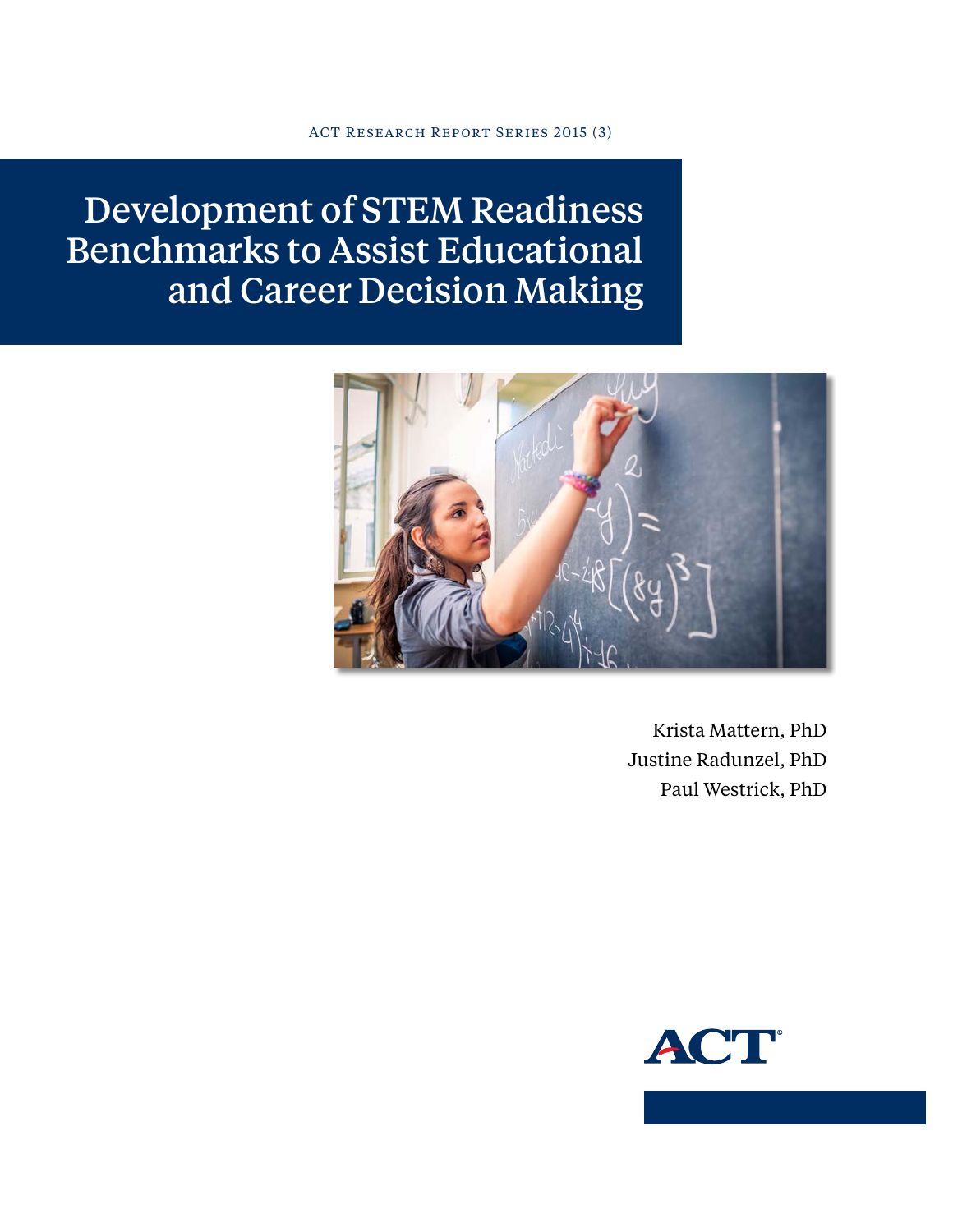Krista Mattern is a director in Statistical and Applied Research specializing in the validity and fairness of assessment scores as well as more general higher education issues such as enrollment, persistence, and graduation.

Justine Radunzel is a principal research scientist in Statistical and Applied Research specializing in postsecondary outcomes research and validity evidence for the ACT® test.

Paul Westrick is a research scientist in Statistical and Applied Research specializing in postsecondary outcomes research and validity evidence for the ACT and ACT Compass/ESL.

#### Acknowledgments

*The authors thank Jeff Allen, Wayne Camara, Richard Sawyer, Jim Sconing, and Karen Zimmerman for their helpful comments and suggestions on earlier drafts of this report.*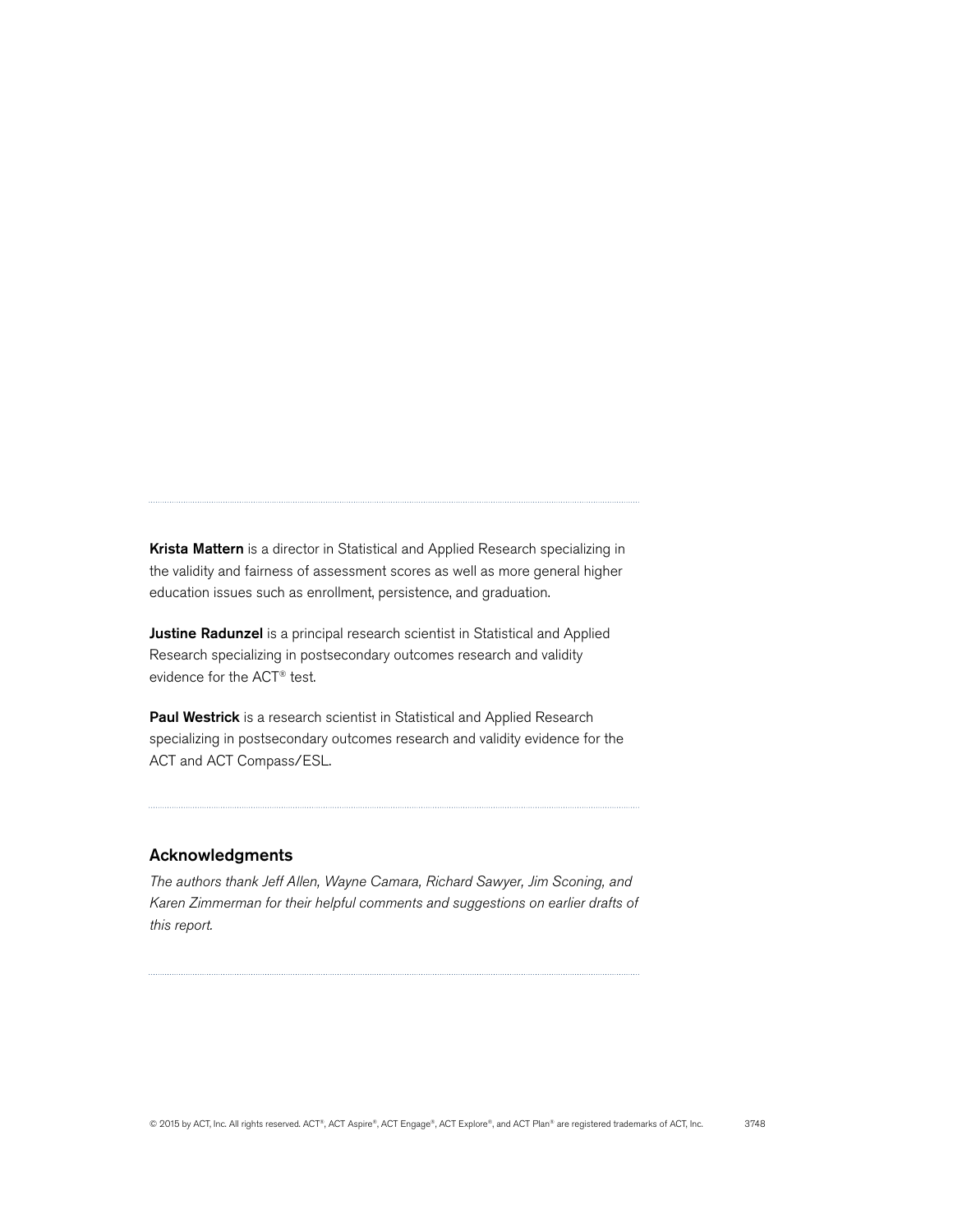# **Contents**

| Study 2: Development of STEM Readiness Benchmarks 13 |
|------------------------------------------------------|
|                                                      |
|                                                      |
|                                                      |
|                                                      |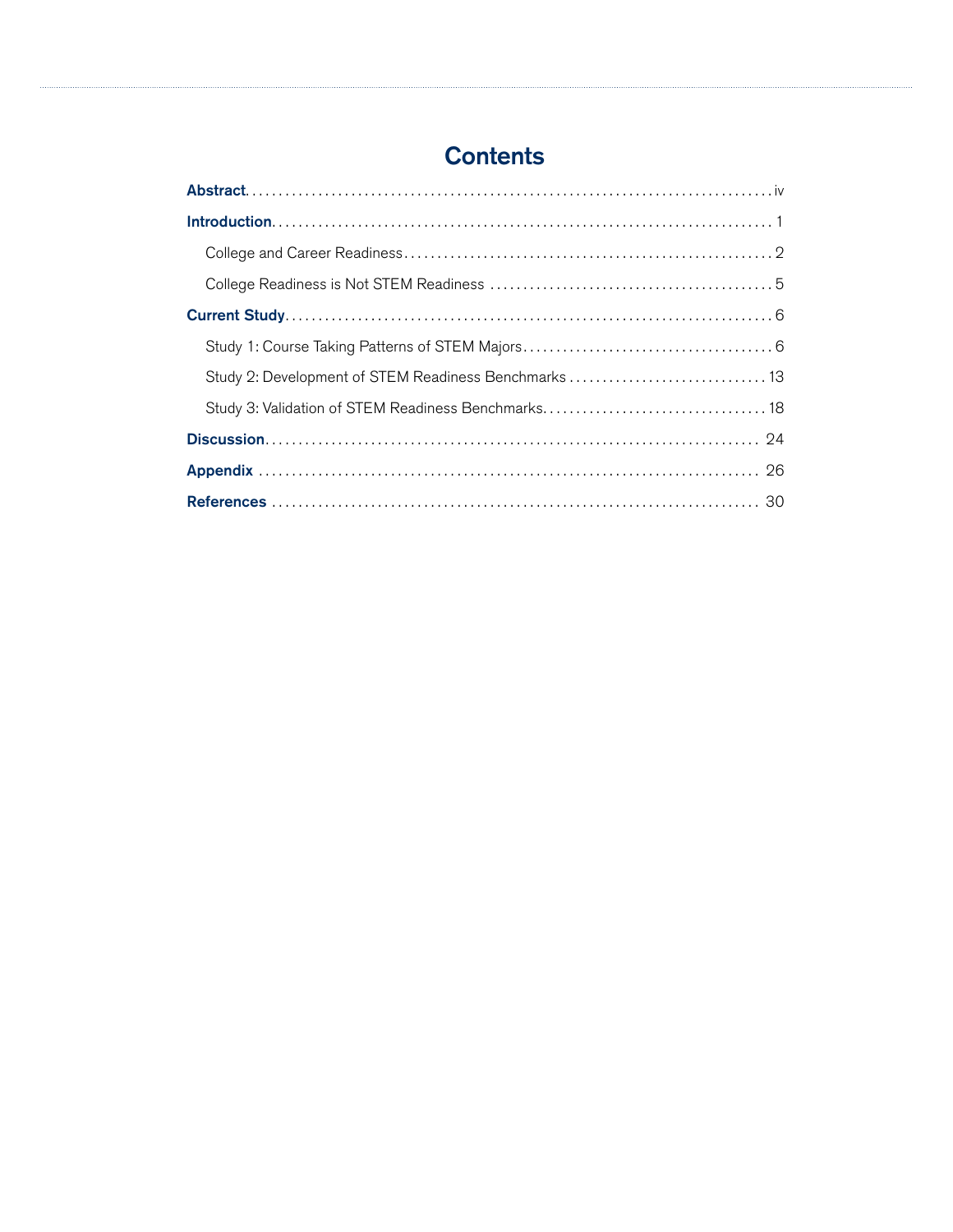## Abstract

<span id="page-3-0"></span>Although about 40% of high school graduates who take the ACT® test express interest in pursuing a career in a science, technology, engineering, and mathematics (STEM) field, the percentage of firstyear students in college who declare a STEM major is substantially lower. The pool of prospective STEM workers shrinks further as the majority of STEM majors do not earn a STEM degree. A lack of academic preparation in science and mathematics has been offered as one explanation for the leaky STEM pipeline. The purpose of this research was to develop STEM readiness benchmarks to provide prospective students more tailored information on the level of knowledge and skills needed to have a reasonable chance of success in first-year STEM courses. The research had three components.

Study 1 identified the mathematics and science courses that STEM majors take most often in the first year of college. In mathematics, the most prevalent course was Calculus. In science, multiple courses were identified as typically taken by STEM majors: Biology, Chemistry, Engineering, and Physics.

Study 2 derived empirically based STEM readiness benchmarks in mathematics and science by estimating the ACT Mathematics and Science test scores associated with a 50% probability of earning a grade of a B or higher in the identified STEM courses. Specifically, the median ACT Mathematics score associated with a 50% probability of earning a B or higher grade in Calculus is 27. The median ACT Science score associated with a 50% probability of earning a B or higher grade in Chemistry, Biology, Physics, or Engineering is 25.

Study 3 validated the STEM readiness benchmarks on more distal indicators of success. Results demonstrated that STEM majors who met the STEM readiness benchmarks were more likely to earn a cumulative grade point average of 3.0 or higher, persist in a STEM major, and earn a STEM-related bachelor's degree. Providing STEM readiness information to prospective students may help facilitate the transition to college by aligning students' expectations with course demands.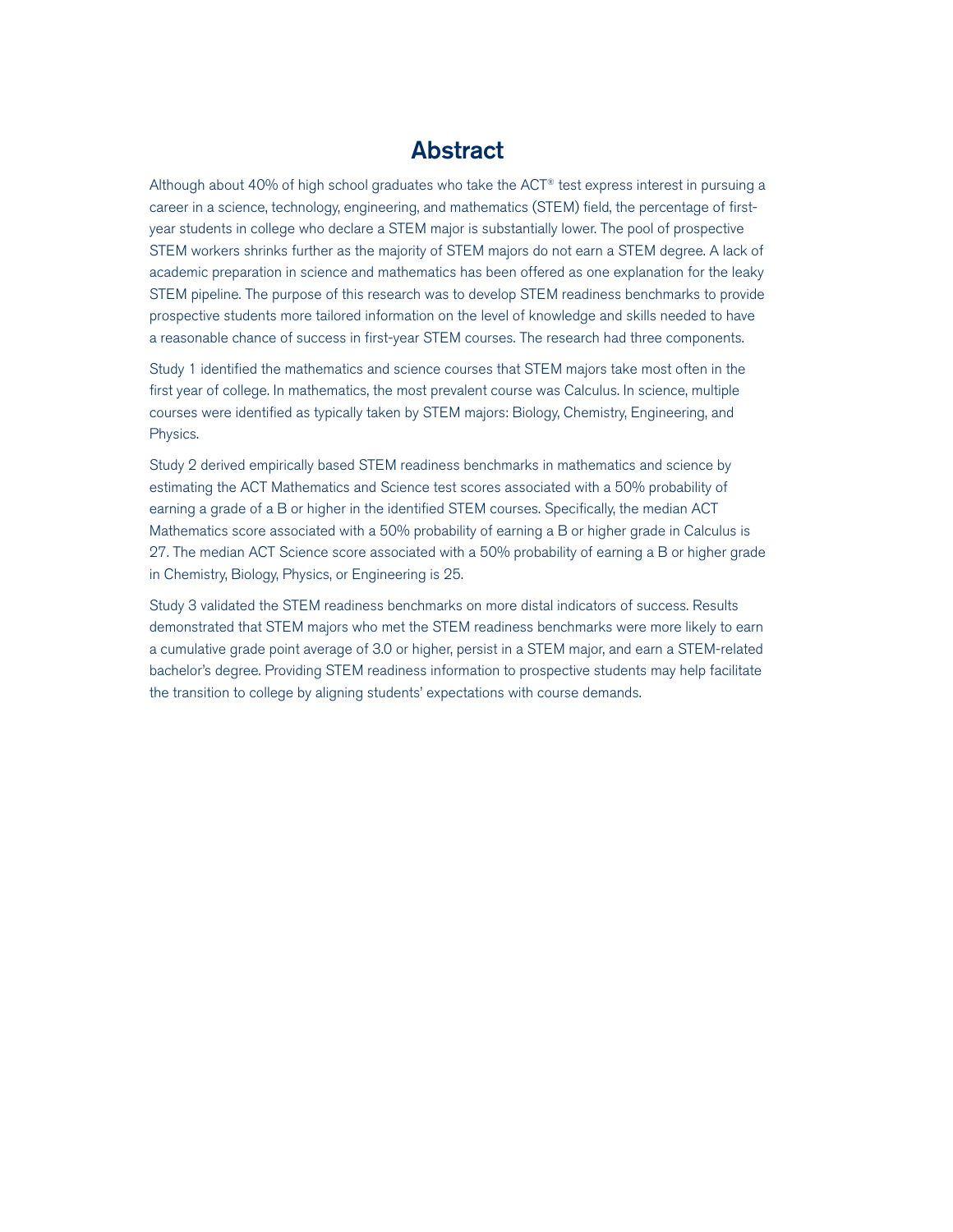## Introduction

<span id="page-4-0"></span>The ability of the United States to maintain a supply of science, technology, engineering, and mathematics (STEM) graduates sufficient to retain its competitiveness in the global economy has come under scrutiny (Langdon, McKittick, Beede, Khan, & Doms, 2014; National Academy of Sciences, National Academy of Engineering, & Institute of Medicine, 2005; Obama, 2009; U.S. Department of Labor, 2007). After World War II, the United States led the world in educational achievement, but today the situation is quite different, according to a recent report by the National Science Board (NSB; 2014). Whereas in 2000 the United States produced nearly twice as many graduates with degrees in the physical or biological sciences as did China, in 2010 China produced more than twice as many graduates in these fields as did the United States. In 2010, China, India, Russia, Ukraine, and Japan all produced more engineering graduates than did the United States, and both South Korea and Mexico each produced nearly as many engineers as did the United States. Overall, of the 5.5 million science and engineering degrees awarded throughout the world in 2010, 2.5 million were awarded in Asia, 1.5 million were awarded in Europe, and 0.5 million were awarded in the United States.

Given the importance of the STEM workforce in the modern global economy (Langdon, et al., 2014; U.S. Department of Labor, 2007), there have been calls for producing one million more STEM majors over the next decade (Executive Office of the President, President's Council of Advisors on Science and Technology, 2012). However, research indicates that students leave the STEM pipeline at various transition points along their education career. For example, recent findings indicate that about 40% of high school graduates who take the ACT® test express interest in majoring in STEM (ACT, 2014b). However, the percentage of students who actually declare a STEM major upon enrollment is substantially lower: in the 1995–1996 academic year, only 17% of undergraduates declared a STEM major in the first year (Chen, 2009). Based on the same cohort of students, results indicate that only a small percentage of students move into STEM after the first year, with an additional 6% of undergraduates declaring a STEM major after their first year (Chen, 2009). The pool of prospective STEM workers continues to shrink as the majority of STEM majors do not earn degrees in STEM fields. Only 37% of first-year STEM majors earned a degree or certificate within six years. Data on a more recent cohort paints a similar picture (Chen, 2013; Chen & Ho, 2012). The STEM pipeline continues to be leaky as STEM graduates decide on post-baccalaureate pursuits with only a little over half (56%) obtaining employment in a STEM occupation after graduation (Carnevale, Smith, & Melton, 2011).<sup>1</sup>

To address this issue, the United States must seek ways to maintain the STEM pipeline with students who are likely to succeed in a STEM major and persist in a STEM field. To this end, we developed STEM readiness benchmarks to help identify students who have a high probability of succeeding in the first-year mathematics and science courses typically taken by STEM majors.



<sup>1</sup> Results are based on findings from the 1988 [National Education Longitudinal Survey](http://nces.ed.gov/surveys/nels88/index.asp) (Nels:88; National Center for Education Statistics, 1988). Analyses should be replicated with more recent cohorts to determine if these findings represent current trends.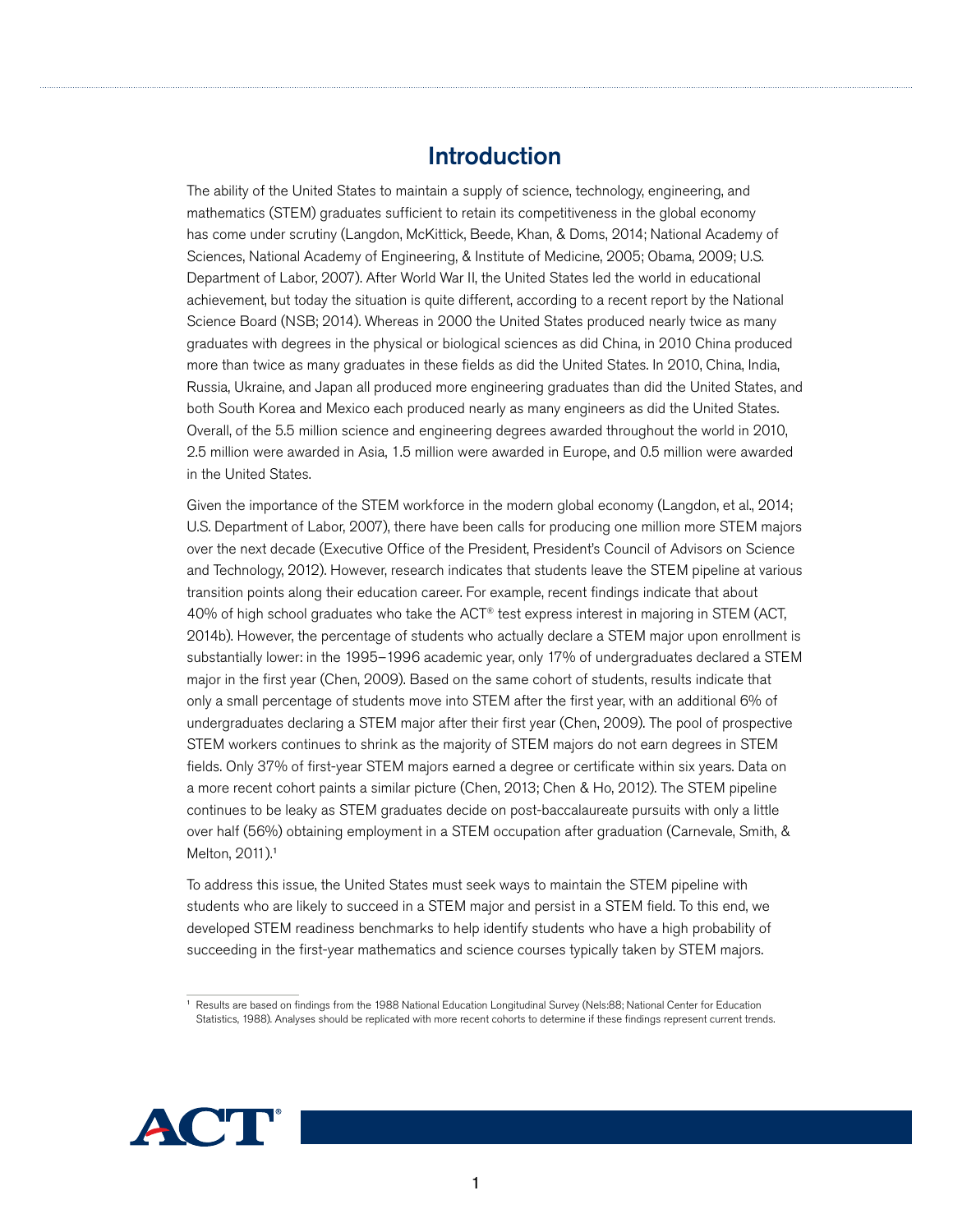<span id="page-5-0"></span>The STEM readiness benchmarks will also provide a clear signal to students regarding the rigorous demands of the majority of STEM-related coursework. Research shows that many science majors have unrealistic expectations about how they will perform in science courses, contributing to an overly optimistic view of earning a science degree (Stinebrickner & Stinebrickner, 2014). Many students aspire to enter a STEM field, but they are not academically prepared to do so (Noeth, Cruce, & Harmston, 2003). For example, of students who completed a core curriculum and intended to major in mathematics, less than a third had at least a 50% probability of earning a grade of B or higher in a college Calculus class (ACT, 2002). The results for intended science majors revealed that the percentage ready for a college-level Chemistry class was higher but was less than half (47%).

Providing students with an indicator of their STEM readiness has at least two practical benefits. First, if provided early enough, students who are interested in STEM but not on track to be ready for STEM coursework can take preemptive action to increase the skills and knowledge necessary to be STEM-ready. Second, for students making the transition to college, this information may pique interest among those who are academically ready for STEM but had not previously considered it as a possible major, potentially bolstering the STEM pipeline. By helping students select a major for which they are adequately prepared, much of the frustration associated with selecting and enrolling in coursework that is a poor academic fit, along with the potential downstream negative consequences (e.g., dropping out, switching majors), may be avoided (e.g., Chen & Ho, 2012; Shaw & Barbuti, 2010). The goal of this research aligns with the larger objective of the current standards-based educational reform movement in the United States, specifically that of the Common Core State Standards (CCSS): to clearly articulate the knowledge and skills students need to be ready for college and the workforce.

## College and Career Readiness

Students who graduate from high school ill-prepared for the demands of college-level work have been a concern of the United States for decades. Over thirty years ago, the National Commission on Excellence in Education released the report *A Nation at Risk*, which delineated issues and concerns with the American education system, namely the diluting of standards, which has had the detrimental effect of leaving many students ill-prepared for college-level work and ill-equipped to contribute to the economic health of the country (Gardner, Larsen, Baker, & Campbell, 1983). The Commission offered several recommendations, one of which was the need to increase the rigor of high school graduation requirements. At a minimum, they indicated that all students should be required to complete four years of English; three years each of mathematics, science, and social studies; and half a year of computer science.

The report served as a call to action; however, the United States seems to be in a similar predicament today with many students earning a high school diploma but lacking the skills and knowledge necessary for college-level coursework. The percentage of students requiring remediation upon entering college illustrates this point. In the 2007–2008 school year, roughly 20% of all first-year undergraduate students took remedial courses in their first year; the rate was even higher (24%) among students attending two-year public institutions (U.S. Department of Education, 2013). Corroborating the results of remedial course taking, a survey of college instructors asked to rate the quality of preparation of today's high school graduates indicated that only a quarter of college instructors rated the students they teach as "Well" or "Very Well" prepared for college-level work (ACT, 2013a).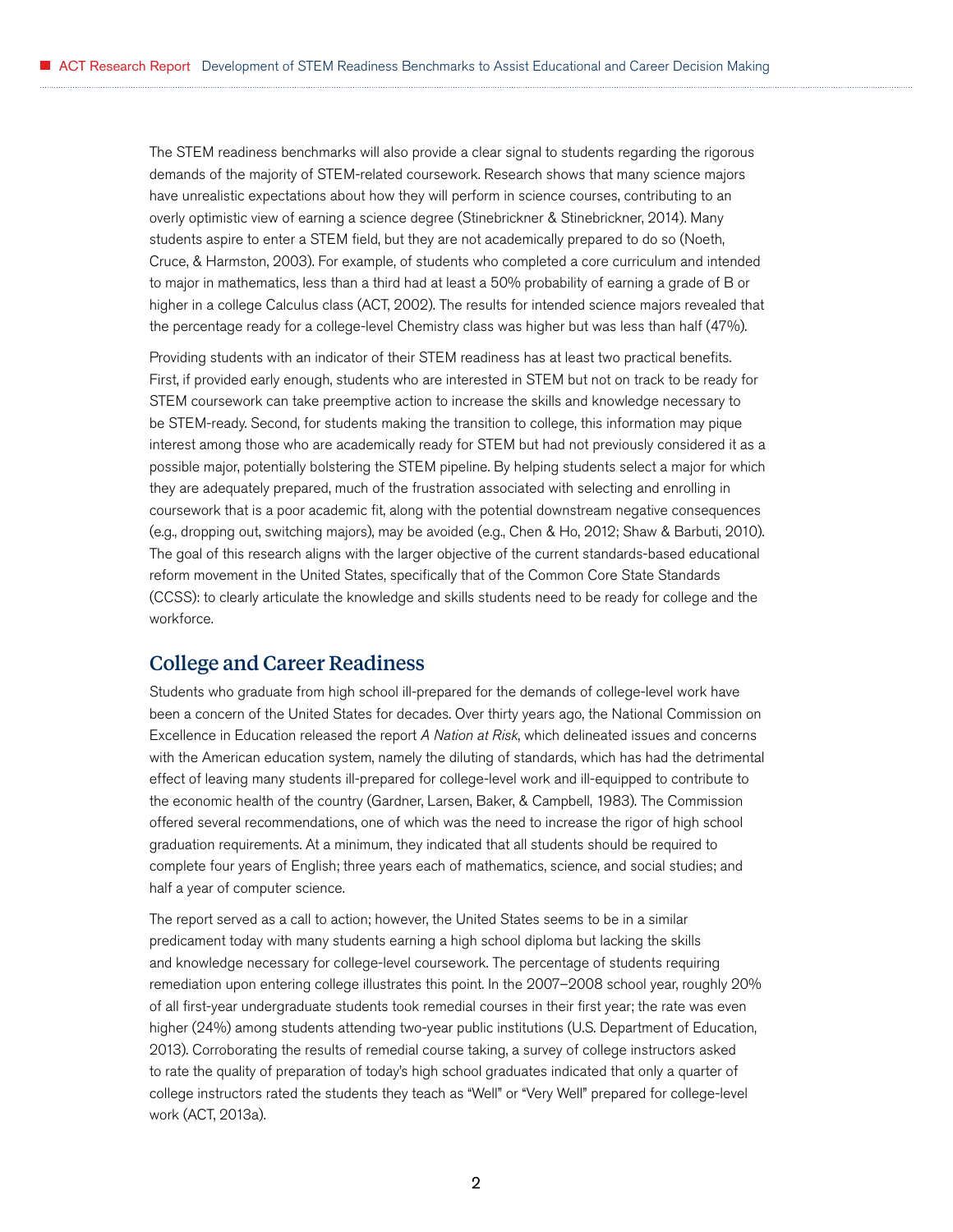The research clearly indicates a disconnect between the academic skills required for college and work and students' actual levels of preparation. In response, various college and career readiness benchmarks beyond simply earning a high school diploma have been developed to evaluate and track progress toward increasing college and career readiness. One of the earliest examples can be traced back to the National Center for Education Statistics (NCES; Berkner & Chavez, 1997). A *college qualification index* was developed that included five levels of readiness based on the distribution of high school grade point average (HSGPA), class rank, National Education Longitudinal Survey (NELS) scores, ACT/SAT scores, and academic coursework among four-year college students. The five levels—very highly qualified, highly qualified, somewhat qualified, minimally qualified, and marginally or not qualified—corresponded to the performance of four-year college students scoring in the top 10%, 25%, 50%, 75%, and the bottom 25% of each of these measures, respectively. For example, the cut scores or benchmarks for the very highly qualified category were 3.7 for HSGPA, 96th percentile for class rank, 97th percentile on NELS, and an ACT score of 28 or SAT score of 1250. Students only had to achieve one of the criteria (e.g., HSGPA ≥ 3.7) to be classified into that level (e.g., very highly qualified). Based on this classification system, 64.5% of the 1992 high school graduates were at least minimally qualified, but only 21.4% were deemed very highly qualified.

The Manhattan Institute for Policy Research also examined college readiness rates using a different set of criteria and model for classification (Greene & Winters, 2005). Students were considered ready for college if they had earned a high school diploma; completed a minimum set of course requirements—four years of English, three years of math, and two years each of natural science, social science, and foreign language; and could read at a basic level or above on the National Assessment of Educational Progress (NAEP) reading assessment. Unlike the NCES model where classification was based on meeting at least one cut score, college readiness was based on a conjunctive model where students had to meet all three criteria to be considered college ready. Given this distinction, it is not surprising that they concluded that a much smaller percent of students were ready for college, just 34%. Both of the definitions of college readiness described above set benchmarks irrespective of their relationship with actual college performance. Therefore, whether students who were deemed "college-ready" were actually successful once in college and, alternatively, whether students deemed not ready were actually unsuccessful remained unanswered. To ensure that college readiness indicators were indicative of future college success, others have approached the issue by developing college-readiness benchmarks based on empirically derived predictive relationships.

In 2004, a report by ACT, *Crisis at the Core: Preparing All Students for College and Work*, again illustrated that the majority of high school graduates were not ready for college-level work; as a result of this analysis, ACT developed empirically derived benchmarks to identify students who had a high likelihood of being successful once in college based on their performance on the ACT (ACT, 2004; Allen, 2013; Allen & Sconing, 2005). Rooting itself in a content validation framework, ACT derived subject-specific benchmarks by estimating the ACT subject score associated with a 50% probability of earning a grade of B or higher in a typical credit-bearing first-year course completed by students in the respective subject. For example, the ACT College Readiness Benchmark for Mathematics of 22 was derived based on the relationship between ACT Mathematics scores and course grades in College Algebra; for the ACT English, Science, and Reading tests, the courses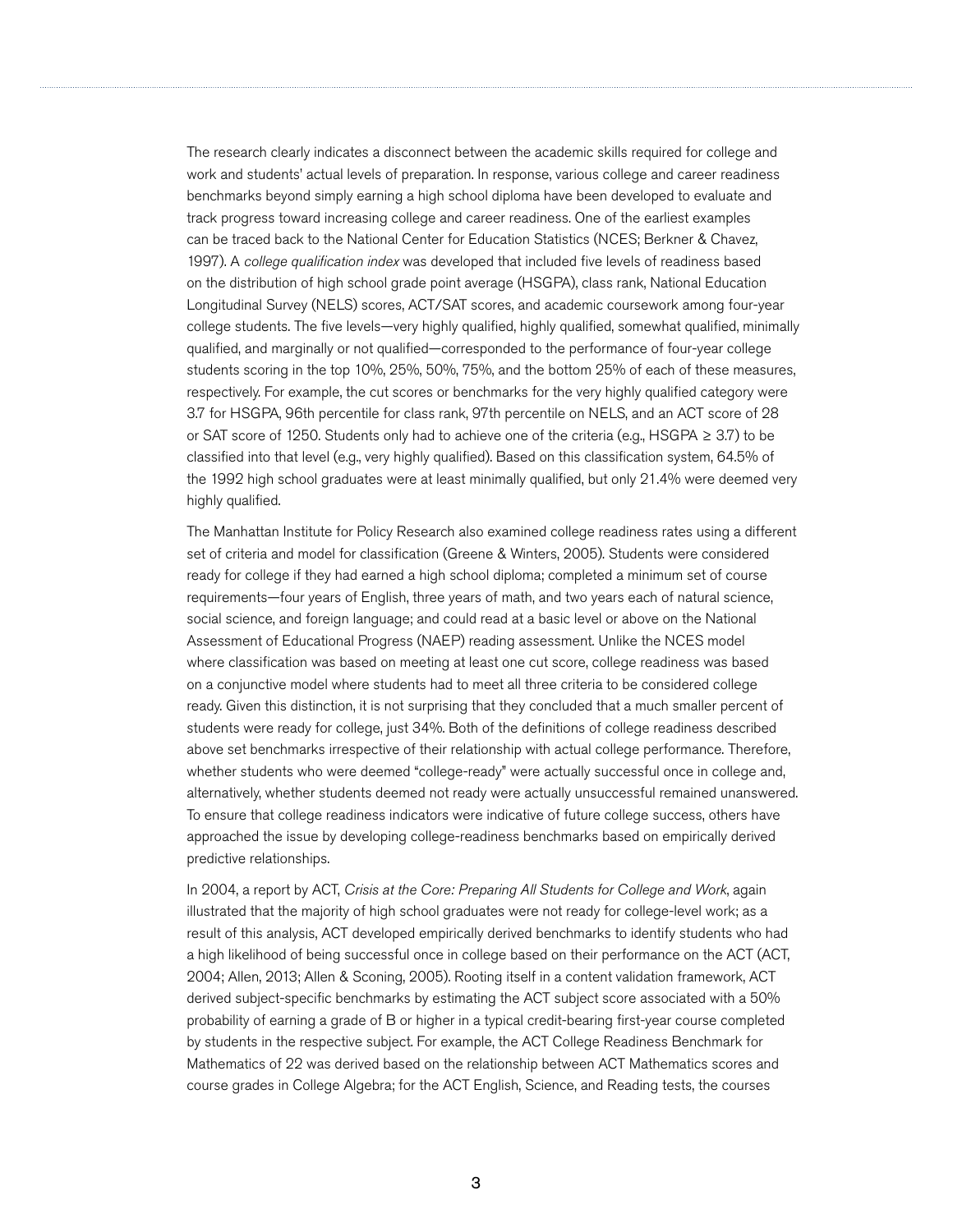examined were English Composition, Biology, and social science courses, respectively.<sup>2</sup> Additional research on the relationship between the ACT College Readiness Benchmarks and college success support the value of these benchmarks: students who meet the ACT benchmarks have higher firstyear grade point averages (FYGPAs) and are more likely to persist to the second year and, ultimately, to graduate from college (e.g., ACT, 2010; Radunzel & Noble, 2012). Among the 2013 ACT-tested cohort, roughly one in four (26%) met all four of the ACT College Readiness Benchmarks (ACT, 2013b).

In 2007, the College Board released benchmarks specific to the SAT (Kobrin, 2007). Like ACT, the College Board calculated its college readiness benchmark based on the relationship between SAT scores and performance in the first year of college, though there were slight differences. For example, the College Board conceptualized success as earning a FYGPA of a B− or higher whereas ACT examined specific content-related course grades. The College Board also employed a probability level of 65%; ACT's was 50%. Using SAT composite score (SAT Math + Critical Reading + Writing),<sup>3</sup> the College Board derived a college readiness benchmark of 1550 (Wyatt, Kobrin, Wiley, Camara, & Proestler, 2011). Similar to the ACT results, data support the use of the College Board's college readiness benchmark in that students who meet the benchmark are more successful in college, not only in terms of earning higher FYGPAs but also because they are more likely to enroll in college, return for their second year, and graduate in both four and six years (College Board, 2012; Kobrin, 2007; Mattern, Shaw, & Marini, 2013; Wyatt et al., 2011).

The advent of the CCSS and the resulting formation of two multistate consortia, the Partnership for Assessment of Readiness for College and Careers (PARCC) and Smarter Balanced, have reinvigorated the conversation around college and career readiness (CCSS, 2010). Specifically, the two consortia have developed new assessments that will be aligned to the CCSS. The ultimate goal is to use the new assessments to evaluate college and career readiness of high school students as well as provide diagnostic information at earlier grades regarding whether students are on track for college and career readiness; however, the methodology that the two consortia will use to develop college and career readiness benchmarks for these new assessments has yet to be determined (Camara, 2013; Smarter Balanced Assessment Consortia, 2012). In 2014, ACT launched ACT Aspire®, which assesses students' mastery of math, English language arts (ELA), and science in grades 3 through 10, allowing for early monitoring of students' academic strengths and weakness. The ACT College and Career Readiness Benchmarks have been backmapped to ACT Aspire,<sup>4</sup> allowing for the articulation of what students need to know and be able and willing to do at key transition points along the K-Career continuum. Such information helps students and teachers know if a student is on track for college and career readiness.

<sup>&</sup>lt;sup>2</sup> The ACT College Readiness Benchmarks were updated in 2013 based on more current data. The new analyses revealed no change in the English and Mathematics Benchmarks of 18 and 22, respectively. The Reading Benchmark increased from 21 to 22, and the Science Benchmark decreased from 24 to 23 (Allen, 2013).

<sup>&</sup>lt;sup>3</sup> In 2007, the College Board released benchmarks based on the previous version of the SAT, which did not include the writing section; the benchmark was derived based on the composite score of SAT Math + SAT Verbal (Kobrin, 2007).

<sup>4</sup> Benchmarks had previously been used for ACT Explore® (Grades 8 and 9) and ACT Plan® (grade 10).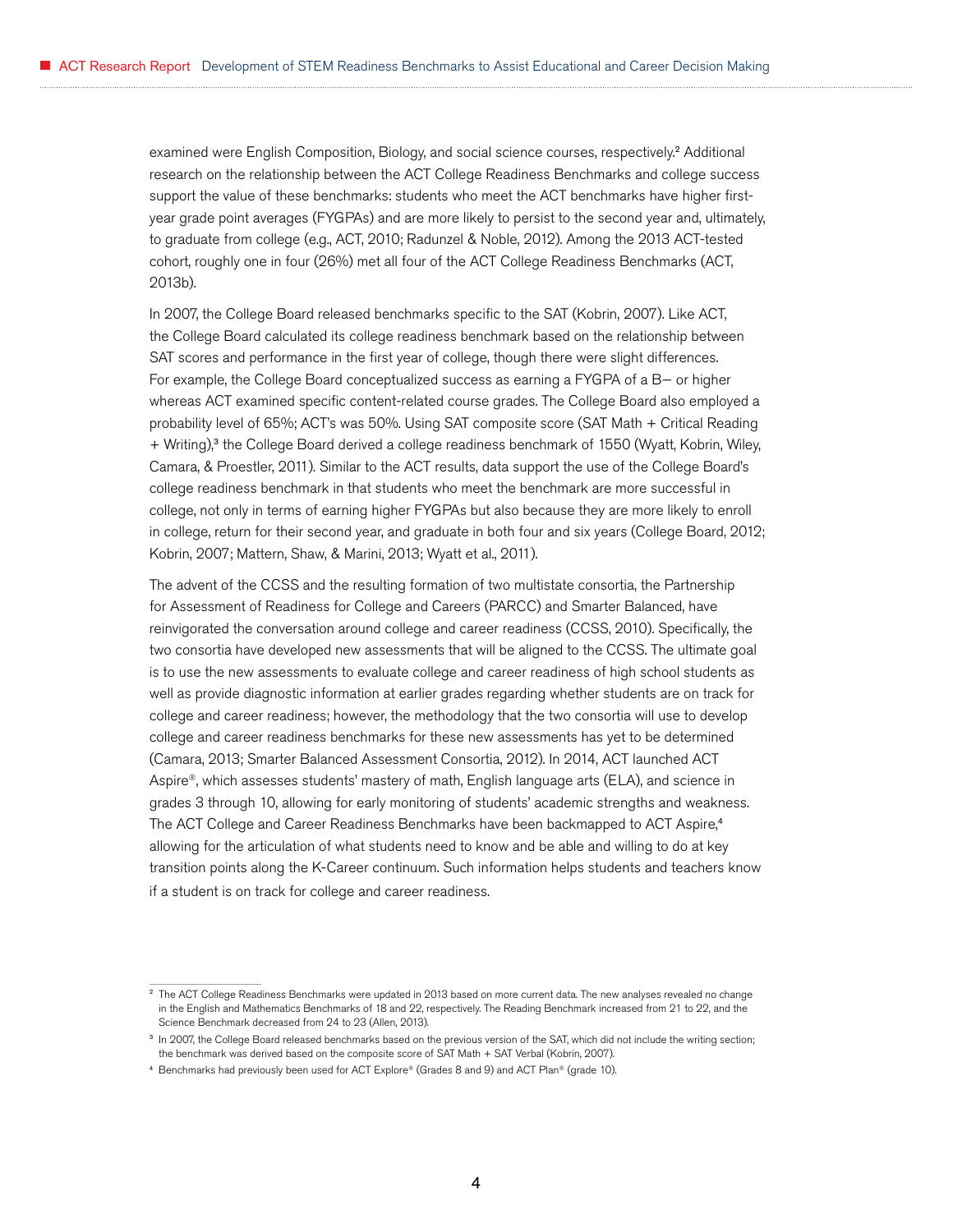## <span id="page-8-0"></span>College Readiness is Not STEM Readiness

The ACT College Readiness Benchmarks provide useful information regarding the extent to which students are on track for college and career readiness in a general sense, but they do not address (nor were they developed to address) a student's readiness for a specific college major or career field. Research clearly shows that students take different courses in college, and this is due in part to varying course requirements across different majors (Berry & Sackett, 2009; Goldman, Schmidt, Hewitt, & Fisher, 1974; Pennock-Roman, 1994; Ramist, Lewis, & McCamley-Jenkins, 1994; Westrick, 2015a). This is particularly true for STEM majors, which are known for having rigorous course demands and more stringent grading standards (e.g., Goldman et al., 1974; Westrick, 2015a). In fact, the introductory mathematics and science courses for STEM majors are often referred to as "gateway" courses, where students who are not academically suited for STEM majors are less likely to succeed. Research findings clearly indicate that STEM fields require higher levels of mathematics and science knowledge and skills to be successful (Westrick, 2015b); therefore, benchmarks derived on the typical courses students take (e.g., College Algebra) may not serve as an adequate indicator of an individual student's readiness for STEM coursework.

Providing a more precise signal to prospective STEM majors may help with the leaky STEM pipeline in college. Specifically, the majority of STEM attrition occurs in the first year or two, and readiness for college-level STEM coursework is a key factor related to persisting in STEM and ultimately earning a STEM degree (Chang, Cerna, Han, & Saenz, 2008; Chen, 2013; Seymour & Hewitt, 1997; Strenta, Elliot, Adair, Matier, & Scott, 1994). For example, Chen (2013) found that students in their first year who attempted and earned more STEM credits, earned higher grades in their STEM courses, withdrew/failed fewer STEM courses, and took Calculus were more likely to persist in STEM. Taking Calculus in the first year largely differentiated STEM graduates from non-STEM graduates. Of the students who earned a STEM degree, 63% took Calculus or advanced math in the first year compared to 28% of students who dropped out of college and 36% of students who switched to another major. Among biological, biomedical, and behavior science majors, Chang et al. (2008) found that an increase in FYGPA by half a letter grade was associated with roughly a 20% increase in the likelihood of persisting in one's major. Likewise, Seymour and Hewitt (1997) found that first-year performance was the main determinant of switching out of a STEM major.

Research has clearly demonstrated that high school graduates who are more academically prepared, as measured by high school grades and test scores, are in general more successful in college (ACT, 2010, 2012a, 2013c, 2013d; Radunzel & Noble, 2012); this is especially true for STEM majors (e.g., Chen 2009, 2013; Kokkelenberg & Sinha, 2010; Le, Robbins, & Westrick, 2014; Mendez, Buskirk, Lohr, & Haag, 2008; Shaw & Baruti, 2010). In general, research shows that students with higher ACT scores are more likely to return for the second year, earn higher grades, and graduate in a timely manner (ACT, 2010, 2012b, 2013c, 2013d; Radunzel & Noble, 2012). Research focused on STEM majors has reached similar conclusions. Specifically, students with higher grades and test scores are more likely to express interest in STEM (ACT, 2012a), enroll in a STEM major (e.g., Goldman et al., 1974; Nicholls, Wolfe, Besterfield-Sacre, Shuman, & Larpkiattaworn, 2007; Le et al., 2014; Pennock-Roman, 1994; Strenta et al., 1994; Westrick, 2015b), earn higher grades in STEM courses (e.g., Chen, 2009, 2013; Chen & Ho, 2012; Mendez et al., 2008), persist in a STEM major (e.g., Chen, 2009, 2013; Chen & Ho, 2012; Le et al., 2014; Shaw & Baruti, 2010), and graduate with a STEM degree (e.g., Chen, 2009; Chen & Ho, 2012; Kokkelenberg & Sinha, 2010). For example, Westrick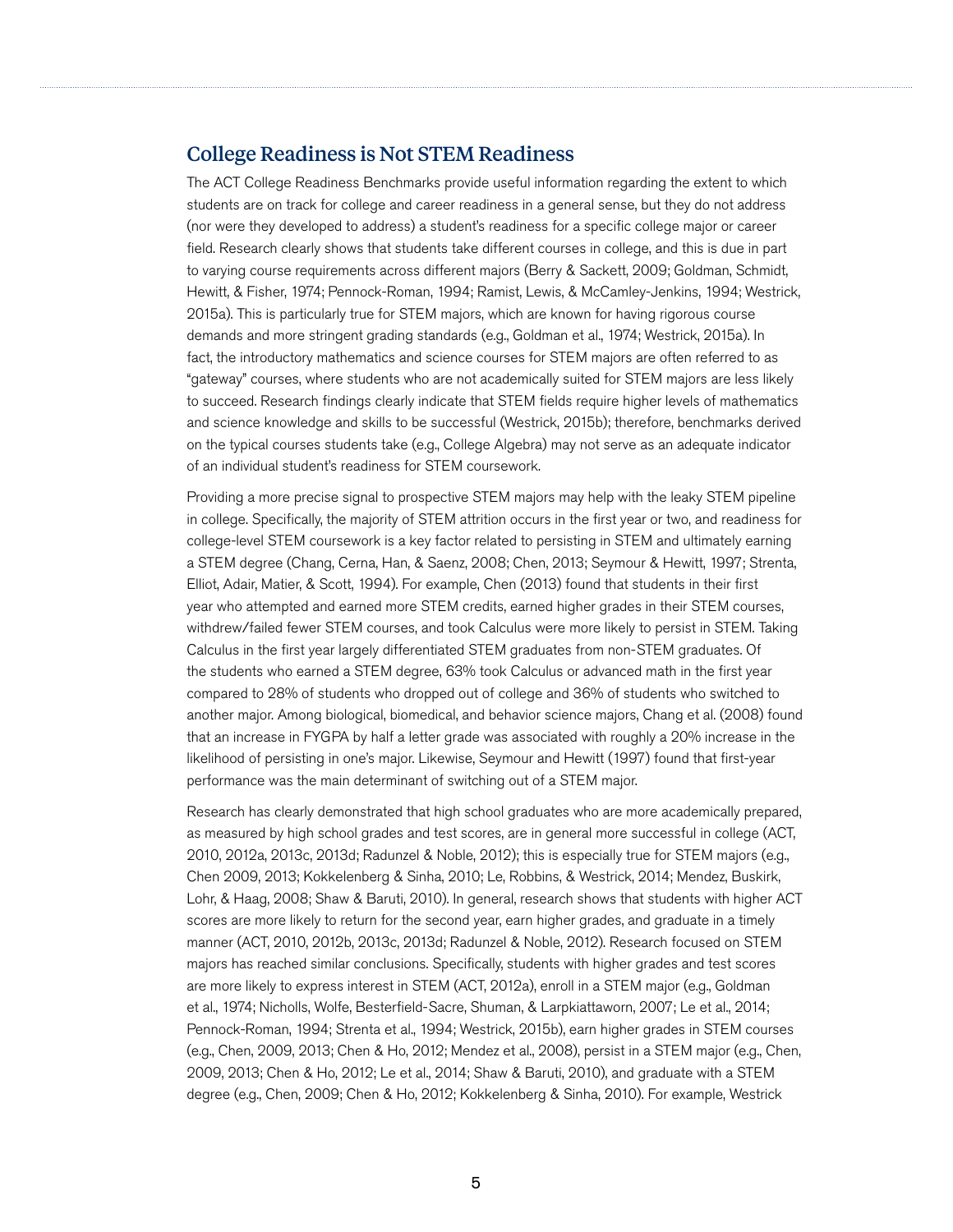<span id="page-9-0"></span>(2015b) found that among STEM-Quantitative majors who persisted through four years, the average ACT Mathematics score for students earning a GPA of 3.0 or higher by semester was 28 across four years of college. In contrast, for students who earned semester GPAs of less than 3.0, the mean ACT Mathematics score was 24 in the first semester and rose to 26 in the eighth semester (due in part to attrition of lower-scoring students). Of note, both the students who averaged a B or higher and those who averaged less than a B had substantially higher ACT Mathematics scores, on average, than the ACT College Readiness Benchmark in mathematics of 22, suggesting that a higher benchmark is needed for STEM majors.

In sum, the research clearly indicates that STEM majors who are more academically prepared upon entry into college are more likely to succeed and persist in a STEM field. What remains unknown is the *level* of academic preparedness students need to have a reasonable chance of succeeding in STEM-related courses; that is the focus of the current study.

## Current Study

The purpose of the current study was to develop indicators or benchmarks of STEM readiness in mathematics and science with the goal of informing students about the level of knowledge and skills needed to succeed in a STEM major. To accomplish this, three studies were conducted. Given that the majority of STEM attrition occurs in the first year or two of college and that it is largely a function of performance in the first-year mathematics and sciences courses, the goal of Study 1 was to determine the typical first mathematics and science courses that STEM majors take or are required to take in their first year of college. Building on Study 1, Study 2 empirically derived STEM readiness benchmarks in mathematics and science based on the relationship between ACT scores and performance in those STEM-identified first-year mathematics and science courses. Finally, Study 3 was conducted to examine the validity of the STEM readiness benchmarks in mathematics and science for predicting future success of STEM majors in terms of earning a cumulative GPA of 3.0 or higher, persisting in a STEM major, and graduating with a STEM-related bachelor's degree.

### Study 1: Course Taking Patterns of STEM Majors

#### Sample

We collected data on first-year courses at 27 public four-year postsecondary institutions from three states.<sup>5</sup> Of the 27 institutions, five have highly selective or selective admissions policies. The remaining 22 institutions have traditional, open, or liberal admissions policies. The median average ACT Composite score across institutions was 21.4 (1st Quartile  $[Q1] = 20.3$ ; 3rd Quartile  $[Q3] =$ 22.5). In terms of student-level data, course transcript data were available for 176,149 students who had enrolled in college as first-time entering students from the 2005 through 2009 freshman cohorts.

**Course Content Coding.** Partnering institutions provided ACT with course grade data, course title, and course content codes.<sup>6</sup> For courses that were not assigned a content code by the participating institution, ACT research staff assigned a code based on the course title and description from the

<sup>&</sup>lt;sup>5</sup> The majority of ACT-tested students with intentions to major in a STEM field initially enrolled in a four-year postsecondary institution after high school (74%). Therefore, the decision was made to focus on STEM majors at four-year postsecondary institutions.

<sup>6</sup> Course content codes were developed and used to identify similar content-related courses across institutions, e.g., Calculus, College Algebra, etc.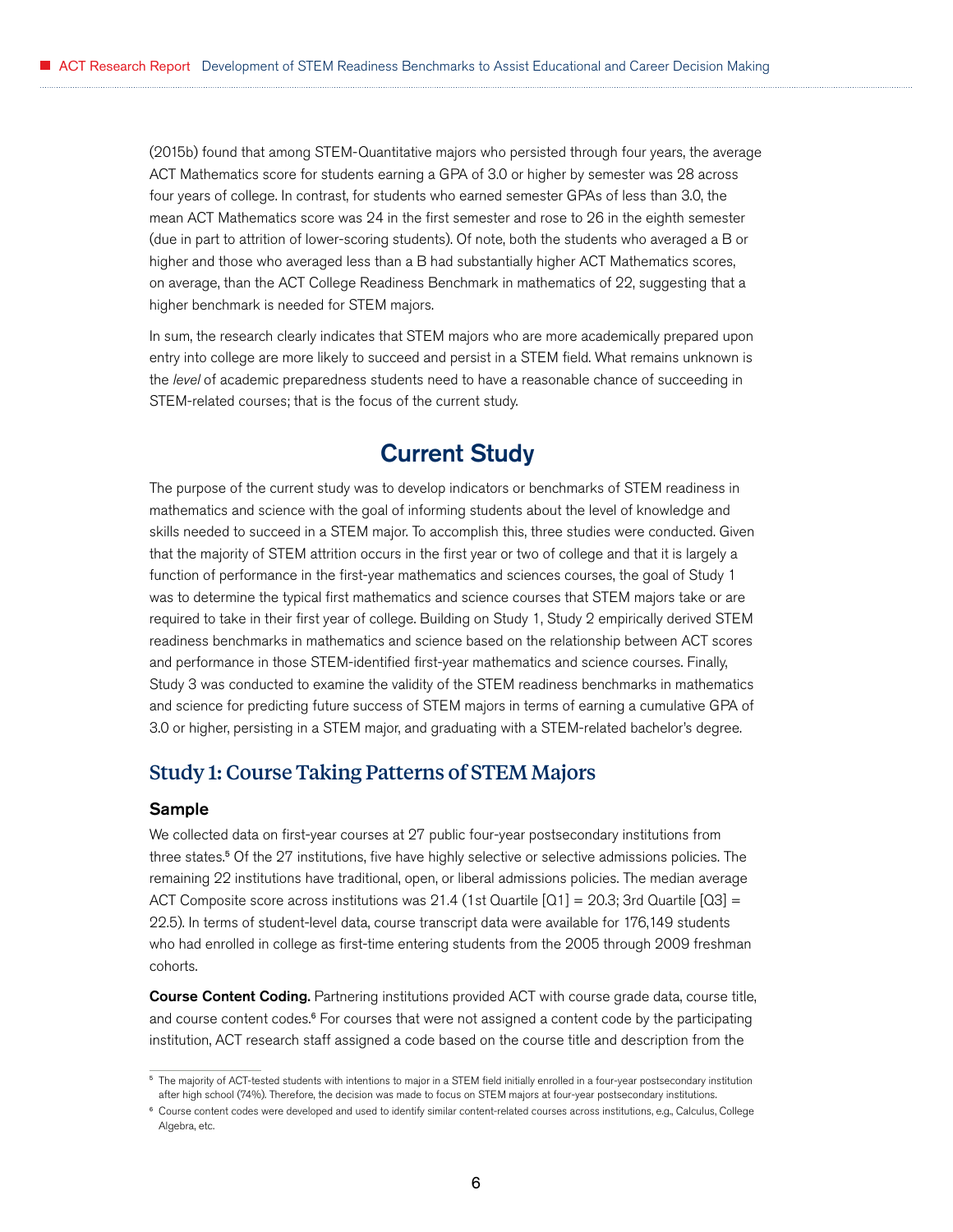institution's course catalog. We then identified for each student the first mathematics and science courses taken in the first year. Based on this coding, 100,954 students were identified as taking a mathematics course in their first year. Of these students, 3% took more than one mathematics course in the same semester. Essentially, these students had multiple "first" mathematics courses in college; as such, they were all included in the analyses. For science, 83,403 students were identified as taking a science course. Students were much more likely to take more than one science course in the same semester—30%. As was the case with the mathematics results, all of the students' "first" science courses were included in the analyses.

Coding STEM Majors. Institutions also provided students' declared majors over time by reporting a six-digit Classification of Instruction Program (CIP) code for each term enrolled. The first-year CIP codes were used to identify students who declared a STEM major in their first year. Many definitions of STEM exist; the current study used ACT's definition of STEM (2014), which categorized STEM majors into four clusters: Science, Computer Science and Mathematics, Medical and Health, and Engineering and Technology.<sup>7</sup> Of the 100,954 students who took a mathematics course in their first year, 22% were classified as a STEM major in both the fall and spring terms of Year 1, which translates to 22,113 students. For science, 23,687 of the 83,403 students who took a science course in their first year were declared STEM majors in both the fall and spring terms of Year 1, which is 28%. Using this information, the most prevalent first mathematics and science course taken in the first year among STEM majors was computed. Characteristics of the students included in the mathematics and science sample are summarized in Tables 1 and 2.

<sup>7</sup> Given the lack of consistency among the various STEM definitions being currently employed, ACT conducted a comprehensive review of the literature and provided a refined definition of STEM. One characteristic of ACT's definition is that it excludes social/behavioral sciences such as psychology and sociology (Green, 2007). To learn more about which majors and occupations are included in ACT's definition of STEM, see [the original report](http://www.act.org/stemcondition/13/pdf/National-STEM-Report-2013.pdf) (2014b).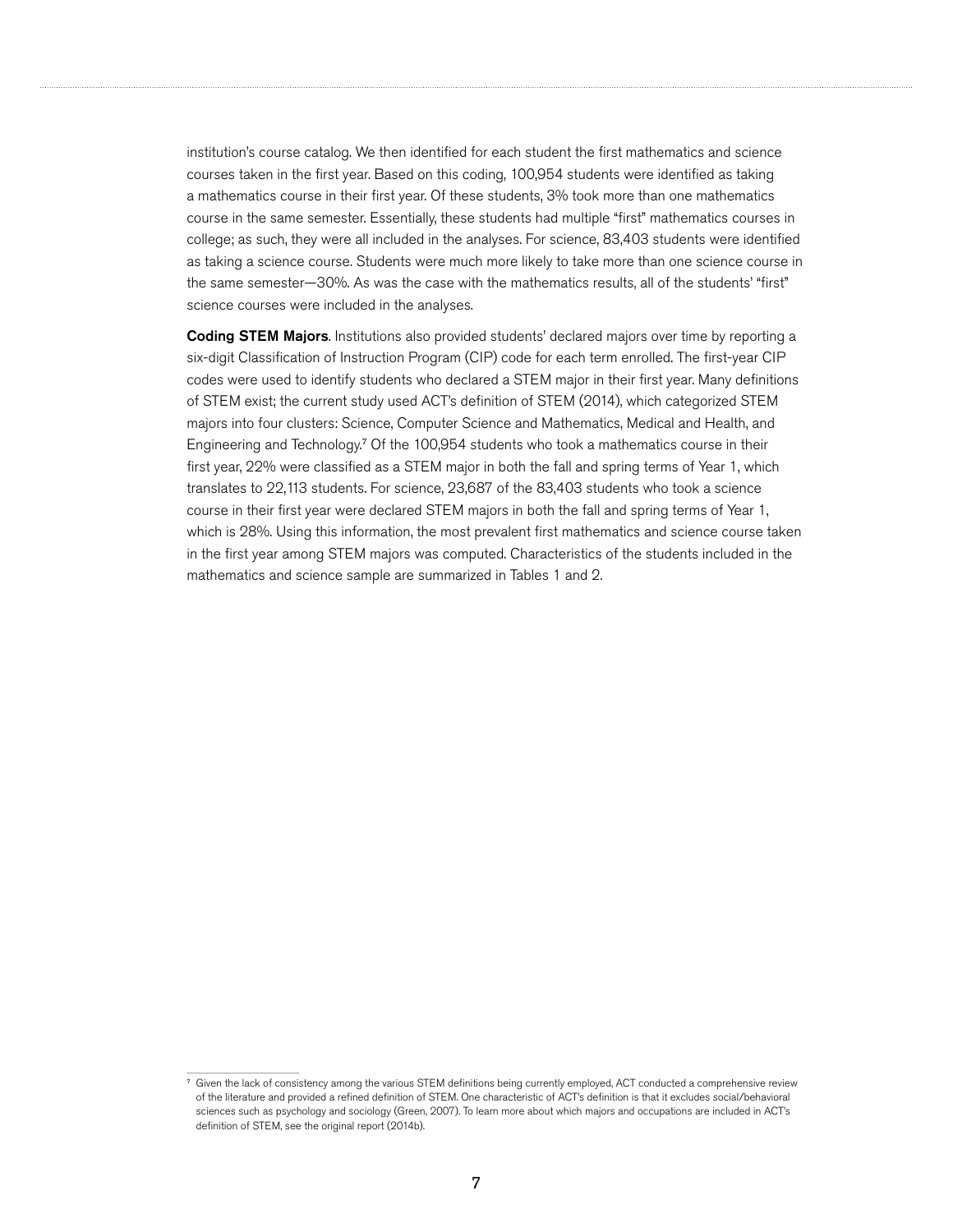|                     |                              |                        |                        | <b>STEM Computer</b>       |                                   |                                           |                      |
|---------------------|------------------------------|------------------------|------------------------|----------------------------|-----------------------------------|-------------------------------------------|----------------------|
| Characteristics     | All<br>students <sup>a</sup> | Overall<br><b>STEM</b> | <b>STEM</b><br>Science | Science and<br>Mathematics | <b>STEM Medical</b><br>and Health | <b>STEM Engineering</b><br>and Technology | Non-STEM<br>students |
| N (students)        | 100,954                      | 22,113                 | 8,413                  | 2,821                      | 3,780                             | 7,099                                     | 64,657               |
| Gender              |                              |                        |                        |                            |                                   |                                           |                      |
| Female              | 52%                          | 45%                    | 55%                    | 27%                        | 82%                               | 19%                                       | 55%                  |
| Male                | 45%                          | 53%                    | 42%                    | 71%                        | 16%                               | 78%                                       | 42%                  |
| Missing             | 2%                           | 3%                     | 2%                     | 2%                         | 2%                                | 3%                                        | 2%                   |
| Race/Ethnicity      |                              |                        |                        |                            |                                   |                                           |                      |
| African American    | 14%                          | 12%                    | 10%                    | 18%                        | 22%                               | 6%                                        | 14%                  |
| Asian American      | 3%                           | 4%                     | 5%                     | 3%                         | 2%                                | 5%                                        | 2%                   |
| Hispanic            | 9%                           | 12%                    | 14%                    | 12%                        | 5%                                | 13%                                       | 9%                   |
| Other               | 6%                           | 5%                     | 5%                     | 4%                         | 5%                                | 4%                                        | 6%                   |
| White               | 62%                          | 60%                    | 59%                    | 56%                        | 62%                               | 63%                                       | 62%                  |
| Missing             | 7%                           | 7%                     | 7%                     | 7%                         | 5%                                | 9%                                        | 6%                   |
| ACT Composite score |                              |                        |                        |                            |                                   |                                           |                      |
| Mean                | 21.8                         | 23.3                   | 23.4                   | 22.8                       | 20.3                              | 25.0                                      | 21.5                 |
| Standard deviation  | 4.7                          | 4.9                    | 4.7                    | 5.2                        | 4.2                               | 4.8                                       | 4.5                  |
| <b>HSGPA</b>        |                              |                        |                        |                            |                                   |                                           |                      |
| Mean                | 3.40                         | 3.55                   | 3.60                   | 3.41                       | 3.36                              | 3.64                                      | 3.38                 |
| Standard deviation  | 0.53                         | 0.48                   | 0.43                   | 0.57                       | 0.53                              | 0.41                                      | 0.52                 |
| Missing             | 17%                          | 15%                    | 14%                    | 16%                        | 13%                               | 16%                                       | 17%                  |

#### Table 1. Summary of Student Characteristics of Mathematics Sample for Study 1

*Note.* Percentages may not sum to 100% due to rounding.

<sup>a</sup> The number of students in this column is not the sum of the overall STEM column and the non-STEM students column. Students who were STEM majors for only one term in their first year were in the total group but not included in the subanalyses, given that they did not cleanly fall into either category.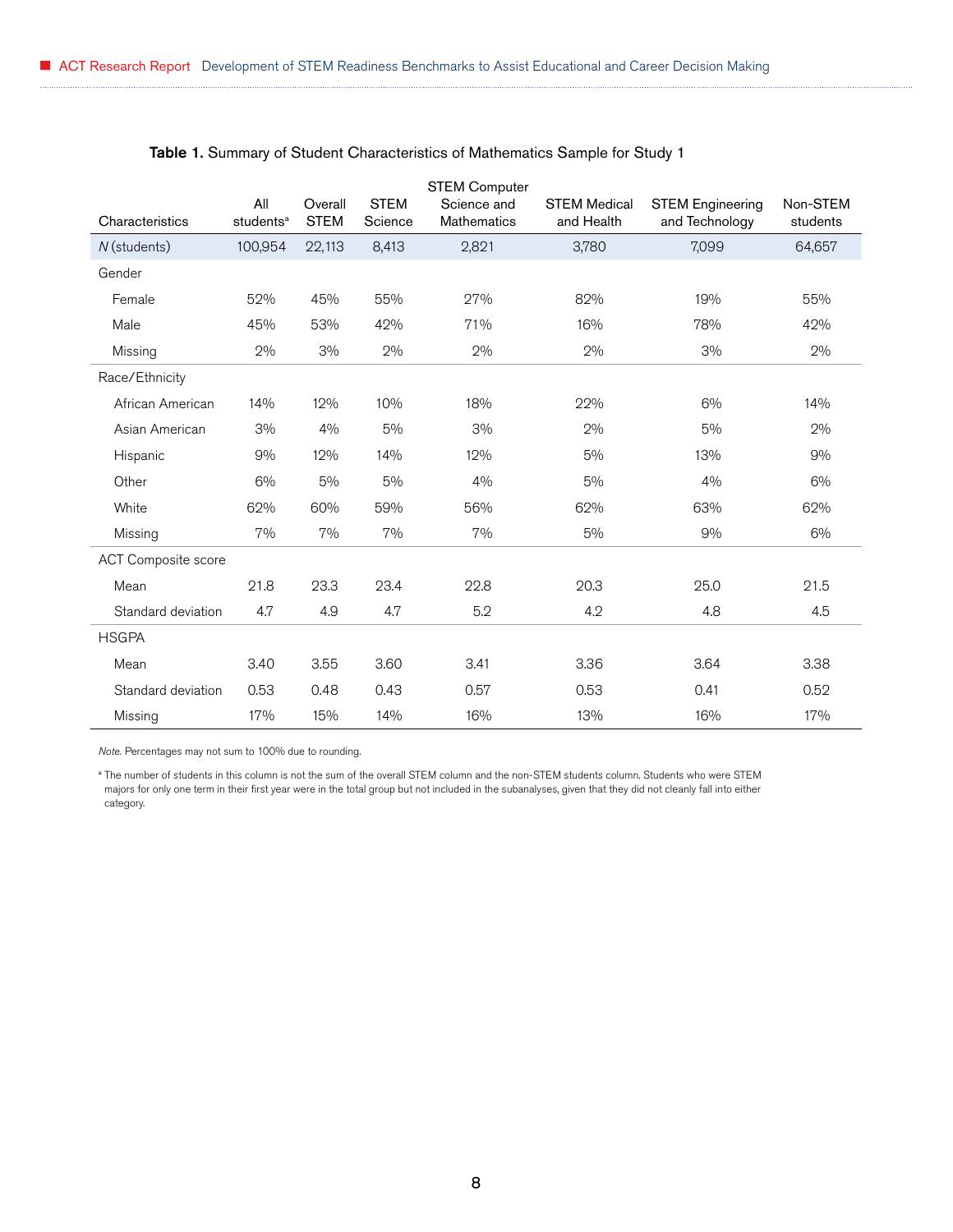|                            |                              |                        |                        | <b>STEM Computer</b>              |                                   |                                           |                      |
|----------------------------|------------------------------|------------------------|------------------------|-----------------------------------|-----------------------------------|-------------------------------------------|----------------------|
| Characteristics            | All<br>students <sup>a</sup> | Overall<br><b>STEM</b> | <b>STEM</b><br>Science | Science and<br><b>Mathematics</b> | <b>STEM Medical</b><br>and Health | <b>STEM Engineering</b><br>and Technology | Non-STEM<br>students |
| N (students)               | 83,403                       | 23,687                 | 10,140                 | 1,708                             | 4,370                             | 7,469                                     | 49,053               |
| Gender                     |                              |                        |                        |                                   |                                   |                                           |                      |
| Female                     | 54%                          | 47%                    | 56%                    | 29%                               | 82%                               | 19%                                       | 57%                  |
| Male                       | 44%                          | 50%                    | 41%                    | 69%                               | 16%                               | 78%                                       | 40%                  |
| Missing                    | 3%                           | 3%                     | 3%                     | 2%                                | 2%                                | 3%                                        | 3%                   |
| Race/Ethnicity             |                              |                        |                        |                                   |                                   |                                           |                      |
| African American           | 11%                          | 9%                     | 9%                     | 18%                               | 14%                               | 5%                                        | 12%                  |
| Asian American             | 3%                           | 5%                     | 6%                     | 3%                                | 2%                                | 5%                                        | 3%                   |
| Hispanic                   | 8%                           | 11%                    | 13%                    | 12%                               | 5%                                | 11%                                       | 8%                   |
| Other                      | 6%                           | 5%                     | 5%                     | 4%                                | 5%                                | 4%                                        | 6%                   |
| White                      | 65%                          | 63%                    | 60%                    | 55%                               | 70%                               | 65%                                       | 65%                  |
| Missing                    | 7%                           | 7%                     | 7%                     | 8%                                | 4%                                | 9%                                        | 7%                   |
| <b>ACT Composite score</b> |                              |                        |                        |                                   |                                   |                                           |                      |
| Mean                       | 22.8                         | 24.0                   | 23.9                   | 23.3                              | 21.5                              | 25.8                                      | 22.4                 |
| Standard deviation         | 4.6                          | 4.7                    | 4.5                    | 5.3                               | 4.0                               | 4.6                                       | 4.5                  |
| <b>HSGPA</b>               |                              |                        |                        |                                   |                                   |                                           |                      |
| Mean                       | 3.51                         | 3.62                   | 3.64                   | 3.47                              | 3.48                              | 3.70                                      | 3.48                 |
| Standard deviation         | 0.48                         | 0.43                   | 0.41                   | 0.54                              | 0.47                              | 0.36                                      | 0.49                 |
| Missing                    | 16%                          | 14%                    | 14%                    | 17%                               | 12%                               | 16%                                       | 16%                  |

#### Table 2. Summary of Student Characteristics of Science Sample for Study 1

*Note.* Percentages may not sum to 100% due to rounding.

<sup>a</sup> The number of students in this column is not the sum of the overall STEM column and the non-STEM students column. Students who were STEM majors for only one term in their first year were in the total group but not included in the subanalyses given that they did not cleanly fall into either category.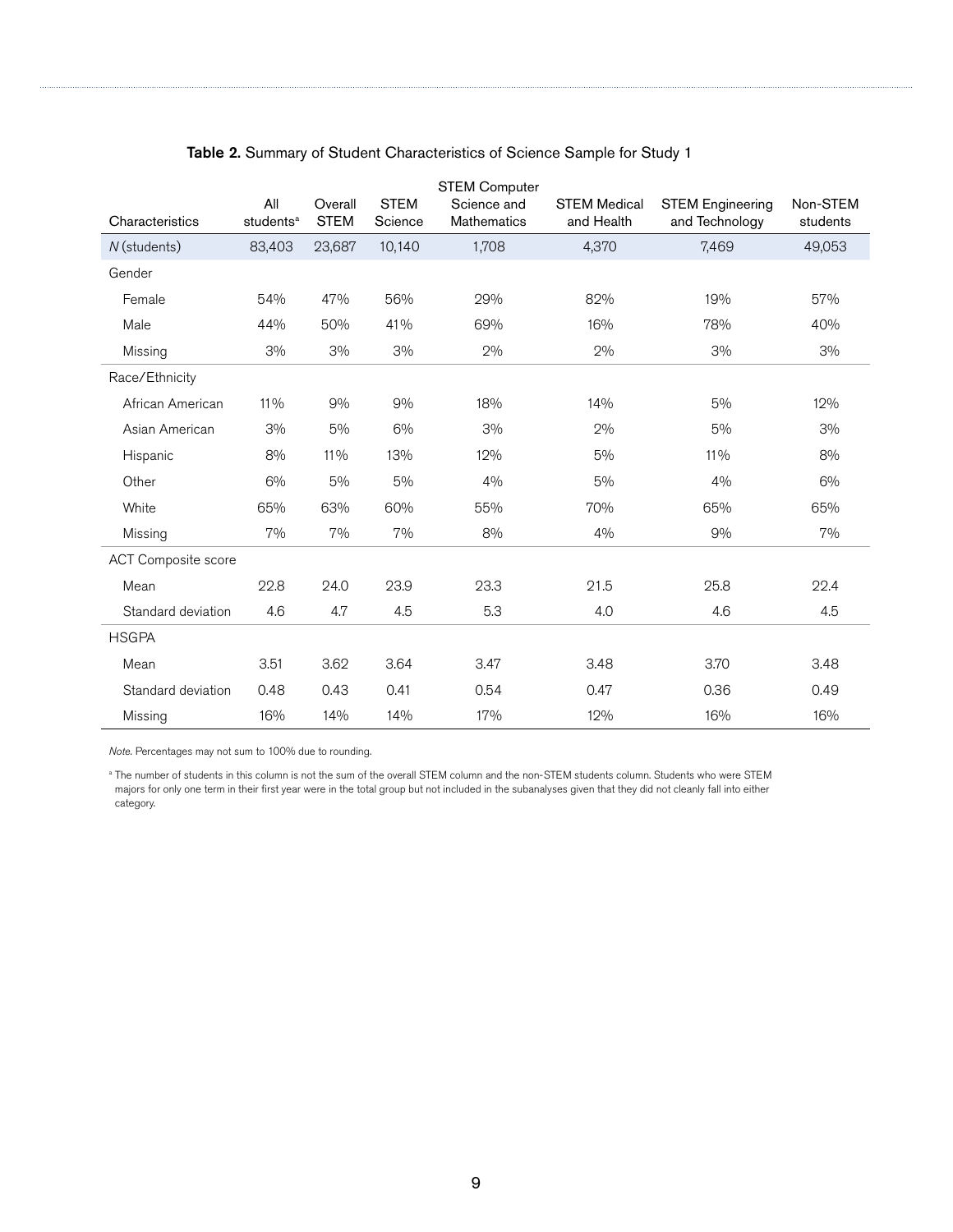#### Results

The percentage of students who took a mathematics and science course by content area was computed for the total sample and by STEM major category.<sup>8</sup> Specifically, the most typical first-year mathematics and science course was examined for all STEM majors and for each of the four STEM clusters. This was compared to all students and non-STEM majors. The results for mathematics and science are summarized in Tables 3 and 4, respectively.

Mathematics Results. Across all students in the sample, regardless of their major, College Algebra was the most typical course (28%). For non-STEM majors, the percentage was slightly higher (31%). Moreover, an additional 21% of all students first enrolled in courses below College Algebra; courses often considered developmental, non-credit-bearing courses. These results coincide with the ACT College Readiness Benchmark research that derived the ACT Mathematics Benchmark on course grades in College Algebra (Allen, 2013; Allen & Sconing, 2005). However, when focusing exclusively on STEM majors, a different pattern emerges. Namely, over a quarter of STEM majors took Calculus I as their first mathematics course (28%); another 10% took Calculus II as their first course. Only 11% of non-STEM majors took Calculus I as their first mathematics courses; for another 2%, it was Calculus II. Clearly, STEM majors are more frequently enrolling in higher-level mathematics courses compared to non-STEM majors.

<sup>&</sup>lt;sup>8</sup> Weighted percentages are reported. The sample was weighted to be similar to an ACT-tested, four-year college enrollee population with respect to institution admission selectivity (less versus more selective). The selectivity of admission policies was self-reported by the institutions using five levels that classified their level according to the typical ACT Composite score and high school ranks of their accepted freshmen. The population included a larger proportion of more selective institutions (39% selective versus 61% less selective) as compared to the sample (19% selective versus 81% less selective). See Tables 5 and 6 for more details about the population.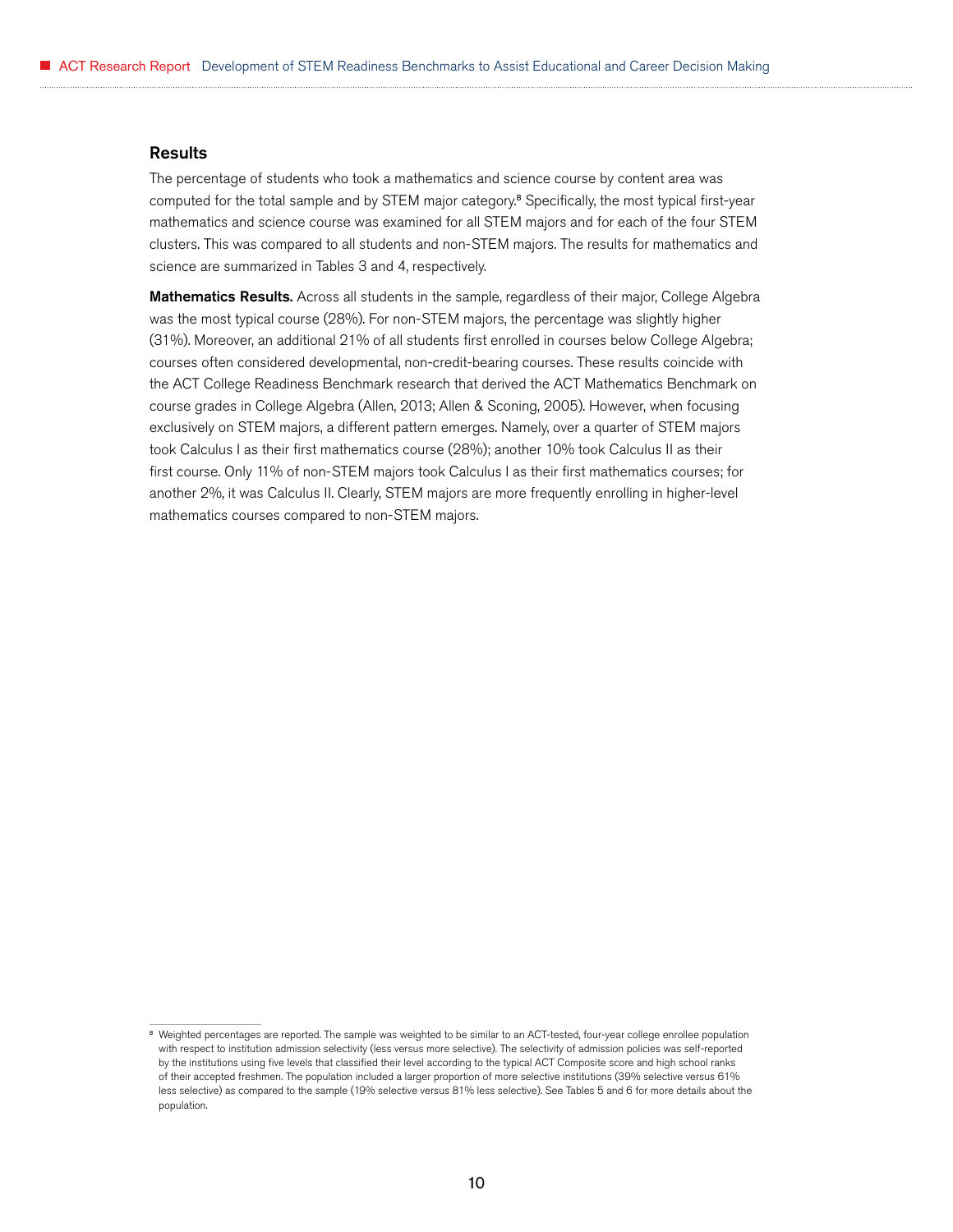| Mathematics content area    | All<br>students | Overall<br><b>STEM</b> | <b>STEM</b><br>Science | <b>STEM Computer</b><br>Science and<br>Mathematics | <b>STEM Medical</b><br>and Health | <b>STEM Engineering</b><br>and Technology | Non-STEM<br>students |
|-----------------------------|-----------------|------------------------|------------------------|----------------------------------------------------|-----------------------------------|-------------------------------------------|----------------------|
| <b>Business Mathematics</b> | 5               | 3                      | 4                      | 5                                                  | 3                                 |                                           | 6                    |
| Arithmetic                  |                 | 0.3                    | 0.3                    | 0.4                                                |                                   | 0                                         |                      |
| Elementary Algebra          | 8               | 5                      | 4                      | 7                                                  | 15                                |                                           | 9                    |
| Intermediate Algebra        | 12              | 6                      | 7                      | 7                                                  | 13                                | 2                                         | 13                   |
| College Algebra             | 28              | 18                     | 22                     | 15                                                 | 48                                | 5                                         | 31                   |
| Geometry                    | 0               | 0                      | $\overline{0}$         | $\mathcal{O}$                                      | 0                                 | $\overline{0}$                            | 0                    |
| Analytical Geometry         |                 | $\mathbf{2}$           | 3                      | $\mathbf{2}$                                       |                                   | 0.1                                       |                      |
| Trigonometry                | 4               | 7                      | 9                      | 7                                                  | $\mathbf 2$                       | 7                                         | 3                    |
| Precalculus                 | 6               | 5                      | 6                      | 11                                                 | 0.5                               | 4                                         | 6                    |
| Calculus I                  | 15              | 28                     | 25                     | 28                                                 | 3                                 | 38                                        | 11                   |
| <b>Statistics</b>           | 2               | $\mathbf 2$            | 3                      |                                                    | 3                                 |                                           | 2                    |
| Logic                       | 3               | 1                      |                        | 5                                                  | 0.4                               | 0.3                                       | 4                    |
| Other                       | 10              | 10                     | 8                      | 8                                                  | 8                                 | 13                                        | 10                   |
| Contemporary Mathematics    | $\mathbf 2$     | 3                      | 6                      |                                                    | 3                                 | 0.3                                       | 2                    |
| Survey Calculus             | 3               | 7                      | 3                      | 5                                                  |                                   | 13                                        | 2                    |
| Calculus II                 | 4               | 10                     | 6                      | 8                                                  | 0.1                               | 18                                        | 2                    |
| Multiple courses            | 3               | $\overline{4}$         | 5                      | 9                                                  | $\overline{2}$                    | 3                                         | $\overline{2}$       |

#### Table 3. Distribution (%) of Students' First College Mathematics Course by STEM Category

*Note.* Data are based on 27 public four-year, postsecondary institutions from three states (2005 through 2009 freshman cohorts). There were 100,954 total students, 22,113 first-year STEM majors, and 64,657 first-year non-STEM majors. The breakdown by STEM cluster was: 8,413 for science; 2,821 for computer science and mathematics; 3,780 for medical health; and 7,099 for engineering. Examples of courses included in the "Other" category include Elementary Functions, Introduction to Mathematics, and Linear Equation Inequalities. Percentages will sum to above 100% due to the fact that some students took multiple mathematics courses in the same term.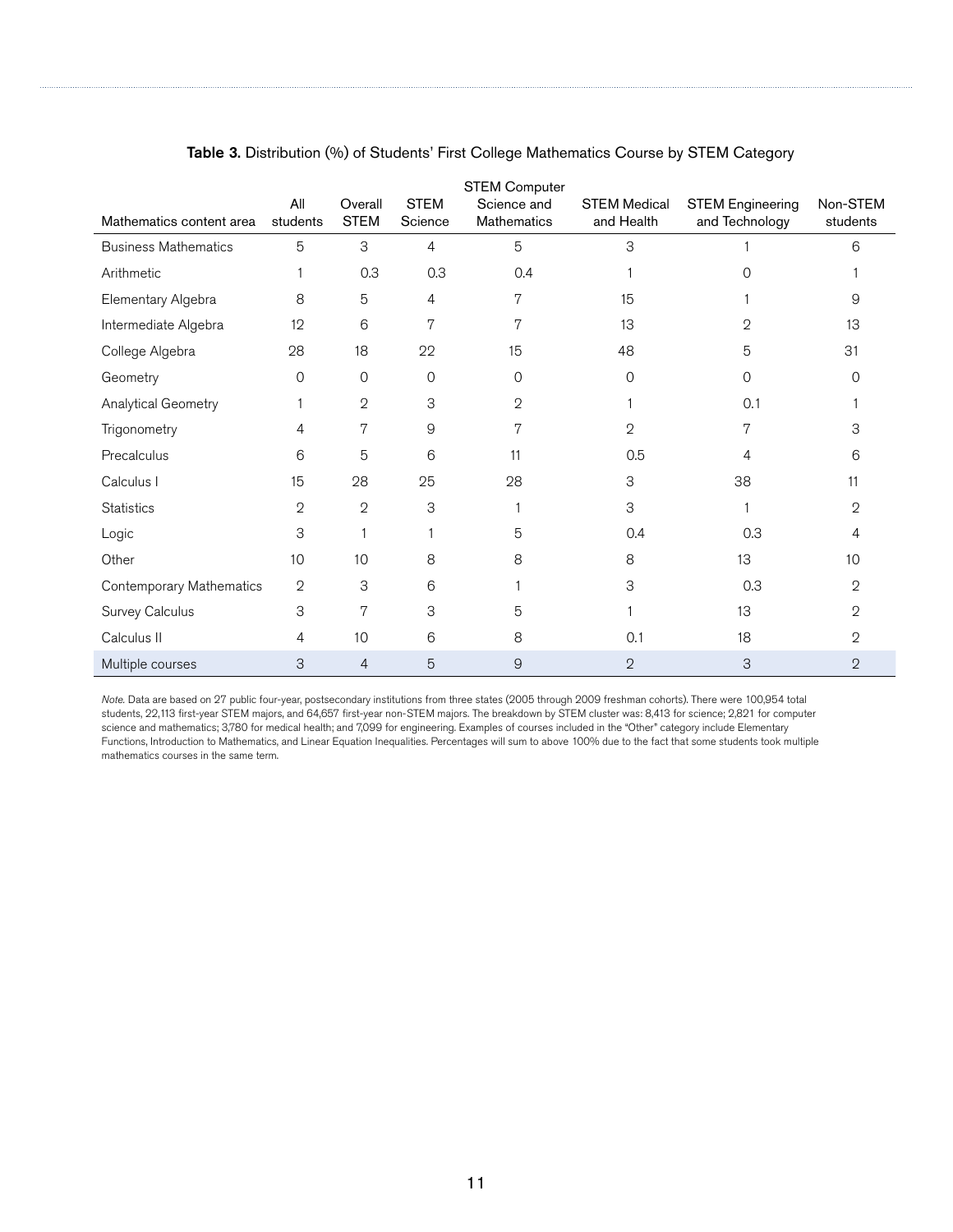|                          |                 |                        |                        | <b>STEM Computer</b>       |                                   |                                           |                      |
|--------------------------|-----------------|------------------------|------------------------|----------------------------|-----------------------------------|-------------------------------------------|----------------------|
| Science content area     | All<br>students | Overall<br><b>STEM</b> | <b>STEM</b><br>Science | Science and<br>Mathematics | <b>STEM Medical</b><br>and Health | <b>STEM Engineering</b><br>and Technology | Non-STEM<br>students |
| General Science          | 1               | 0.3                    | 0.1                    | $\mathbf 2$                |                                   | 0.1                                       |                      |
| Biology                  | 34              | 31                     | 47                     | 26                         | 48                                | 8                                         | 35                   |
| Chemistry                | 35              | 54                     | 60                     | 25                         | 40                                | 57                                        | 24                   |
| Physics without Calculus | $\sqrt{2}$      | $\sqrt{2}$             | $\mathbf{1}$           | 3                          | 0.4                               | 3                                         |                      |
| Physics with Calculus    | $\mathbf 2$     | 4                      | $\mathbf{2}$           | 4                          | 0.1                               | 8                                         |                      |
| Botany                   | 1               | 1                      | 1                      |                            | $\mathcal{O}$                     | 0.1                                       |                      |
| Ecology                  |                 |                        |                        | 0.3                        | $\mathcal{O}$                     | 0.2                                       | 0.5                  |
| Engineer                 | 10              | 23                     | $\mathbf{2}$           | 5                          |                                   | 57                                        | 4                    |
| Zoology                  | 6               | 5                      | 10                     | 3                          | $\mathbf 2$                       | 0.5                                       | 6                    |
| Anatomy                  | $\mathbf 2$     | $\mathbf 2$            | $\mathbf{1}$           |                            | 11                                | $\overline{0}$                            | $\mathbf{2}$         |
| <b>Health Science</b>    | 21              | 13                     | 14                     | 18                         | 38                                | $\mathbf{2}$                              | 25                   |
| Astronomy                | $\mathbf 2$     | 1                      | 0.5                    | 4                          | 0.1                               | 0.4                                       | 3                    |
| Geology                  | 7               | 3                      | $\mathbf{2}$           | 10                         | 0.3                               | 5                                         | 10                   |
| Meteorology              | 1               | 1                      | 3                      |                            | $\mathsf{O}\xspace$               | 0.1                                       |                      |
| Other                    | 9               | 15                     | 7                      | 19                         | 1                                 | 27                                        | 7                    |
| <b>Biology II</b>        | 0.3             | $\mathbf{1}$           | 1                      | 0.4                        | 0.4                               | 0.3                                       | 0.2                  |
| Chemistry II             | 1               |                        |                        | 0.3                        | 0.3                               |                                           | 0.3                  |
| Multiple courses         | 30              | 49                     | 47                     | 19                         | 37                                | 60                                        | 20                   |

Table 4. Distribution (%) of Students' First College Science Course by STEM Category

*Note.* Data are based on 27 public four-year institutions from three states (2005 through 2009 freshman cohorts). There were 83,403 total students, 23,687 first-year STEM majors, and 49,053 first-year non-STEM majors. The breakdown by STEM cluster was: 10,140 for science; 1,708 for computer science and mathematics; 4,370 for medical health; and 7,469 for engineering. Examples of courses included in the "Other" category include Physical Science, Earth Science, and Space Science. Percentages will sum to above 100% due to the fact that some students took multiple science courses in the same term.

> That being said, a sizable percentage of STEM majors first enrolled in lower mathematics courses, including 5% for Elementary Algebra. Such findings highlight the misalignment between career aspirations and academic preparation for some students and may explain some of the STEM attrition occurring at the postsecondary level. This is supported empirically where research has consistently found that students in developmental courses are less successful in college than their nondevelopmental peers (Noble & Sawyer, 2013).

> The mathematic results were also examined by STEM cluster, and the results largely mirror the overall STEM results with Calculus being the most typical first mathematics course taken for the Science, Computer Science and Mathematics, and Engineering and Technology clusters.<sup>9</sup> The only cluster that diverged from these findings was the Medical and Health cluster where College Algebra was the most typical first mathematics course taken. Previous research has shown that students interested in these fields tend to be less academically prepared (ACT, 2014b). It should also be pointed out this cluster comprises a small percentage of STEM majors at four-year institutions

<sup>9</sup> For these three STEM clusters combined, 32% of STEM students took Calculus I as their first mathematics course and an additional 12% took Calculus II.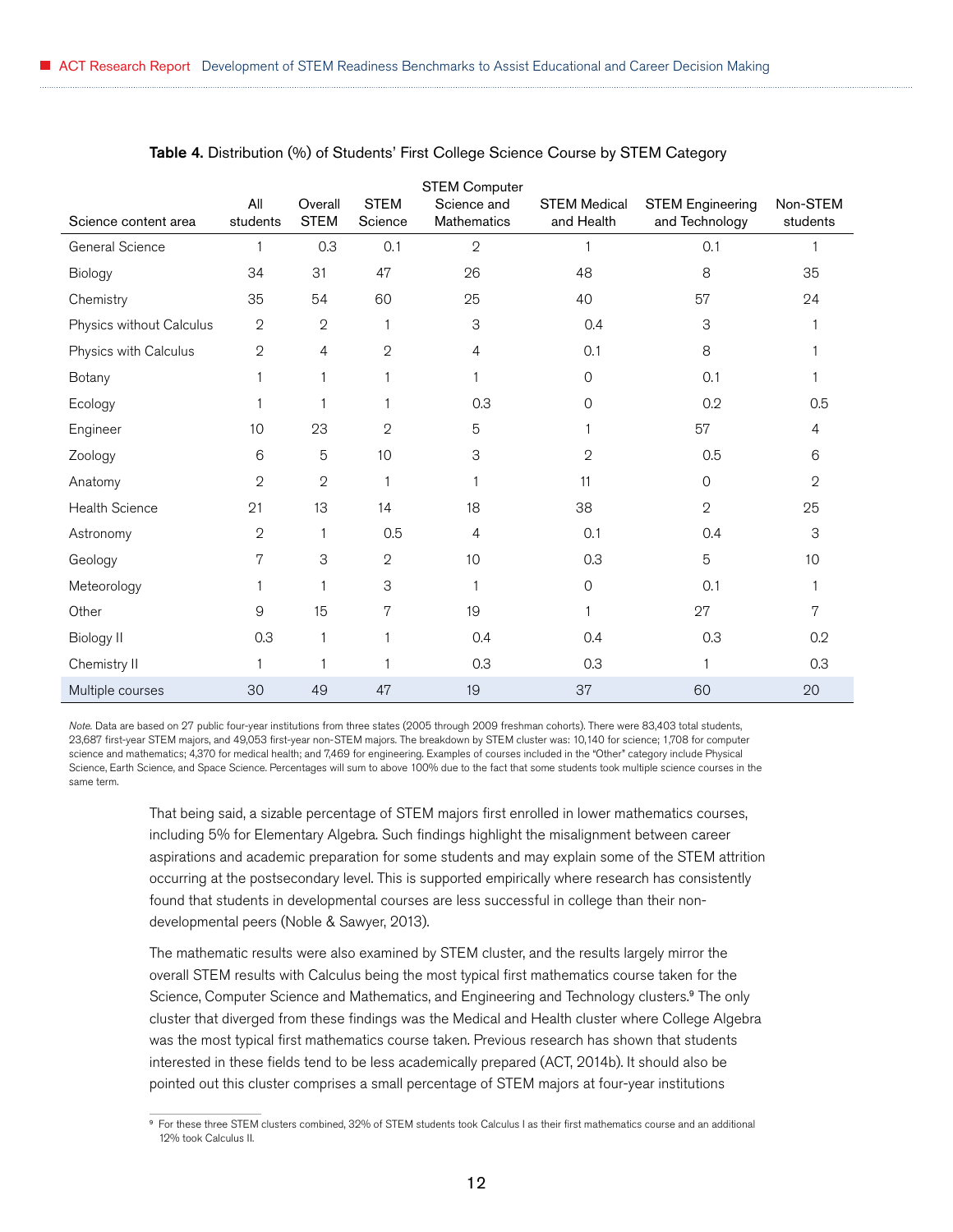<span id="page-16-0"></span>as well as inclusive of majors not typically thought of as traditional STEM majors (e.g., Medical Laboratory Technology; for a complete list of the majors included in this cluster, see ACT, 2014). In the current sample, 70% of the students in the Medical and Health Cluster were majoring in nursing.

**Science Results.** Examination of students' first science course indicated that Biology and Chemistry were the most prevalent courses taken across all students (see Table 4). Focusing on non-STEM majors, Biology was more typical (35%) than Chemistry (24%). For STEM students, the most typical first science course taken was Chemistry (54%), followed by Biology (31%), and Engineering (23%). Moreover, nearly half (49%) had more than one "first" science course compared to 20% of non-STEM students. Disaggregating the results by STEM cluster, Chemistry was the most typical course for the STEM Science cluster, whereas Engineering and Chemistry were equally likely for the STEM Engineering and Technology cluster (57%). The STEM Engineering and Technology cluster had the largest percentage of students with multiple first science courses (60%). For the STEM Computer Science and Mathematics cluster, Biology and Chemistry were the most typical courses with 26% and 25%, respectively. Finally, for the STEM Medical and Health cluster, Biology was the most typical first science course.

**Course Requirement Results.** To supplement these findings, first-year mathematics and science course requirements of the most popular STEM majors were coded from course catalogs of college and universities that admitted the largest percentages of ACT-tested students who intended on majoring in STEM.<sup>10</sup> Specifically, the top 10 institutions that enrolled the most ACT-tested students who were planning to major in STEM for each of the four STEM clusters were identified. For the top three to four majors within each cluster,<sup>11</sup> the first-year course requirements in mathematics and science were coded from the course catalog. Based on a sample of 90 STEM major-by-institution comparisons, 79% indicated Calculus as a first year requirement. The first-year science requirements varied more as a function of the field of study; however, 90% indicated Chemistry, Biology, Physics, and/or Engineering as satisfying first-year requirements. These findings coincide with the empirical course-taking results summarized above with the exception of Physics, which was more frequently identified in these supplemental analyses. The findings from both analyses informed the selection of college courses used to derive STEM readiness benchmarks in mathematics and science.

## Study 2: Development of STEM Readiness Benchmarks

#### Sample

Course grade data used in the current study were provided by four-year postsecondary institutions that have participated in research services offered by ACT, including state partnerships, the Course Placement Service, and Prediction Service. Data included in the analyses were limited to students from the 2005 through 2009 freshman cohorts. The number of institutions and students per analysis varied based on the data available by course content area; this information along with additional information on key institutional and student characteristics of the sample is summarized in Tables 5 and 6. Similar to Study 1, students' first mathematics and science courses taken during the first year were used in the analyses.<sup>12</sup>

<sup>10</sup> These colleges and universities were determined using college enrollment records from the National Student Clearinghouse for all 2013 ACT-tested high school graduates who indicated that they planned to major in a STEM field (*N* = 530,428 students).

<sup>11</sup> Majors with the highest numbers of students interested in them by cluster were identified from ACT's Condition of STEM report (2014).

<sup>12</sup> This criterion is also used in ACT Course Placement Research services to avoid having intervening coursework influence test score– course outcome relationships.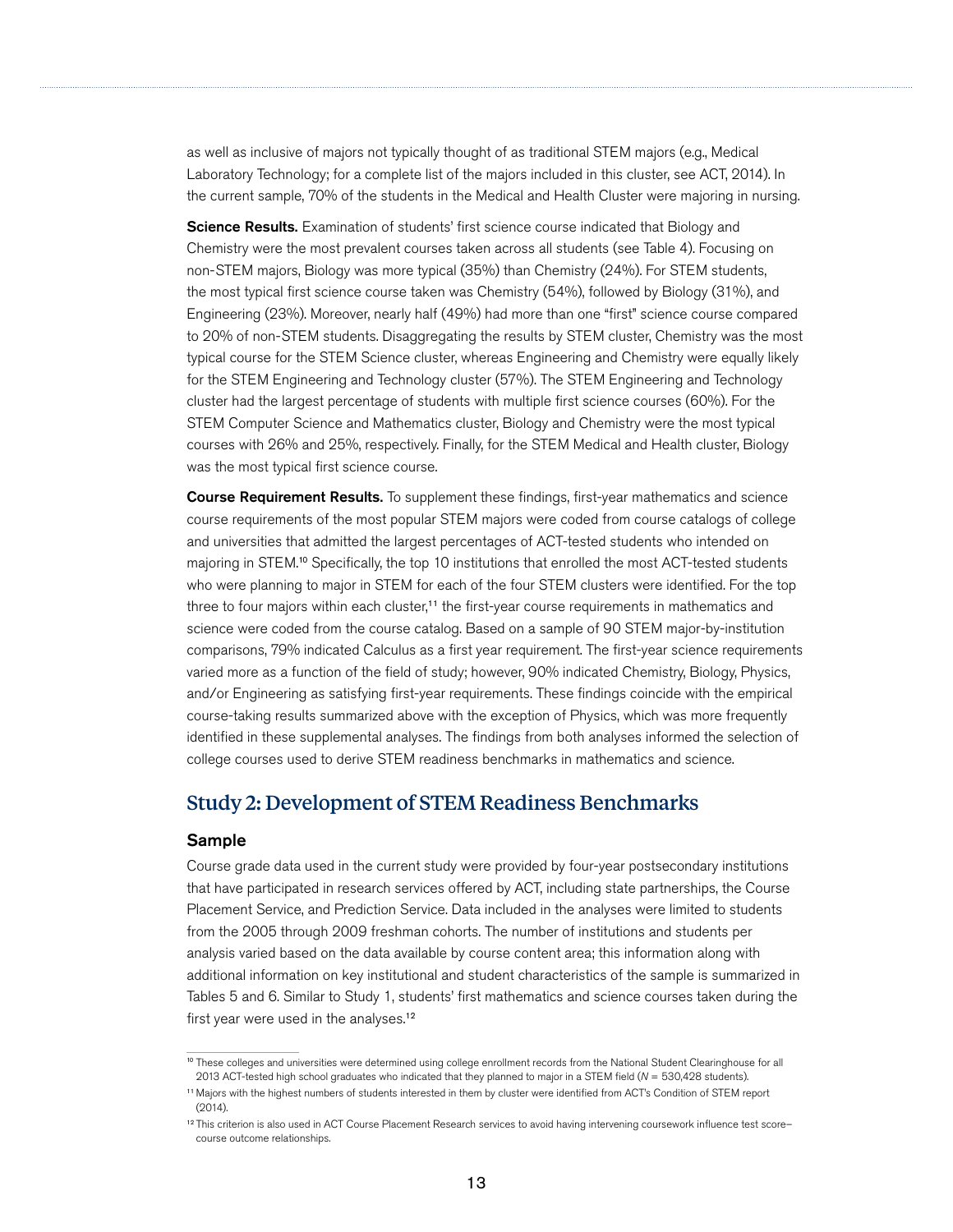| Characteristic               | Calculus     | <b>Combined Science</b> | Population   |
|------------------------------|--------------|-------------------------|--------------|
| # of four-year institutions  | 37           | 70                      | 1,251        |
| Admissions policy            |              |                         |              |
| Highly selective, selective  | 43%          | 26%                     | 39%          |
| Traditional, open, liberal   | 57%          | 74%                     | 61%          |
| Sector                       |              |                         |              |
| Private                      | 11%          | 29%                     | 60%          |
| Public                       | 89%          | 71%                     | 40%          |
| Region                       |              |                         |              |
| East                         | 14%          | 16%                     | 47%          |
| Midwest                      | 22%          | 24%                     | 26%          |
| Southwest                    | 51%          | 46%                     | 10%          |
| West                         | 14%          | 14%                     | 16%          |
| Average ACT Composite score  |              |                         |              |
| Median                       | 22.4         | 21.8                    | 22.4         |
| 1st quartile to 3rd quartile | 21.5 to 25.0 | 20.9 to 23.4            | 20.5 to 24.1 |

#### Table 5. Summary of Institutional Characteristics of Study 2

*Note.* Combined Science courses include Biology (58 institutions), Chemistry (44 institutions), Physics with Calculus (7 institutions), and Engineering (6 institutions). Thirty-nine of the institutions had grades available for only one science course; 31 institutions had grades available for more than one science course (three institutions had all four; seven had three courses; 21 had two courses). Population includes four-year postsecondary institutions where 2012 ACT-tested graduates initially enrolled in fall 2012 (determined using enrollment records from the National Student Clearinghouse).

#### Analyses

The same methodology employed to derive the ACT College Readiness Benchmarks was used in the current study (Allen & Sconing, 2005; Allen, 2013). The distinction from the previous research is that the benchmarks were derived based on performance in the STEM-identified mathematics and science courses from Study 1 instead of the most typical course among all students. In mathematics, performance in Calculus was examined. In science, the most common course taken varied by the field of study; therefore, a combination of science courses was examined: Chemistry, Biology, Physics, and Engineering. Course success was defined as earning a grade of a B or higher. To account for students being nested within institutions, hierarchical logistic random intercepts and slopes regression models<sup>13</sup> were run to estimate the following relationships between scores on the ACT and course success:

- ACT Mathematics scores and success in Calculus.
- ACT Science scores and success in Chemistry, Biology, Physics, and/or Engineering.

<sup>&</sup>lt;sup>13</sup> Student weighting was employed to ensure that the sample was representative of a larger population of ACT-tested high school graduates in terms of race/ethnicity, ACT Composite score, and HSGPA. This is the population to which the ACT College Readiness Benchmarks are reported on and thus the envisioned group to whom the STEM-specific benchmarks would be conveyed to (if not earlier).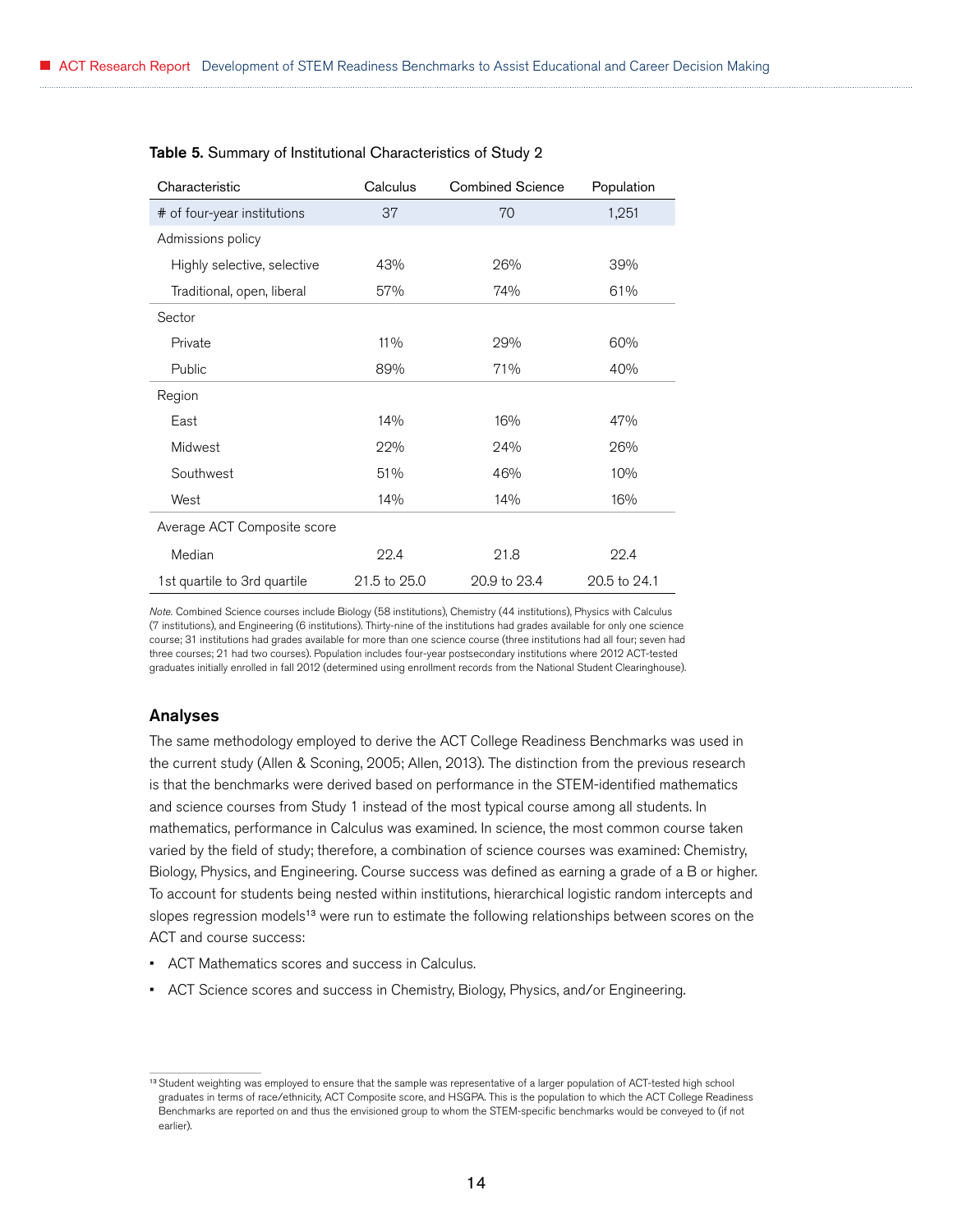| Characteristics            | Calculus | <b>Combined Science</b> | Population |
|----------------------------|----------|-------------------------|------------|
| N (students)               | 22,246   | 69,328                  | 1,168,752  |
| Gender                     |          |                         |            |
| Female                     | 43%      | 53%                     | 53%        |
| Male                       | 54%      | 46%                     | 47%        |
| Missing                    | 3%       | 2%                      | 0.3%       |
| Race/Ethnicity             |          |                         |            |
| African American           | 3%       | 8%                      | 15%        |
| Asian American             | 5%       | 4%                      | 3%         |
| Hispanic                   | 6%       | 6%                      | 10%        |
| Other                      | 4%       | 3%                      | 4%         |
| White                      | 74%      | 73%                     | 63%        |
| Missing                    | 8%       | 6%                      | 5%         |
| <b>ACT Composite score</b> |          |                         |            |
| Mean                       | 25.5     | 23.9                    | 20.7       |
| Standard deviation         | 3.8      | 4.3                     | 5.1        |
| <b>HSGPA</b>               |          |                         |            |
| Mean                       | 3.66     | 3.60                    | 3.17       |
| Standard deviation         | 0.37     | 0.43                    | 0.65       |

#### Table 6. Summary of Student Characteristics of Study 2

*Note.* Combined Science courses include Biology (29,784 students), Chemistry (36,382 students), Physics w/Calculus (629 students), or Engineering (2,533 students). Population includes ACT-tested high school graduates of 2012 from states where at least 50% of students took the ACT.

The NLMIXED procedure within SAS 9.2 statistical software was used to fit the models and obtain the parameter estimates for each college.

For Calculus, the estimated intercepts and slopes were used to calculate institution-specific ACT Mathematics scores associated with a 50% probability of success in Calculus. Data permitting, the estimated intercept and slope derived for each science course (i.e., Chemistry, Biology, Physics, and Engineering) within each institution was used to compute the institution-specific ACT Science score associated with a 50% probability of success in each science content area. For each institution, the median ACT Science score of the within-institution science results was computed. Finally, after apply institutional weighting,<sup>14</sup> the median STEM readiness benchmarks in mathematics and science across institutions was computed.

<sup>14</sup> Institutional weighting consisted of applying weights to the institution specific cut scores to make each sample similar to an ACTtested four-year-college-enrollee population with respect to both institutional selectivity and size. Similar results were obtained when weighting only took into account institutional selectivity and did not give more weight to larger institutions.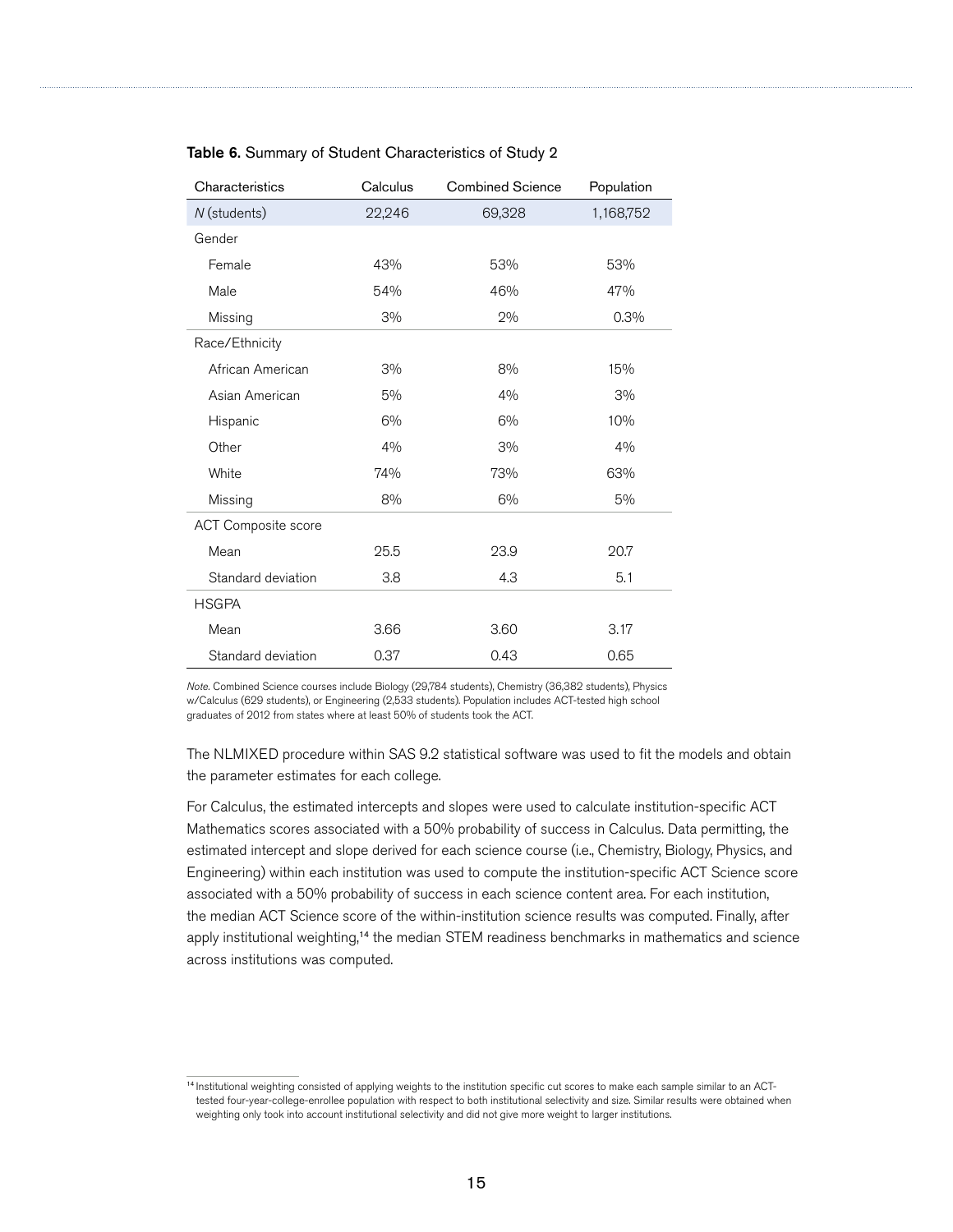#### **Results**

Descriptive results. The distribution of course grades in Calculus and each of the science courses was examined. For Calculus, 53% of students earned a grade of a B or higher in the course. Across the four science courses examined, roughly half (49%) of the students earned a B or higher, though it did vary by content area with more students earning a B or higher grade in Physics and Engineering than Chemistry and Biology. Specifically, 69% of students earned a grade of a B or higher in Physics and Engineering compared to 50% for Chemistry and 45% for Biology.

Hierarchical logistic regression results. *Calculus results.* First-year Calculus grades were available on over 20,000 students attending one of 37 four-year institutions.<sup>15</sup> The median ACT Mathematics score associated with a 50% probability of earning a B or higher grade in Calculus is 27 ( $Q1 = 25$ ;  $Q3 = 28$ ; see Table A1 for parameter estimates). This is consistent with previous research on the relationship between ACT Mathematics scores and Calculus grades (ACT, 2014a). Graphically illustrating the positive relationship between performance on the ACT Mathematics test and grades earned in Calculus courses, Figure 1 highlights that higher ACT Mathematics scores are associated with a higher likelihood of success at typical postsecondary institutions. For example, students who score at the top of the ACT Mathematics score range have an over 80% probability of earning a grade of B or higher in Calculus. On the other hand, students with an ACT Mathematics score of 22, which is the ACT College Readiness Benchmark, have only a 32% chance of similar success in Calculus. The probability of earning a C or higher is also plotted. For students with an ACT Mathematics score of 27 or above, students' chances of earning a C or higher is at least 75% at typical four-year postsecondary institutions.

*Combined Science results.* Chemistry, Biology, Physics, and Engineering course grade data were available for a larger number of students.<sup>16</sup> Namely, the analyses for the combined science courses are based on nearly 70,000 students attending one of 70 four-year institutions. The median ACT Science score associated with a 50% probability of earning a B or higher grade in Chemistry, Biology, Physics, or Engineering is  $25 (Q1 = 24; Q3 = 27)$ . Figure 2 graphically displays the increasing likelihood of success in one of these science courses as ACT Science scores increase (parameter estimates are provided in Table A1). As was the case with the Calculus results, students who score at the top end of the ACT Science score scale are very likely to be successful in STEMidentified science courses.

The results from Study 2 strongly suggest that higher ACT Mathematics and Science scores are needed for students to have a reasonable chance of being successful in typical first-year subjectrelated courses taken by STEM majors.

<sup>&</sup>lt;sup>15</sup> All students who took Calculus I as their first mathematics course were included in the analyses. Students taking a Survey of Calculus course were not included. The sample was not restricted to STEM majors. Given the concern that Calculus courses taken by STEM majors may be more difficult than Calculus courses taken by non-STEM majors, follow-up analyses were conducted to determine whether differences would arise if the sample had been restricted to STEM majors. Identical results were found, supporting the generalizability of the findings.

<sup>&</sup>lt;sup>16</sup> Additional data cleaning of the science course data was conducted. Specifically, only science courses that fulfilled course requirements for science majors were analyzed; science courses that were offered to non-science majors were excluded. This included the removal of 2,427 student records for Chemistry and 9,784 student records for Biology.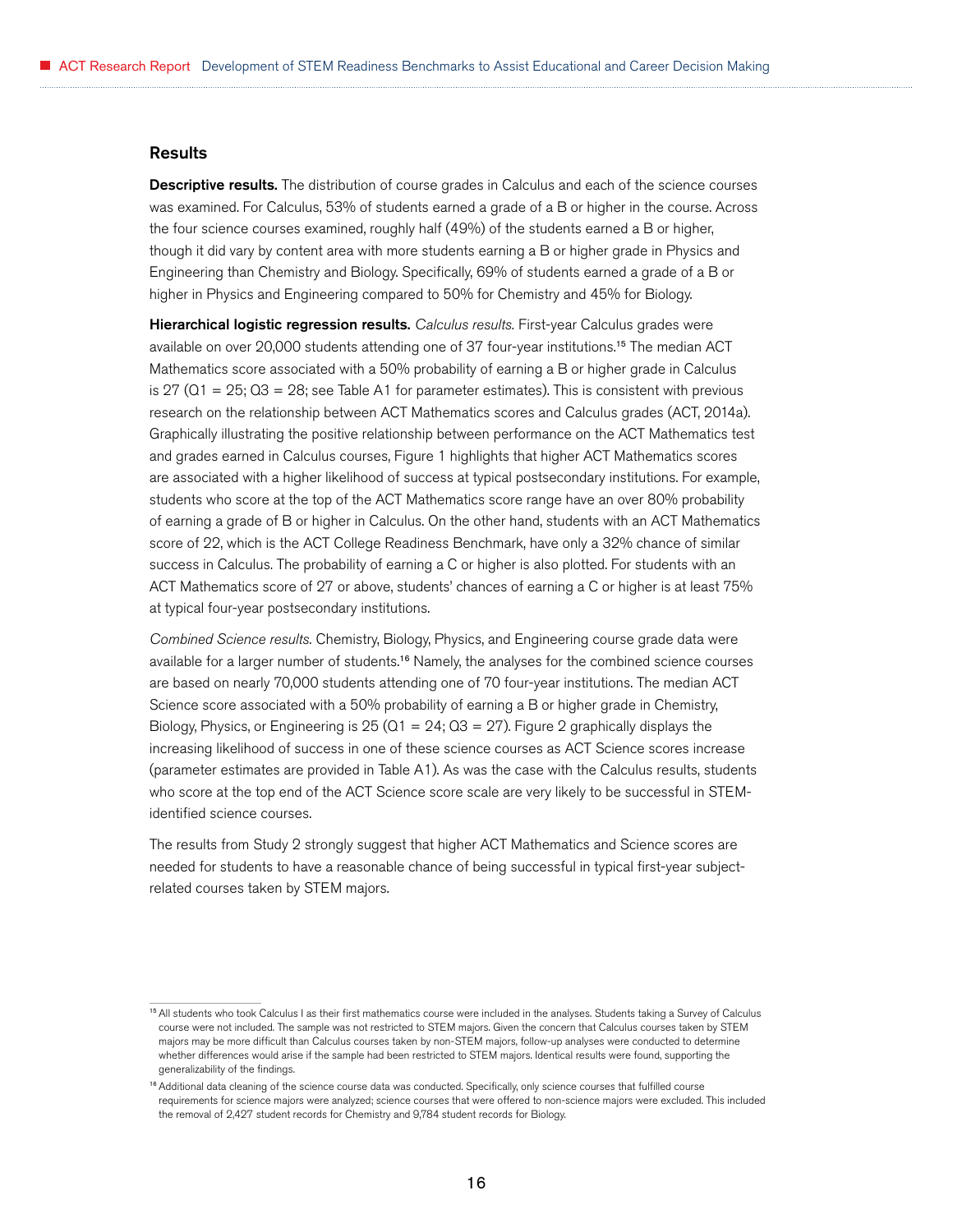

Figure 1. Probability of Success in Calculus I by ACT Mathematics Score at Typical Four-Year Institutions



Figure 2. Probability of Success in Chemistry, Biology, Physics, or Engineering Courses by ACT Science Score at Typical Four-Year Institutions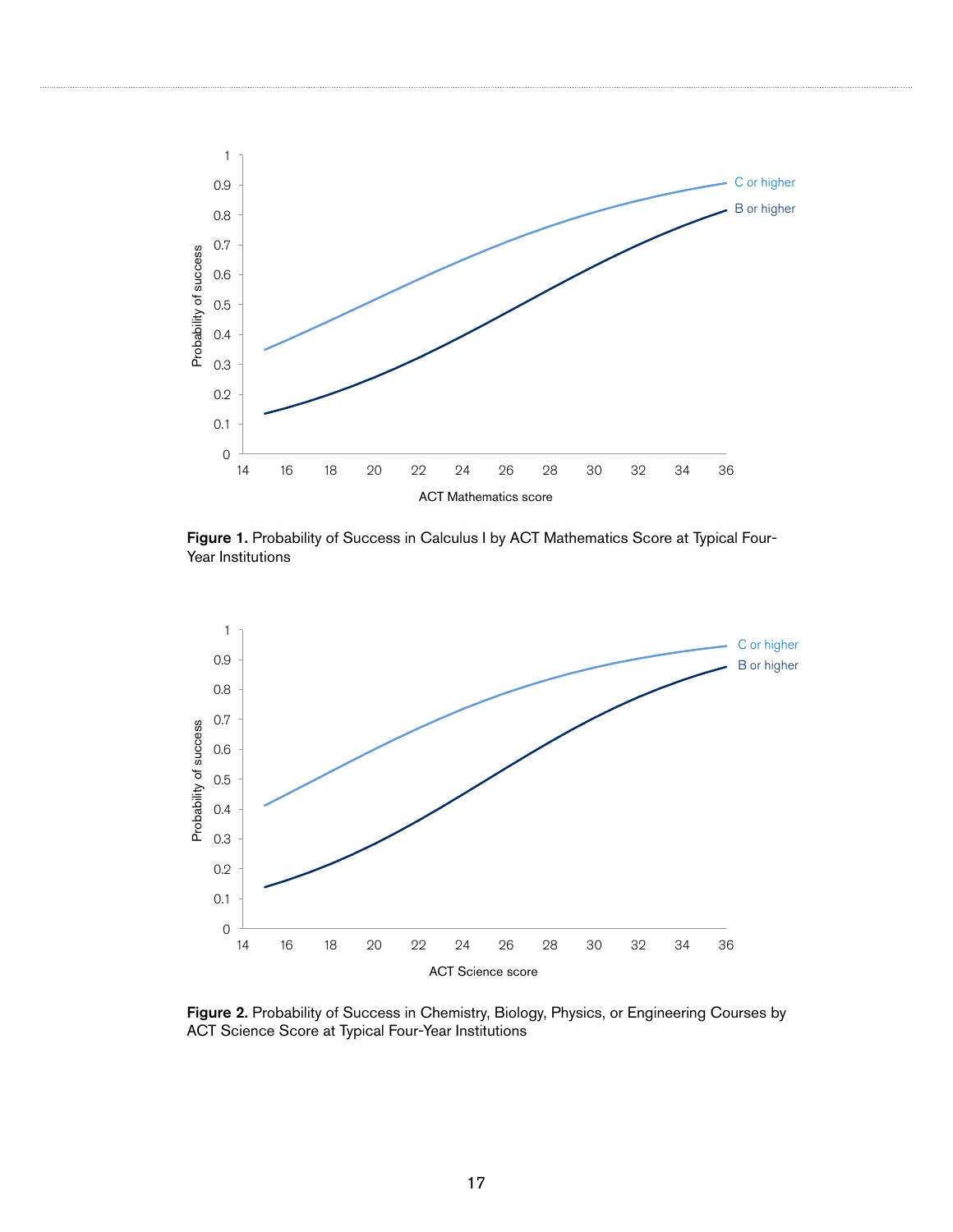### <span id="page-21-0"></span>Study 3: Validation of STEM Readiness Benchmarks

Study 3 examined whether STEM majors who met the STEM benchmarks were more successful later in college than students who did not. Multiple indicators of later success in college were examined: earning a cumulative GPA of 3.0 or higher in Years 1 through 4, persisting in a STEM major to the second, third, and fourth year, and graduating with a STEM degree in 4, 5, or 6 years.

#### Sample

Longitudinal college outcomes data used in the current study were provided by four-year postsecondary institutions who have participated in research services offered by ACT. Data included in the analyses were limited to students who were first-year STEM majors from the 2005 through 2009 cohorts, who were tracked primarily at their initial institution for at least four years.<sup>17</sup> College outcomes data were available from 48 institutions, representing 53,109 STEM majors. Of these STEM majors, 32% met the STEM mathematics benchmark and 39% met the STEM science benchmark. Scores on the ACT Mathematics and Science tests are highly correlated (*r* = 0.77); therefore, the percentage meeting both or neither is quite high (80%) with 55% meeting neither and 25% meeting both. Of students who met the STEM mathematics benchmark (*n* = 16,932), the majority met the STEM science benchmark (78%); however, only 65% of students who met the STEM science benchmark also met the STEM mathematics benchmark. Additional information on key institutional and student characteristics of the sample is summarized in Tables 7 and 8.

<sup>17</sup> First-year STEM majors included 49,917 (94%) who declared a STEM major during their first fall term and 3,192 (6%) who were undeclared during their first fall term but declared a STEM major during their first spring term. Longitudinal data was available on STEM majors entering college in 2005 through 2009. For earlier cohorts, up to eight years of outcome data were available. For the most recent cohorts, at least four years of longitudinal data were available. For two state systems, students were tracked across instate institutions.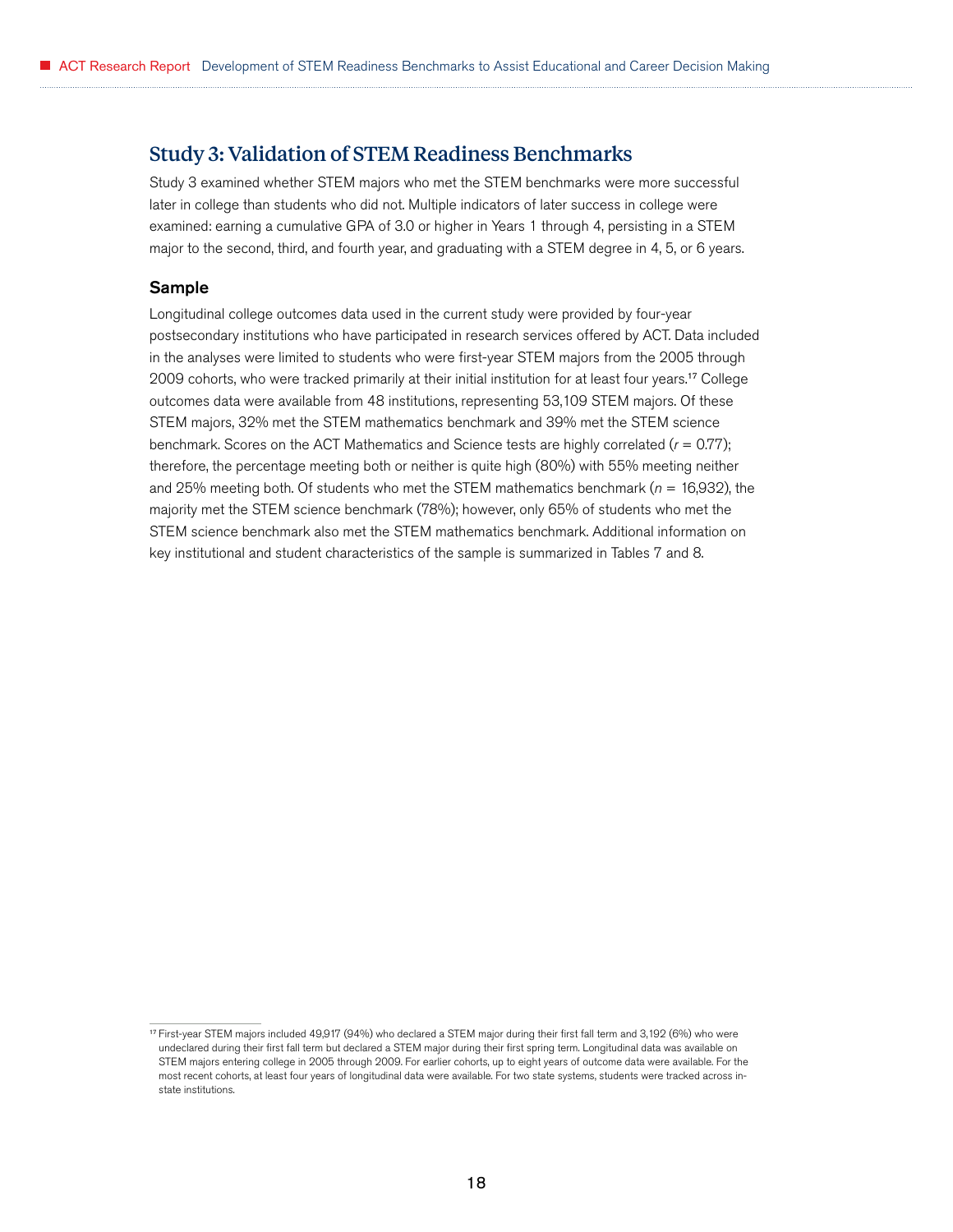### Table 7. Summary of Institutional Characteristics of Study 3

| Characteristic               | Study 3      |
|------------------------------|--------------|
| N (four-year institutions)   | 48           |
| Admissions policy            |              |
| Highly selective, selective  | 25%          |
| Traditional, open, liberal   | 75%          |
| Sector                       |              |
| Private                      | 27%          |
| Public                       | 73%          |
| Region                       |              |
| Fast                         | 13%          |
| Midwest                      | 10%          |
| Southwest                    | 73%          |
| West                         | 4%           |
| Average ACT Composite score  |              |
| Median                       | 91.6         |
| 1st quartile to 3rd quartile | 20.4 to 23.3 |

*Note.* The typical (median) number of first-year STEM majors per institution was 624 students (ranged from 70 to 4,541 students).

### Table 8. Summary of STEM Student Characteristics of Study 3

| Characteristic                             | Study 3 |
|--------------------------------------------|---------|
| N (students)                               | 53,109  |
| Gender                                     |         |
| Female                                     | 48%     |
| Male                                       | 49%     |
| Missing                                    | 3%      |
| Race/Ethnicity                             |         |
| African American                           | 10%     |
| Asian American                             | 4%      |
| Hispanic                                   | 9%      |
| Other                                      | 5%      |
| White                                      | 64%     |
| Missing                                    | 8%      |
| <b>ACT Mathematics score</b>               |         |
| < 27                                       | 68%     |
| $\geq$ 27 (met STEM mathematics benchmark) | 32%     |
| <b>ACT Science score</b>                   |         |
| < 25                                       | 61%     |
| $\geq$ 25 (met STEM science benchmark)     | 39%     |
|                                            |         |

| Academic performance | Mean (SD)  |
|----------------------|------------|
| ACT score            |            |
| Composite            | 23.7 (4.9) |
| English              | 23.4(5.7)  |
| Mathematics          | 23.8(5.3)  |
| Reading              | 23.8(5.9)  |
| Science              | 23.3(4.8)  |
| <b>HSGPA</b>         |            |
| Overall              | 3.56(0.46) |
| Math                 | 3.5(0.6)   |
| Science              | 3.6(0.5)   |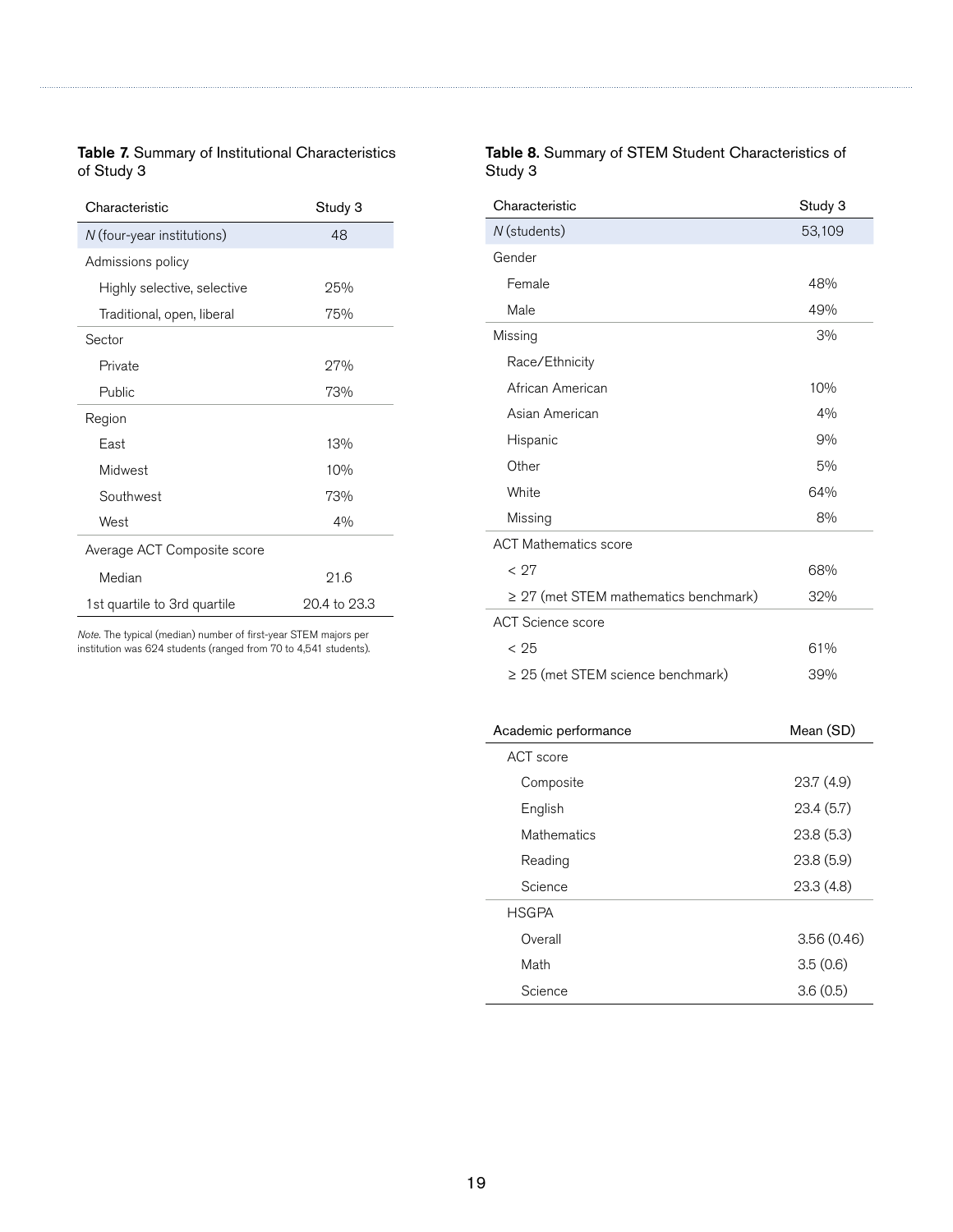#### Analyses

Due to the nested structure of the data, various hierarchical logistic regression models were used to estimate students' chances of succeeding in a STEM major at typical four-year institutions. To examine cumulative course performance, we used hierarchical logistic regression models to estimate the probability of earning a 3.0 (equivalent to a grade of a B) or higher cumulative GPA at the end of Year 1 through the end of Year 4 as a function of whether the STEM readiness benchmark was met. Parameter estimates for both the intercept and benchmark indicator (met/not met) were allowed to vary randomly across institutions. Analyses of cumulative grades beyond Year 1 were based on the subsample of students who persisted in a STEM major to ensure that a majority of their grades were earned in STEM-related courses. For students who were not enrolled during the second term of their first year, their GPAs from the first term were carried forward and used in the Year 1 cumulative GPA analyses.

For persistence in STEM, a hierarchical multinomial regression model employing a logit link was used to evaluate students' chances of three distinct outcomes: persisting in a STEM major, switching to a non-STEM major, and dropping out of the institution. Persisting in a STEM major was the reference category. For each time point (Year 2 to Year 4), the three-category STEM persistence outcome was based on students' declared majors during the spring semester of the corresponding year.<sup>18</sup> Students who were no longer enrolled but who had completed a bachelor's degree were categorized as persisting in STEM or switching to non-STEM according to their degree major. Intercepts were allowed to vary randomly across institutions.<sup>19</sup>

Hierarchical discrete-time survival models under the proportional hazards assumption were developed to predict STEM-related bachelor's degree completion from the STEM readiness indicators (Singer & Willett, 1993; Reardon, Brennan, & Buka, 2002). This approach simultaneously models all time periods while also accounting for censored observations due to the various freshman cohorts being tracked for different lengths of time. In these models, the logit of the conditional probability of degree completion in a particular term, given that no degree was earned prior to that term, was modeled as a linear function of term indicators and the STEM readiness benchmark indicator. The discrete-time analyses focused on fall and spring terms. There were very few degrees given in the summer terms; summer term degree completion was therefore combined with that for the prior spring term. Term indicators for Term 6 (spring/summer term of Year 3) through Term 12 (spring/summer term of Year 6) were included in the models. Parameter estimates for the term indicators and the STEM readiness indicator were allowed to vary randomly across institutions.

The GLIMMIX procedure for generalized mixed models, available in SAS 9.2, with the Laplace estimation method was used to fit the models. In both mathematics and science, the STEM readiness indicator was a statistically significant predictor for all outcomes across all time points, *p* < 0.0001.

<sup>&</sup>lt;sup>18</sup> Institutions provided six-digit CIP codes over time for each term enrolled.

<sup>19</sup> For persistence in STEM, a random intercept and slope model did not converge for either STEM readiness benchmark for all outcomes, most likely because the variance estimate of the STEM readiness indicator was close to 0. For the instances where the results did converge, the random intercept model and the random intercept and slope model provided nearly identical results. Results for the random intercept model are reported.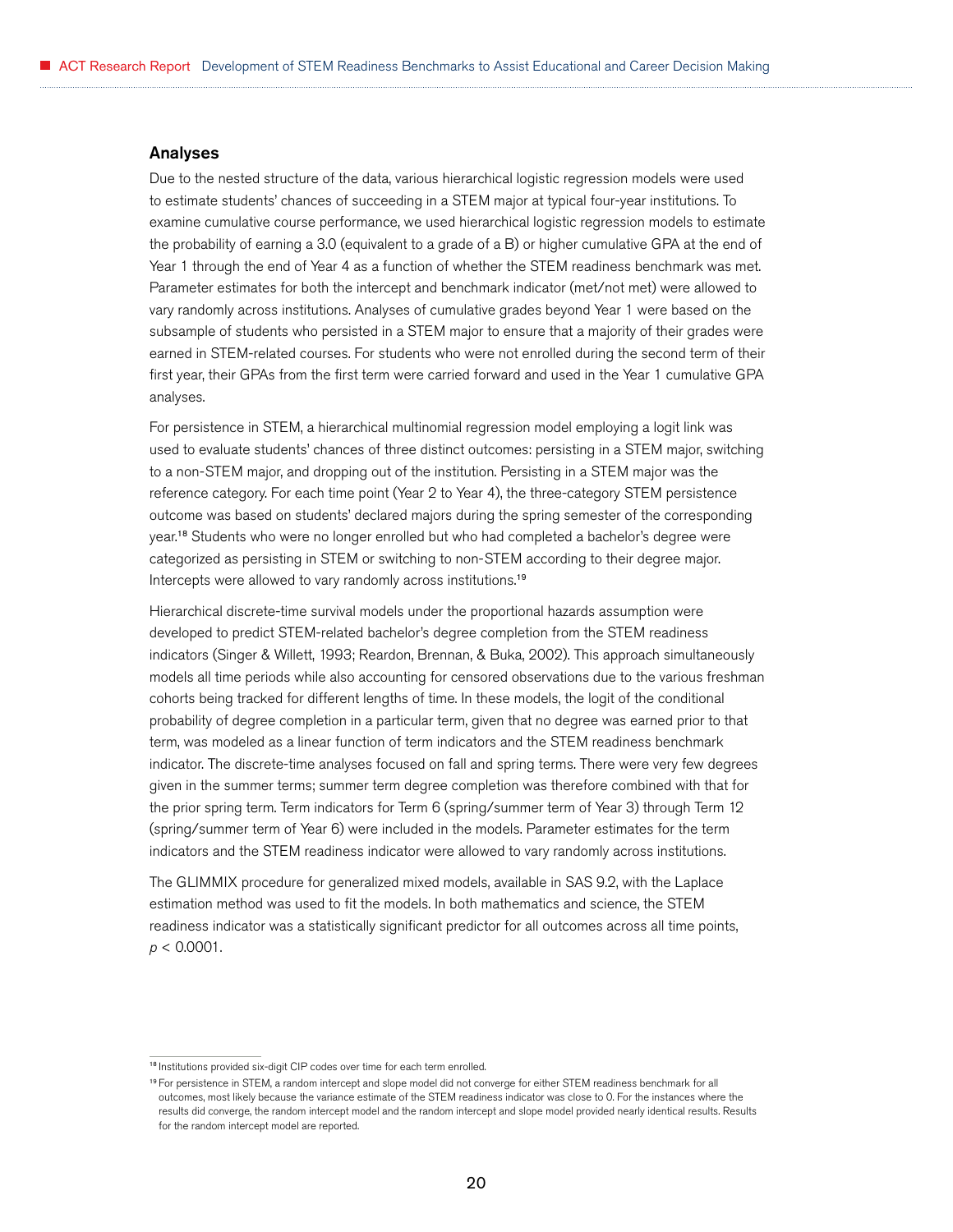#### **Results**

**Cumulative GPA.** Summarized in Table 9, the results indicate that the likelihood of earning a cumulative GPA of 3.0 or higher was strongly related to meeting the STEM benchmarks (see Table A2 for parameter estimates for the models). For students meeting the STEM mathematics benchmark, the chance of earning a cumulative GPA of 3.0 or higher in Year 1 was 71%. Their chances rose to a high of 80% in Year 4. In contrast, for students not meeting the STEM mathematics benchmark, the chances of earning a cumulative GPA of 3.0 or higher across the four years was much lower, ranging from a low of 39% for Year 1 to a high of 57% in Year 4. A similar pattern of results emerged by STEM science benchmark attainment.

| Table 9. STEM Students' Estimated Probability of Earning a Cumulative GPA of 3.0 or higher |  |
|--------------------------------------------------------------------------------------------|--|
| by STEM Benchmark Attainment                                                               |  |

|                                 | Year 1 |       | Year 2 |       | Year 3 |       | Year 4 |       |
|---------------------------------|--------|-------|--------|-------|--------|-------|--------|-------|
|                                 | N      | Prob. | N      | Prob. | N      | Prob. | N      | Prob. |
| STEM mathematics benchmark (27) |        |       |        |       |        |       |        |       |
| Not met                         | 34,291 | .39   | 18.095 | .48   | 14.598 | .53   | 12,991 | .57   |
| Met                             | 15,661 | .71   | 11.495 | .76   | 10.363 | .78   | 9.807  | .80   |
| STEM science benchmark (25)     |        |       |        |       |        |       |        |       |
| Not met                         | 30,995 | .38   | 16,473 | .46   | 13,331 | .51   | 11,882 | .55   |
| Met                             | 18,957 | .64   | 13,117 | .73   | 11,630 | .75   | 10,916 | .77   |

*Note.* Cumulative GPA for Year 2 and beyond are based only on students who remained in a STEM field. *N* = sample size; Prob. = probability.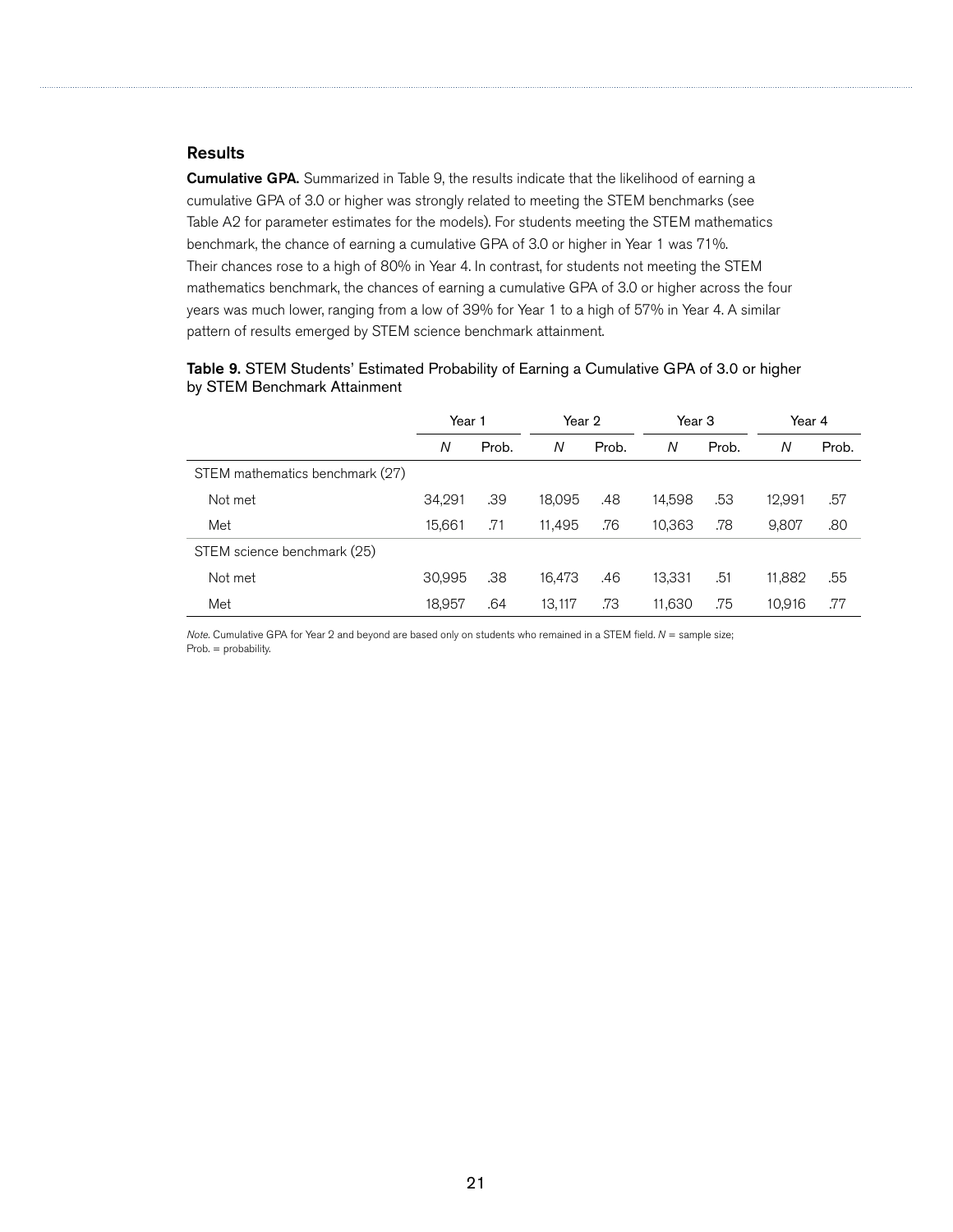Persistence in STEM. As was the case for cumulative GPA, students who met the STEM readiness benchmarks were more likely to persist in a STEM major. As displayed in Figure 3, students' chances of persisting in a STEM major to Year 2 was 71% for those who met the STEM mathematics benchmark compared to 52% for those who did not met the STEM benchmark (parameter estimates are provided in Table A3). STEM benchmark attainment was also related to students' chances of not being enrolled at the institution at the end of Year 2: 29% of those who were not STEM ready in mathematics as compared to 17% for those who were STEM ready in math. Students' likelihood of switching to a non-STEM major by academic year is also provided. In Year 2, the likelihood was 19% for those who were not STEM ready in mathematics compared to 11% for those who were STEM ready in math. By Year 4, the chances of students persisting in a STEM major, switching into a non-STEM major, and no longer being enrolled at that institution were 59%, 13%, and 28%, respectively, for those who were STEM ready in math and 36%, 21%, and 43%, respectively, for those who were not. A similar pattern emerged when examining persistence rates by STEM science benchmark attainment status. Namely, STEM attrition occurred more frequently for students who did not meet the STEM readiness benchmark in Science.



Figure 3. Probability of Persisting in a STEM Field Compared to Leaving STEM or Being No Longer Enrolled at the Institution by STEM Benchmark Attainment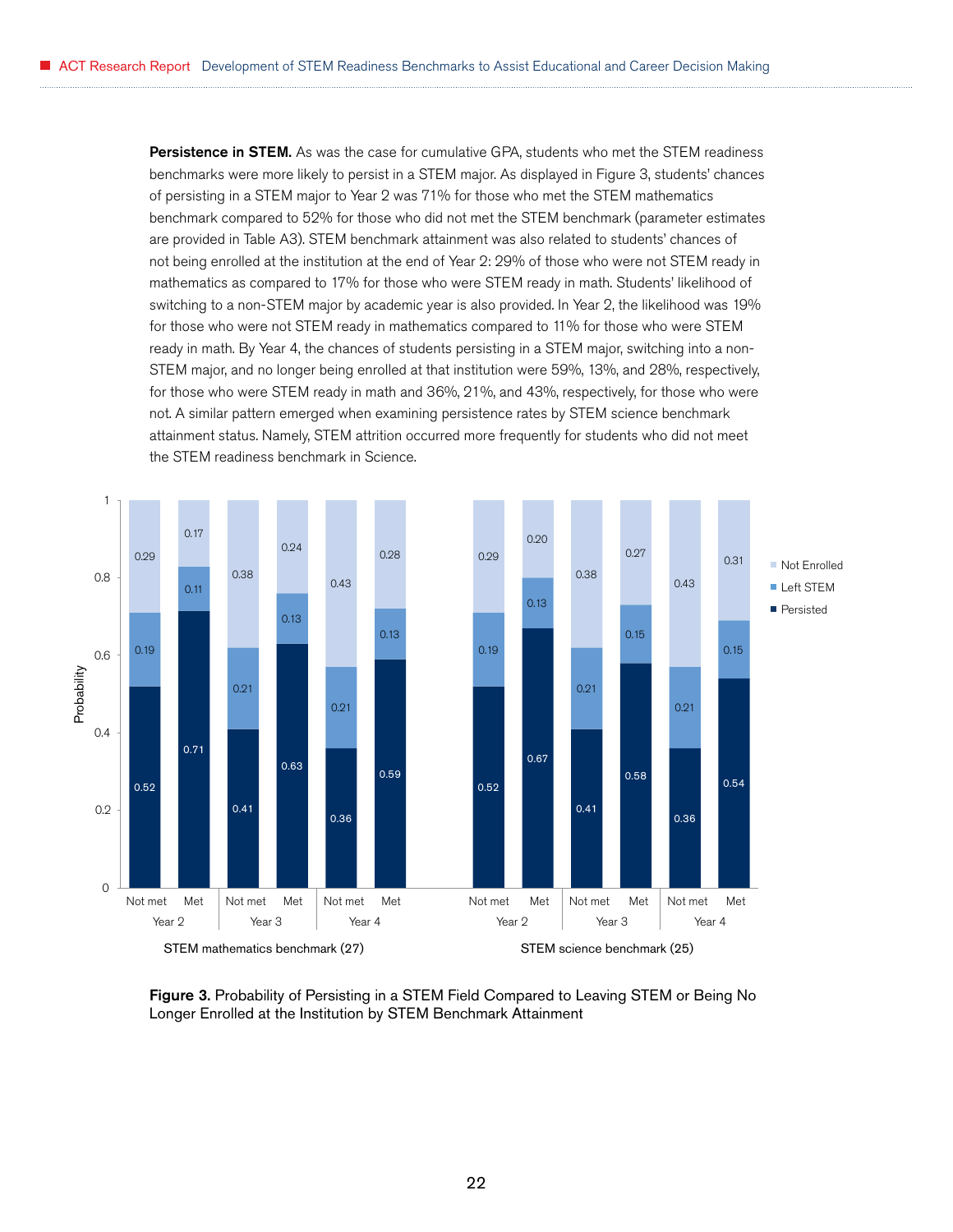**STEM-related bachelor's degree.** Finally, the results indicate that students entering college academically ready for STEM coursework were more likely to earn a STEM-related bachelor's degree compared to STEM majors who did not meet the STEM readiness benchmarks (see Figure 4 and Table A4). By the end of six years, students' chances of earning a STEM-related bachelor's degree was roughly half (49%) for students who met the STEM mathematics benchmark. In fact, these students were more than twice as likely to earn a STEM-related bachelor's degree than students who did not meet the STEM mathematics benchmark (23%). For the STEM science benchmark, students' chances of earning a STEM-related bachelor's degree was 42% for those who met the benchmark and 22% for those who did not. Additional analyses were run to model students' probability of being successful for the various outcomes if they met both STEM readiness benchmarks, and the results indicated that students who met both were more likely to be successful than students who met only one or neither.



#### Figure 4. Probability of Completing a STEM-Related Bachelor's Degree in Four, Five, and Six Years by STEM Benchmark Attainment

In sum, the STEM readiness benchmarks not only provide information about students' likelihood of earning a grade of a B or higher in typical first-year mathematics and science courses taken by STEM majors, but they are also related to a variety of important and long-term academic outcomes such as earning a cumulative GPA of 3.0 or higher through the fourth year of college, persisting in a STEM major, and ultimately earning a STEM-related bachelor's degree.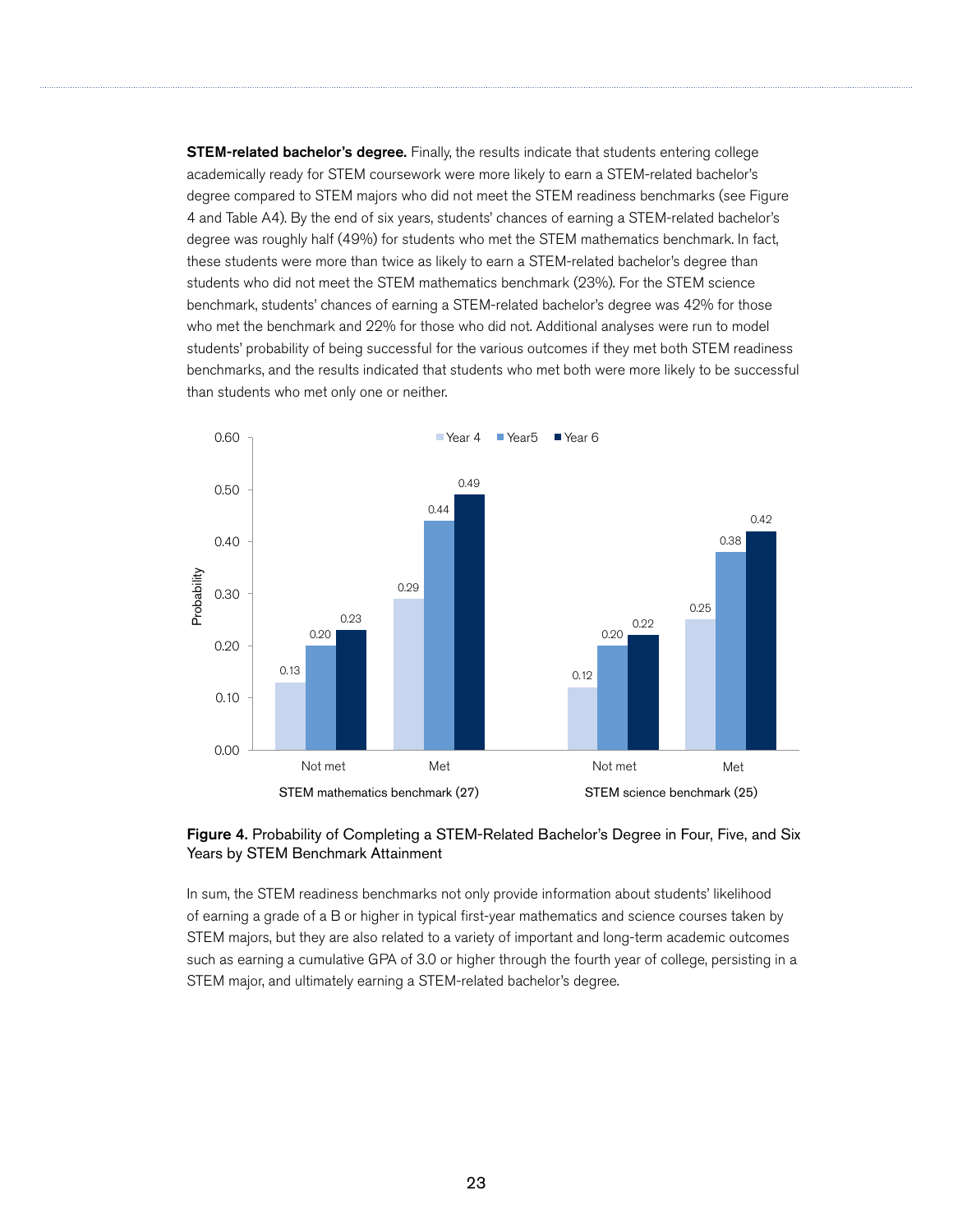## **Discussion**

<span id="page-27-0"></span>The current study builds on the literature on STEM majors and academic success. Namely, to the best of the authors' knowledge, this is the first study to examine the first-year course-taking patterns of STEM majors using actual course transcript data as well as institution course catalog program requirements. The results clearly indicate that STEM majors are more likely than typical students to take higher-level mathematics courses beyond College Algebra (namely, Calculus) during their first year in college. In science, multiple courses were identified as the typical first-year science course taken by STEM majors, with the most prevalent course tending to vary somewhat by STEM cluster. These courses included Biology, Chemistry, Engineering, and Physics. Based on students' actual course grades, the level of proficiency needed in mathematics and science to ensure a reasonable probability of success (50% of a B or higher) in their first-year, STEM-related mathematics and science courses was estimated. The results underscore the fact that a higher level of academic preparation is needed than that of the typical college student, as indicated by higher cut scores for the STEM readiness benchmarks than the general ACT College Readiness Benchmarks in mathematics and science. We also evaluated the importance of meeting the STEM readiness benchmarks for success in STEM beyond first-year mathematics and science courses. The findings indicate that meeting the STEM readiness benchmarks is associated with greater chances of earning a cumulative GPA of 3.0 or higher over time, persisting in a STEM major, and earning a STEM-related bachelor's degree.

Providing students with this type of information early on to help them determine whether they are prepared to major in STEM will hopefully result in more students entering the field who are academically ready for its rigorous demands, thereby potentially avoiding the negative consequences associated with enrolling in a program that is a poor academic fit (e.g., switching major). Specifically, the STEM readiness benchmarks can be backmapped to the ACT Aspire score scale, providing the opportunity to give students information on their level of readiness for STEM as early as third grade. Additionally, this information may help spark interest in STEM among those who are academically prepared, potentially bolstering the STEM pipeline.

One limitation of the current study is its exclusive focus on the cognitive determinants of STEM success. Research clearly suggests that performance in school and on the job is jointly influenced by both cognitive and non-cognitive factors (e.g., Allen & Robbins, 2010; Barrick & Mount, 1991; Le et al., 2014; Nye, Su, Rounds, & Drasgow, 2012; Poropat, 2009; Richardson, Abraham, & Bond, 2012; Robbins, Lauver, Le, Davis, Langley, & Carlstrom, 2004; Van Iddekinge, Putka, & Campbell, 2011). Not specific to STEM majors but to all college students, Allen and Robbins (2010) found that motivation (as measured by ACT Engage®) and interest-major congruence was predictive of timely degree completion above and beyond academic preparation. Examining the role of motivational factors, students' interests in STEM, and their high school coursework and grades in conjunction with test scores to better understand STEM success seems like a fruitful avenue. Though out of the current paper's scope, preliminary analyses were run examining the incremental validity of STEM interests over mathematics and science ability in predicting STEM success. Using the sample of STEM majors from Study 3, the results indicate that expressed interest in STEM (i.e., student's intentions to major in STEM as a high school student) and measured interests in STEM (based on responses to the ACT Interest Inventory [2009], which was initially developed by Holland and based on his theory of vocational interests [1997]) did add incrementally to the prediction of all three measures of success: cumulative GPA, persistence, and degree completion in STEM—though the effect for cumulative GPA was small. In terms of degree completion, a student's chance of earning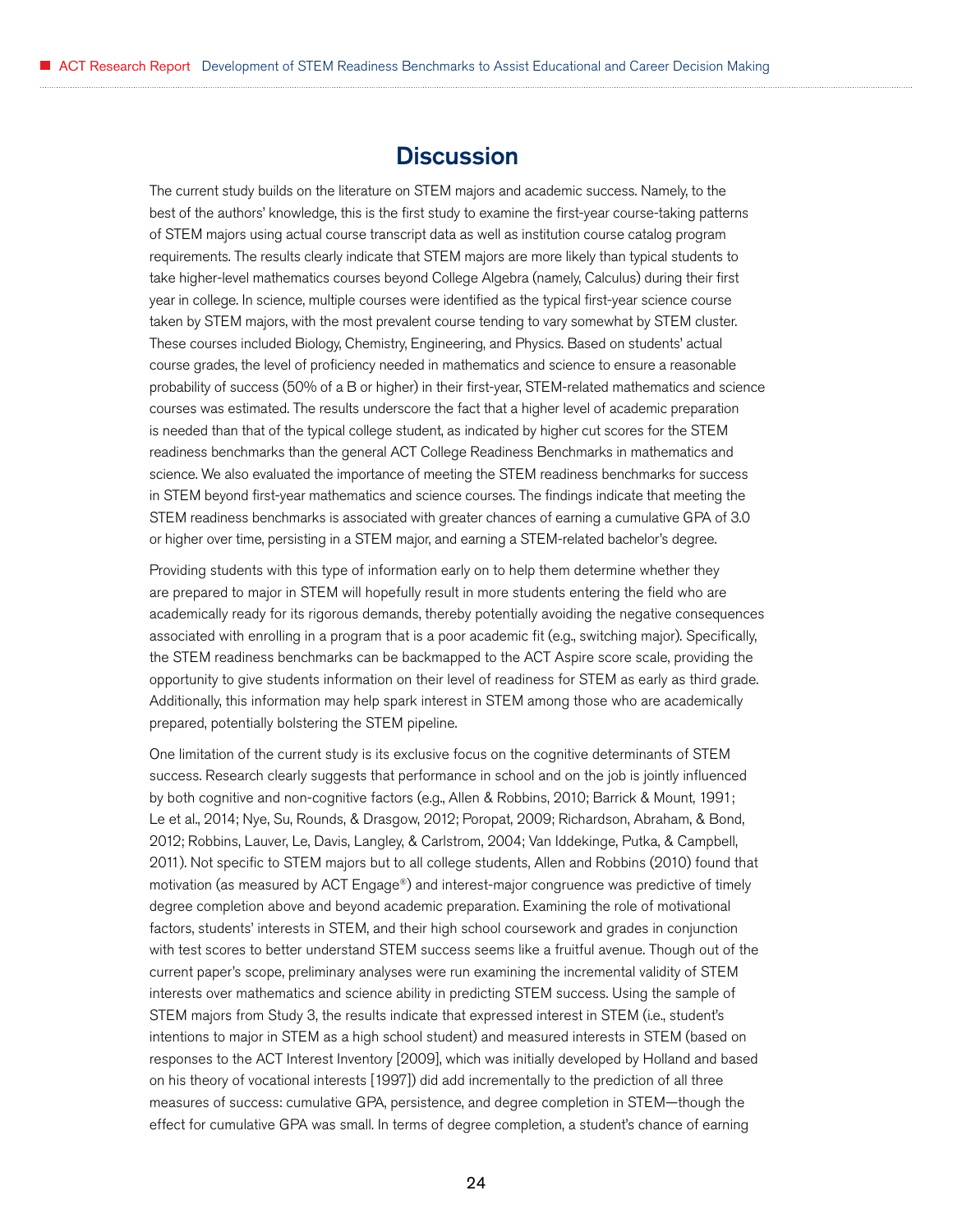a STEM-related bachelor's degree by Year 6 for those who met the STEM mathematics benchmark and had both expressed and measured interest in STEM was 50%; it was 43% for those who met the benchmark but had neither expressed nor measured interest in STEM.

That being said, single-dimension measures of readiness have advantages as well. Single-dimension measures allow for monitoring over time of distinct dimensions of readiness. One of the primary uses of the ACT College Readiness Benchmarks is to provide targets for students in high school (and earlier grades) to work toward. The benchmark concept could be extended to multiple-dimension measures (e.g., based on a dichotomization of a readiness index that incorporates multiple measures such as high school courses taken and grades earned, measures of motivation and engagement, interest data, and ACT scores). While multiple-dimension measures are more predictive of college outcomes, single-dimension benchmarks are still useful because they are more informative of a student's specific areas of need.

Another limitation of the current study is the representativeness of the samples used to develop and validate the STEM readiness benchmarks. Even though the current study employed large, multiinstitutional samples of students and colleges, colleges in the southwest were overrepresented in the current study. There is no reason to expect that colleges in the southwest differ meaningfully from colleges located in other regions of the United States, but it is possible that the results could differ if more institutions from other regions were included in the analyses. To mitigate this issue, both institutional and student weighting was employed to ensure that the sample was representative of the larger population. Finally, the inability to completely differentiate between student transfers and dropouts and their effects on academic outcomes in Study 3 was a limitation. Future research should address such concerns.

Given the current national discourse focused on promoting STEM participation, the results suggest that caution should be taken against the blanket encouragement of all students to enter a STEM field, especially among those who will likely encounter academic hardships given their current level of academic preparation in mathematics and science. For example, among the 1.8 million ACT-tested high school graduates in 2014, the percentage of students meeting the ACT College Readiness Benchmark in mathematics and science were 43% and 37%, respectively; the percentages drop to 16% and 23% for meeting the STEM readiness benchmarks in the same areas. The percentage meeting both is even lower: 13%. These results suggest that simply promoting STEM participation is not a viable solution to the leaky STEM pipeline. Rather, preparing students academically and motivating them to pursue STEM fields as early as elementary and middle school is needed (Venkataraman, Riordan, & Olson, 2010). By focusing on earlier grades, efforts can be directed at minimizing both the interest and achievement gaps often seen among females and minority students in STEM (e.g., OECD, 2014; Venkataraman et al., 2010). Such efforts would hopefully have the downstream effects of increasing the percentages of students graduating high school ready for STEM coursework to numbers higher than 16% in mathematics and 23% in science. Focusing on STEM readiness at the end of high school is too late to remedy the academic deficiencies and/or lack of interest (Doughterty, 2014; Mattern et al., 2014).

In sum, the goal of this research was to develop a metric that would be useful to students to gauge their preparedness for STEM-related coursework. Hopefully, for students who are not STEM ready but are interested in pursuing a STEM career, this information will compel them to take preemptive actions to further develop their knowledge and skills in these areas so that they are in a better position to achieve their educational and career aspirations and goals.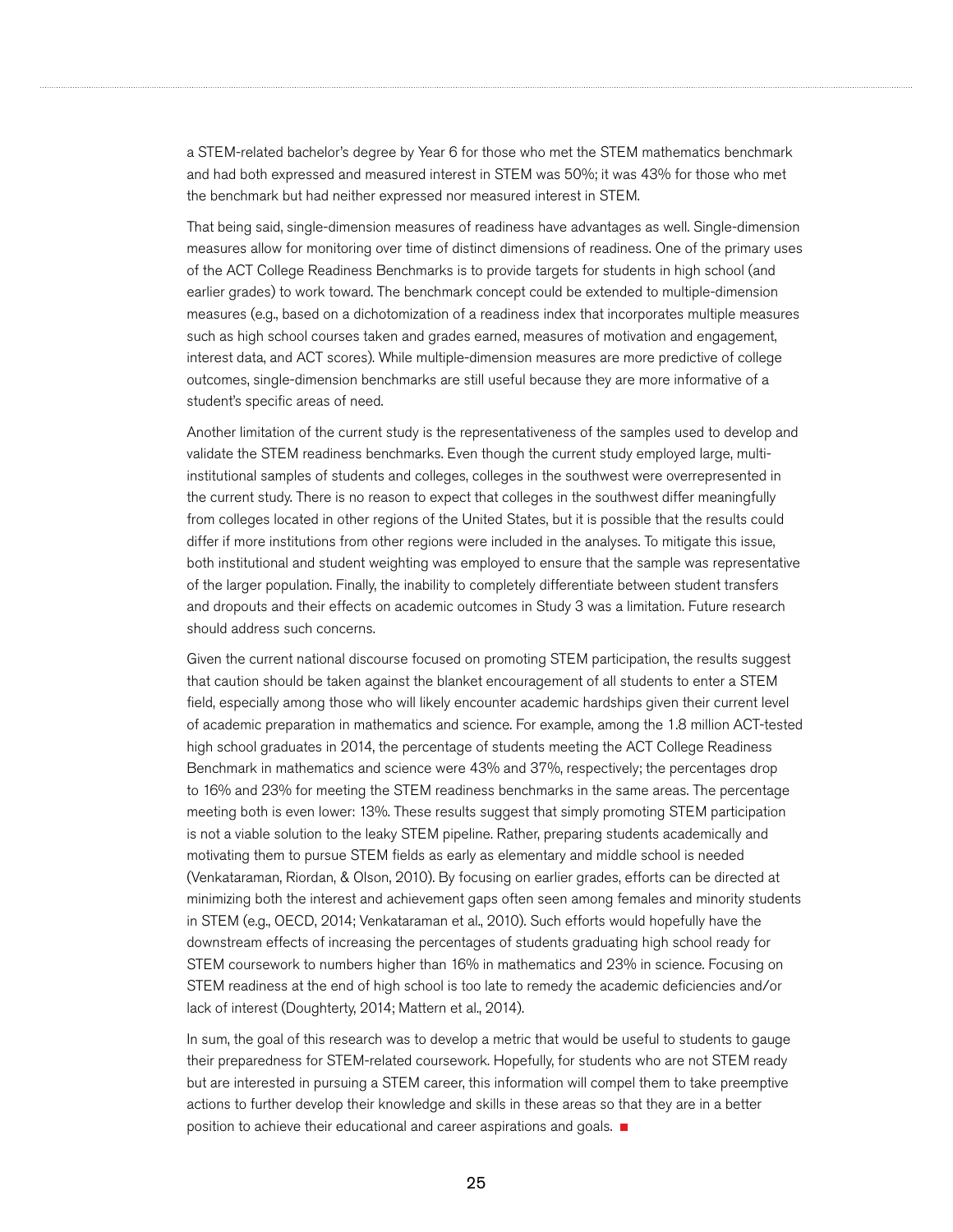# Appendix

<span id="page-29-0"></span>Table A1. Parameter Estimates from Hierarchical Logistic Regression Models for Course **Success** 

|                     |                     |                   | B or higher       |               | C or higher       |               |
|---------------------|---------------------|-------------------|-------------------|---------------|-------------------|---------------|
| College<br>course   | ACT subject<br>test | Mean/<br>variance | Intercept<br>(SE) | Slope<br>(SE) | Intercept<br>(SE) | Slope<br>(SE) |
|                     | Mathematics         | Mean              | $-4.247$          | 0.159         | $-2.693$          | 0.138         |
| Calculus            |                     |                   | (0.366)           | (0.012)       | (0.355)           | (0.012)       |
|                     |                     | Variance          | 3.188             | 0.003         | 2.951             | 0.003         |
|                     |                     |                   | (1.191)           | (0.001)       | (1.029)           | (0.001)       |
| Combined<br>Science | Science             | Mean              | $-4.527$          | 0.180         | $-2.642$          | 0.152         |
|                     |                     |                   | (0.210)           | (0.008)       | (0.202)           | (0.008)       |
|                     |                     | Variance          | 3.857             | 0.005         | 3.514             | 0.005         |
|                     |                     |                   | (0.662)           | (0.001)       | (0.637)           | (0.001)       |

*Note.* Mean = estimated mean value of parameter across institutions; variance = estimated variance of parameter across institutions. Combined Science includes Biology, Chemistry, Physics, and Engineering courses. SE = standard error.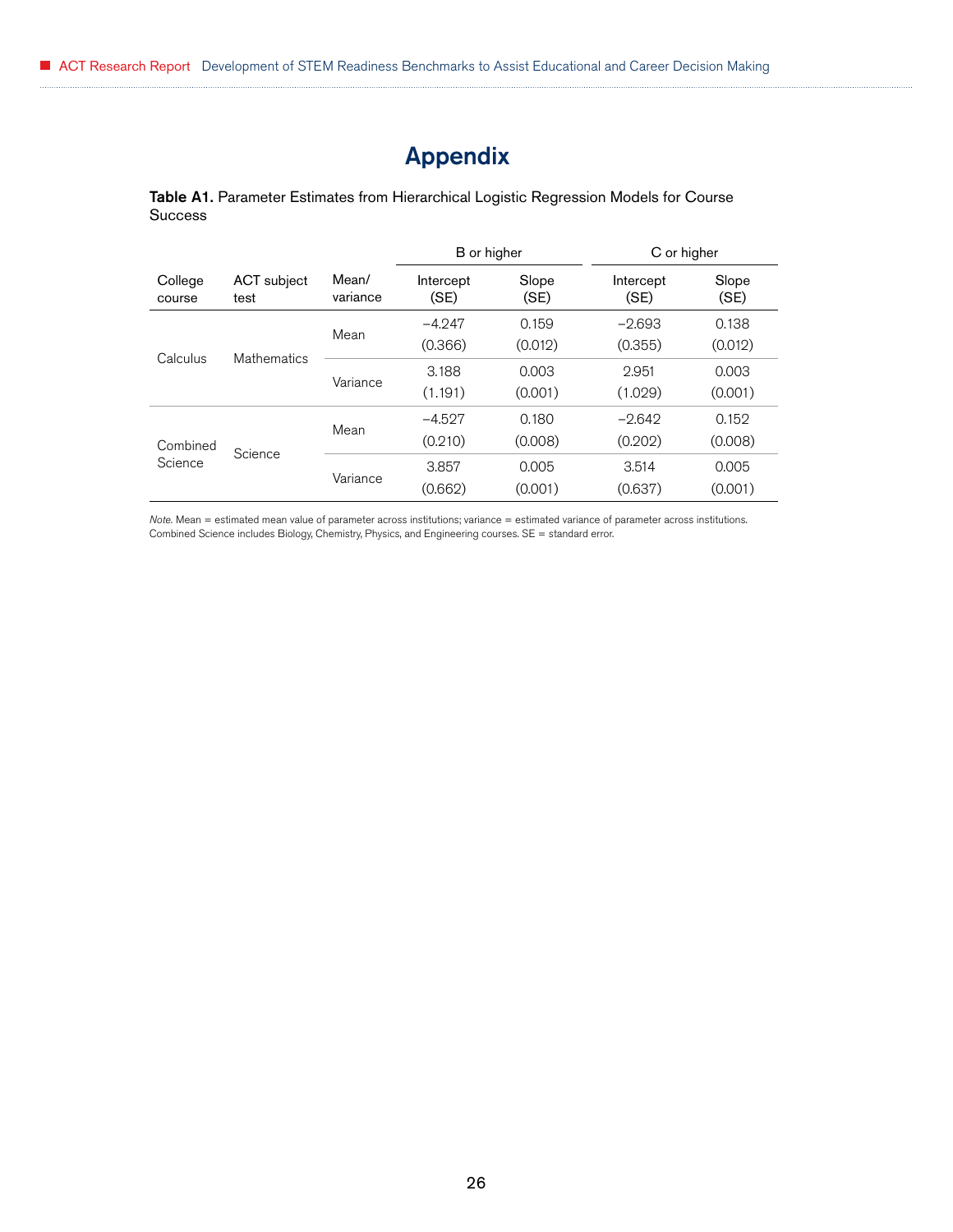| Subject area       | Mean/<br>Intercept<br>(SE)<br>Year<br>variance |          | <b>STEM</b> benchmark<br>indicator (SE) |         |
|--------------------|------------------------------------------------|----------|-----------------------------------------|---------|
|                    |                                                |          | $-0.461$                                | 1.367   |
|                    |                                                | Mean     | (0.056)                                 | (0.058) |
|                    | $\mathbf{1}$                                   |          | 0.124                                   | 0.062   |
|                    |                                                | Variance | (0.030)                                 | (0.027) |
|                    | $\overline{2}$                                 |          | $-0.098$                                | 1.262   |
|                    |                                                | Mean     | (0.054)                                 | (0.058) |
|                    |                                                |          | 0.106                                   | 0.031   |
| <b>Mathematics</b> |                                                | Variance | (0.028)                                 | (0.018) |
|                    | 3                                              | Mean     | 0.111                                   | 1.160   |
|                    |                                                |          | (0.063)                                 | (0.059) |
|                    |                                                | Variance | 0.145                                   | 0.021   |
|                    |                                                |          | (0.038)                                 | (0.015) |
|                    | 4<br>$\mathbf{1}$                              | Mean     | 0.265                                   | 1.103   |
|                    |                                                |          | (0.068)                                 | (0.065) |
|                    |                                                | Variance | 0.164                                   | 0.036   |
|                    |                                                |          | (0.043)                                 | (0.022) |
|                    |                                                | Mean     | $-0.494$                                | 1.076   |
|                    |                                                |          | (0.058)                                 | (0.046) |
|                    |                                                | Variance | 0.137                                   | 0.045   |
|                    |                                                |          | (0.033)                                 | (0.018) |
|                    |                                                | Mean     | $-0.164$                                | 1.167   |
|                    | $\overline{2}$                                 |          | (0.053)                                 | (0.060) |
|                    |                                                | Variance | 0.101                                   | 0.066   |
| Science            |                                                |          | (0.027)                                 | (0.028) |
|                    | 3                                              | Mean     | 0.049                                   | 1.069   |
|                    |                                                |          | (0.063)                                 | (0.053) |
|                    |                                                | Variance | 0.142                                   | 0.033   |
|                    |                                                |          | (0.037)                                 | (0.016) |
|                    |                                                | Mean     | 0.204                                   | 1.022   |
|                    | 4                                              |          | (0.068)                                 | (0.059) |
|                    |                                                | Variance | 0.165                                   | 0.040   |
|                    |                                                |          | (0.044)                                 | (0.021) |

Table A2. Parameter Estimates from Hierarchical Logistic Regression Models for Students' Chances of Earning a 3.0 or Higher Cumulative GPA in STEM

*Note:* Mean = estimated mean value of parameter across institutions; variance = estimated variance of parameter across institutions. SE = standard error.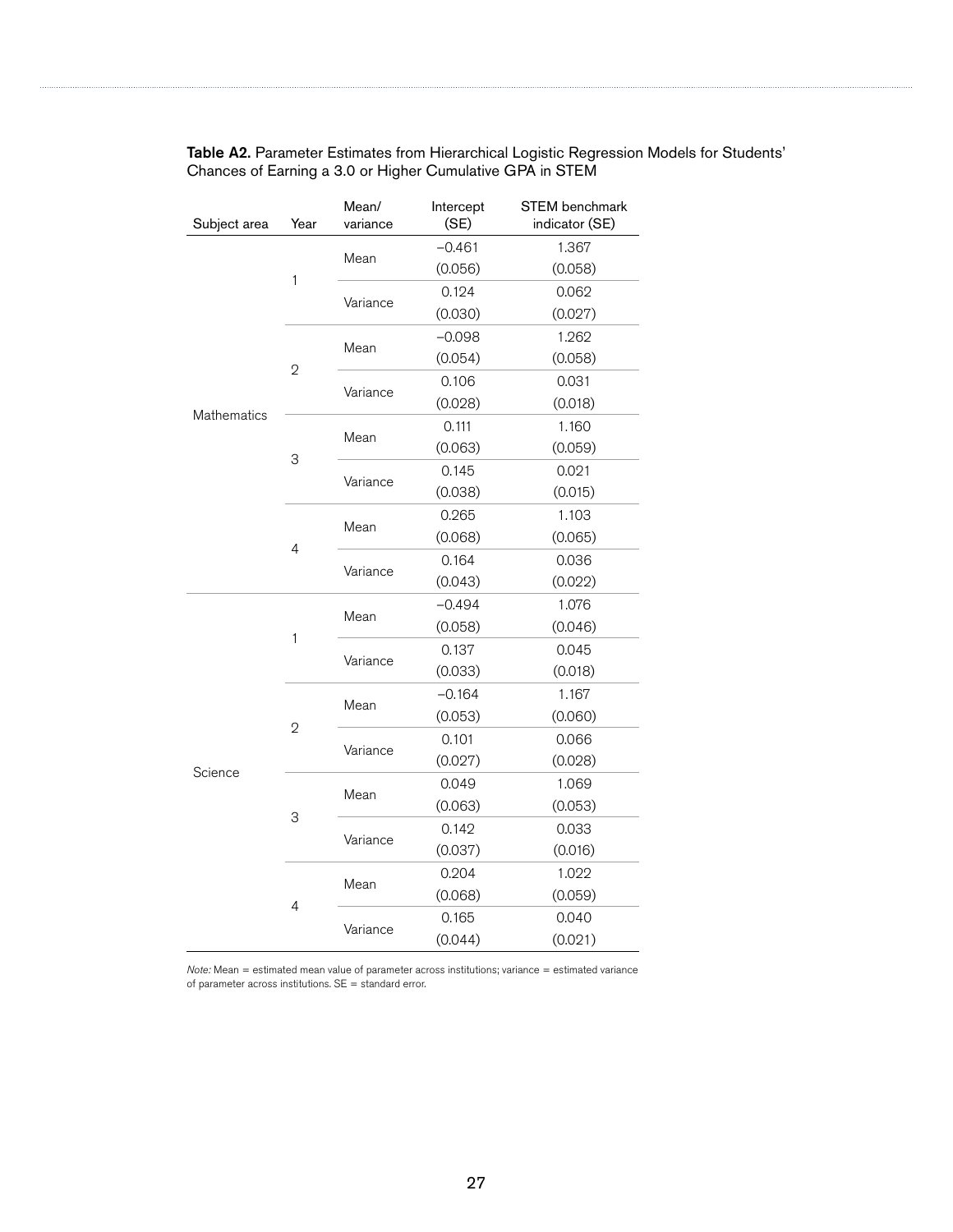|              |                |                   | Not enrolled vs. persisted |                                         | Left STEM vs. persisted |                                         |
|--------------|----------------|-------------------|----------------------------|-----------------------------------------|-------------------------|-----------------------------------------|
| Subject area | Year           | Mean/<br>variance | Intercept<br>(SE)          | <b>STEM</b> benchmark<br>indicator (SE) | Intercept<br>(SE)       | <b>STEM</b> benchmark<br>indicator (SE) |
| Mathematics  |                |                   | $-0.583$                   | $-0.846$                                | $-1.020$                | $-0.814$                                |
|              | $\overline{2}$ | Mean              | (0.076)                    | (0.031)                                 | (0.150)                 | (0.030)                                 |
|              |                |                   | 0.263                      |                                         | 1.054                   |                                         |
|              |                | Variance          | (0.057)                    |                                         | (0.240)                 |                                         |
|              | 3              |                   | $-0.082$                   | $-0.891$                                | $-0.668$                | $-0.922$                                |
|              |                | Mean              | (0.084)                    | (0.028)                                 | (0.150)                 | (0.029)                                 |
|              |                | Variance          | 0.322                      |                                         | 1.052                   |                                         |
|              |                |                   | (0.069)                    |                                         | (0.241)                 |                                         |
|              | $\overline{4}$ | Mean              | 0.164                      | $-0.933$                                | $-0.560$                | $-0.958$                                |
|              |                |                   | (0.089)                    | (0.027)                                 | (0.153)                 | (0.029)                                 |
|              |                | Variance          | 0.368                      |                                         | 1.086                   |                                         |
|              |                |                   | (0.078)                    |                                         | (0.250)                 |                                         |
| Science      | $\overline{2}$ | Mean              | $-0.569$                   | $-0.658$                                | $-1.011$                | $-0.618$                                |
|              |                |                   | (0.080)                    | (0.027)                                 | (0.152)                 | (0.027)                                 |
|              |                | Variance          | 0.287                      |                                         | 1.081                   |                                         |
|              |                |                   | (0.062)                    |                                         | (0.245)                 |                                         |
|              | 3              | Mean              | $-0.068$                   | $-0.692$                                | $-0.660$                | $-0.695$                                |
|              |                |                   | (0.088)                    | (0.025)                                 | (0.153)                 | (0.026)                                 |
|              |                | Variance          | 0.352                      |                                         | 1.085                   |                                         |
|              |                |                   | (0.075)                    |                                         | (0.248)                 |                                         |
|              | $\overline{4}$ | Mean              | 0.179                      | $-0.729$                                | $-0.552$                | $-0.719$                                |
|              |                |                   | (0.094)                    | (0.025)                                 | (0.155)                 | (0.026)                                 |
|              |                | Variance          | 0.403                      |                                         | 1.123                   |                                         |
|              |                |                   | (0.085)                    |                                         | (0.258)                 |                                         |

Table A3. Parameter Estimates from Hierarchical Multinomial Regression Models for STEM Persistence

*Note:* Slopes did not randomly vary across institutions; SE = standard error; mean = estimated mean value of parameter across institutions; variance = estimated variance of parameter across institutions.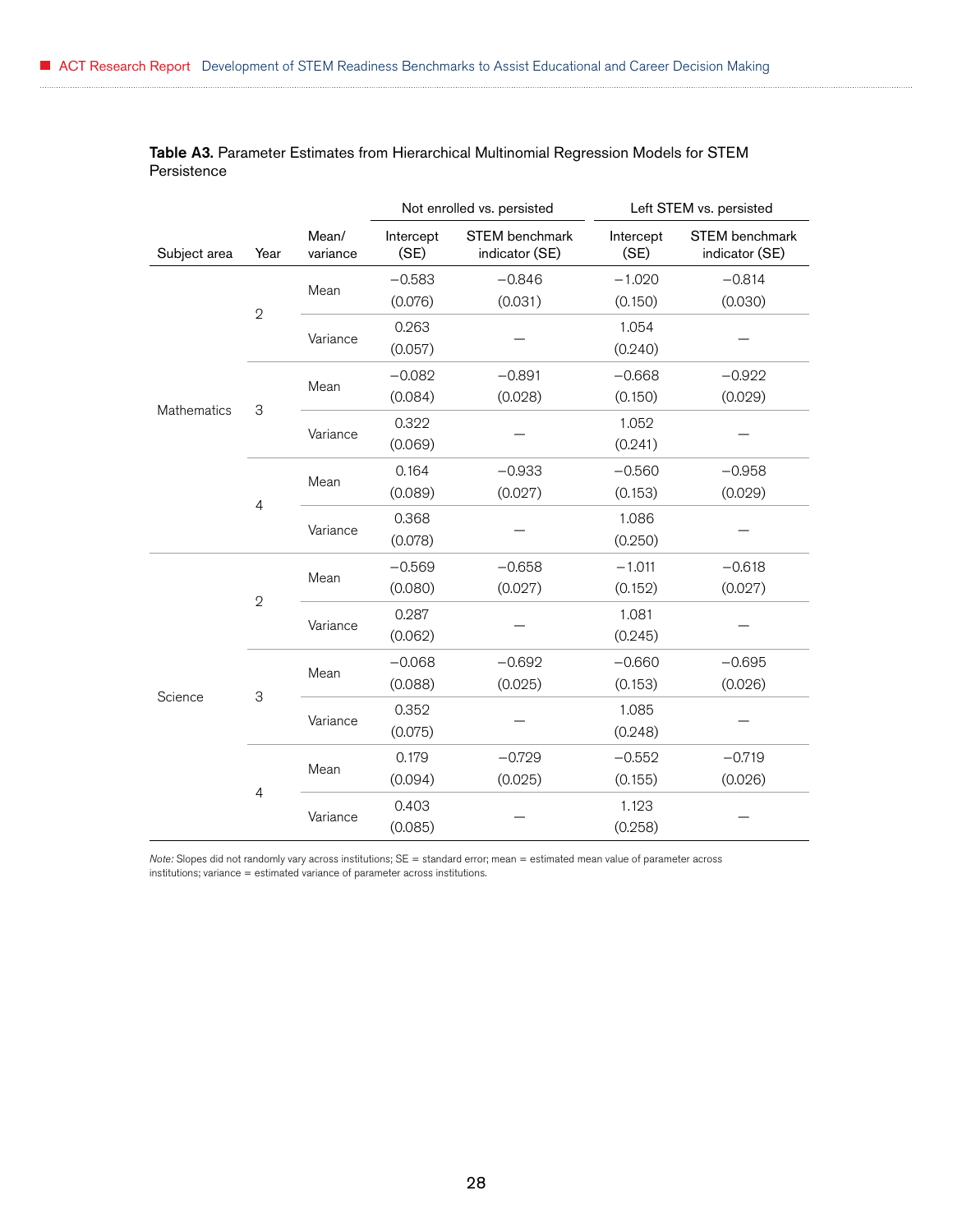|                       | Mean/    | <b>Mathematics</b> | Science         |  |
|-----------------------|----------|--------------------|-----------------|--|
| Variable              | variance | Estimate (SE)      | Estimate (SE)   |  |
| Term 6                | Mean     | $-5.639(0.141)$    | $-5.644(0.143)$ |  |
|                       | Variance | 0.507(0.166)       | 0.526(0.170)    |  |
| Term 7                | Mean     | $-5.217(0.147)$    | $-5.225(0.148)$ |  |
|                       | Variance | 0.678(0.198)       | 0.687(0.198)    |  |
| Term 8                | Mean     | $-2.015(0.125)$    | $-2.038(0.129)$ |  |
|                       | Variance | 0.714(0.160)       | 0.755(0.169)    |  |
| Term 9                | Mean     | $-3.386(0.124)$    | -3.412 (0.129)  |  |
|                       | Variance | 0.583(0.147)       | 0.632(0.158)    |  |
| Term 10               | Mean     | $-2.859(0.117)$    | $-2.891(0.121)$ |  |
|                       | Variance | 0.540(0.132)       | 0.586(0.142)    |  |
| Term 11               | Mean     | $-4.295(0.143)$    | $-4.321(0.145)$ |  |
|                       | Variance | 0.496(0.162)       | 0.518(0.167)    |  |
| Term 12               | Mean     | $-3.863(0.111)$    | $-3.894(0.114)$ |  |
|                       | Variance | 0.279(0.097)       | 0.306(0.104)    |  |
| <b>STEM Benchmark</b> | Mean     | 1.030 (0.053)      | 0.836(0.045)    |  |
| Indicator             | Variance | 0.071(0.023)       | 0.048(0.016)    |  |

| <b>Table A4.</b> Parameter Estimates from Hierarchical Discrete-Time Survival Models for STEM |
|-----------------------------------------------------------------------------------------------|
| Degree Completion                                                                             |

*Note:* The term variables can be interpreted as Term 6 = Spring/Summer term of Year 3, Term 7 = Fall term of Year 4 through Term 12 = Spring/summer term of Year 6. Mean = estimated mean value of parameter across institutions; variance = estimated variance of parameter across institutions. SE = standard error.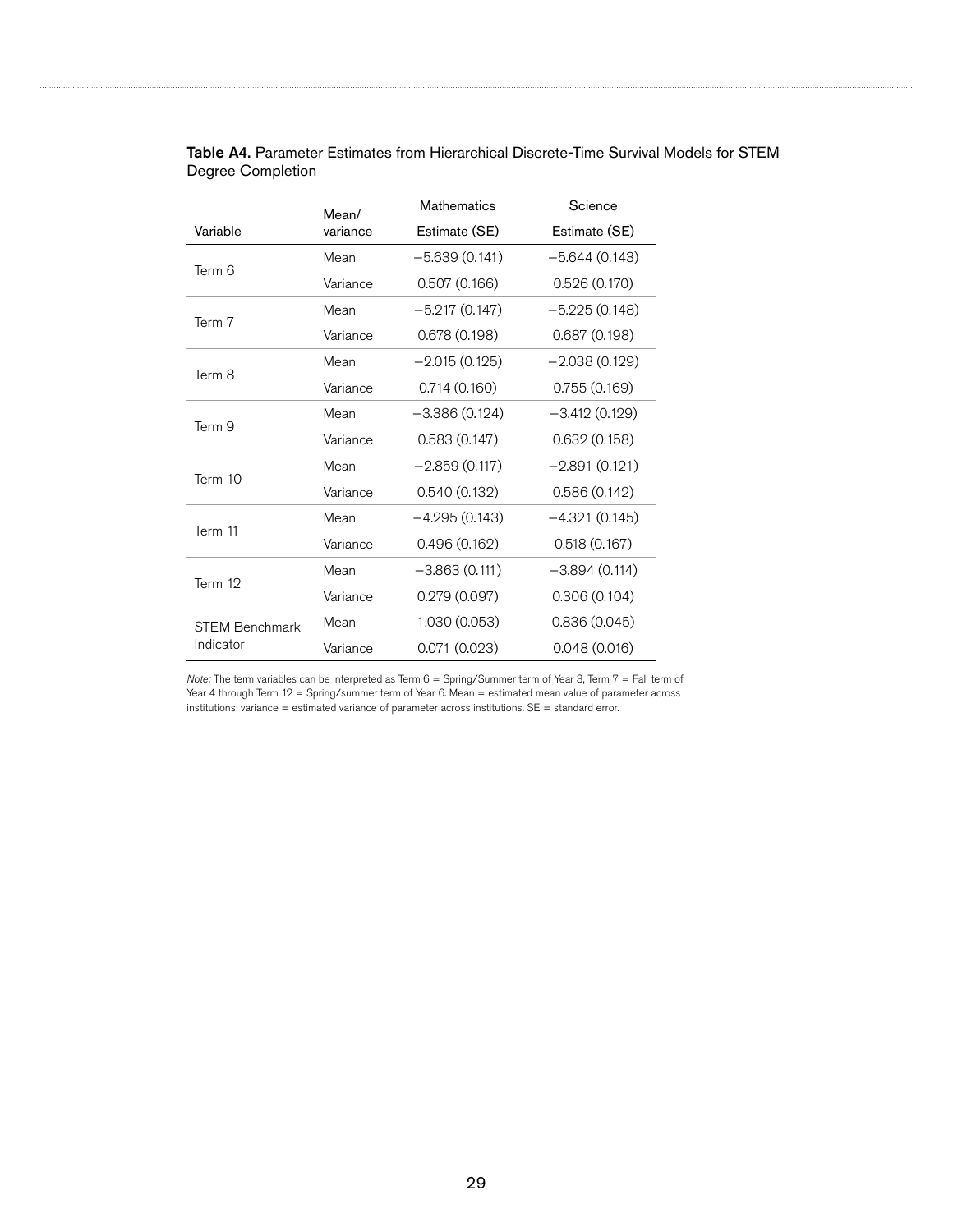## **References**

- <span id="page-33-0"></span>ACT. (2002). *Mathematics and science achievement and course-taking for college-bound high school students*. Iowa City, IA: Author.
- ACT. (2004). *Crisis at the core: Preparing all students for college and work*. Iowa City, IA: Author.
- ACT. (2009). *ACT Interest Inventory technical manual*. Iowa City, IA: Author.
- ACT. (2010). *Mind the gaps: How college readiness narrows achievement gaps in college success*. Retrieved from <http://www.act.org/research/policymakers/reports/mindthegaps.html>
- ACT. (2012a). *ACT College Readiness Benchmark attainment*. Iowa City, IA: Author.
- ACT. (2012b). *Enrollment management trends report 2012: A snapshot of the 2011 ACT-tested high school graduates.* Iowa City, IA: Author.
- ACT. (2013a). *ACT National Curriculum Survey 2012.* Iowa City, IA: Author.
- ACT. (2013b). *ACT profile report—National*. Iowa City, IA: Author.
- ACT. (2013c). *Relationship between ACT Composite score and year 6 college cumulative GPA among students enrolled in a four-year postsecondary institution* (Information Brief No. 2013-6)*.* Iowa City, IA: Author.
- ACT. (2013d). *Relationship between ACT Composite score, high school GPA, and year 6 college cumulative GPA among students enrolled in a four-year postsecondary institution* (Information Brief No. 2013-7). Iowa City, IA: Author.
- ACT. (2014a). *ACT technical manual*. Iowa City, IA: Author.
- ACT. (2014b). *The condition of STEM 2013.* Iowa City, IA: Author. Available from [http://www.act.org/](http://www.act.org/stemcondition/13/pdf/National-STEM-Report-2013.pdf) [stemcondition/13/pdf/National-STEM-Report-2013.pdf](http://www.act.org/stemcondition/13/pdf/National-STEM-Report-2013.pdf)
- Allen, J. (2013). *Updating the ACT College Readiness Benchmarks* (ACT Research Report Series No. 2013-6). Iowa City, IA: ACT.
- Allen, J., & Robbins, S. (2010). Effects of interest–major congruence, motivation, and academic performance on timely degree attainment. *Journal of Counseling Psychology*, *57*(1), 23.
- Allen, J., & Sconing, J. (2005). *Using ACT assessment scores to set benchmarks for college readiness* (ACT Research Report Series No. 2005-3). Iowa City, IA: ACT.
- Barrick, M. R., & Mount, M. K. (1991). The big five personality dimensions and job performance: A meta-analysis. *Personnel Psychology*, *44*, 1–26.
- Berkner, L., & Chavez, L. (1997). *Access to postsecondary education for the 1992 high school graduates.* (NCES 98-105). Washington, DC: National Center for Education Statistics, U.S. Department of Education.
- Berry, C. M., & Sackett, P. R. (2009). Individual differences in course choice result in underestimation of college admissions systems validity. *Psychological Science*, *20*, 822–830.
- Camara, W. J. (2013). Defining and measuring college and career readiness: A validation framework. *Educational Measurement: Issues and Practice*, *32*, 16–27.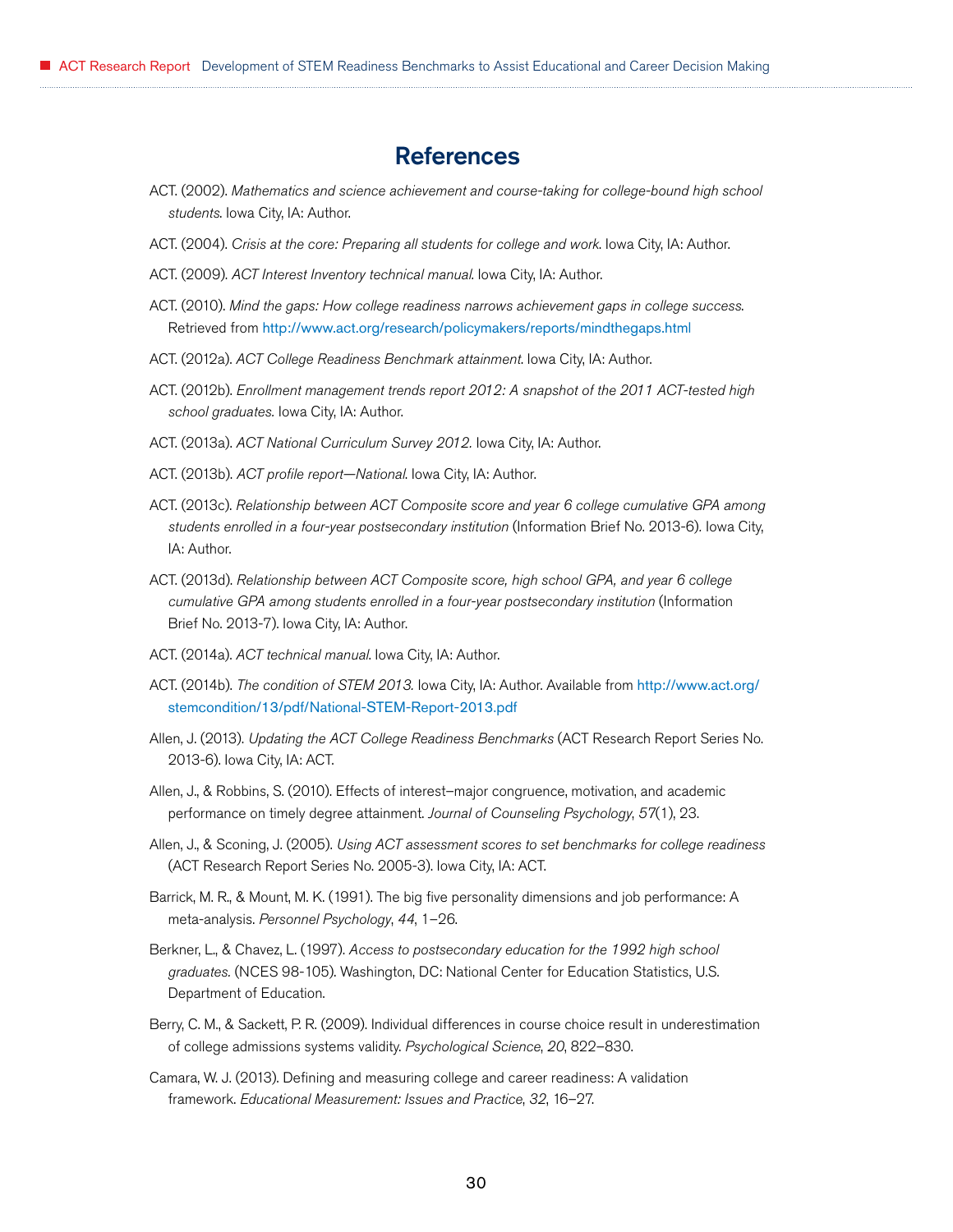- Carnevale, A. P., Smith, N., & Melton, M. (2011). *STEM*. Washington, DC: Georgetown University Center on Education and the Workforce. Retrieved from <cew.georgetown.edu/STEM>
- Chang, M. J., Cerna, O., Han, J., & Saenz, V. (2008). The contradictory roles of institutional status in retaining underrepresented minorities in biomedical and behavioral science majors. *The Review of Higher Education*, *31*(4), 433–464.
- Chen, X. (2009). *Students who study science, technology, engineering, and mathematics (STEM) in postsecondary education* (NCES 2009-161). Washington, DC: National Center for Education Statistics, Institute of Education Sciences, U.S. Department of Education.
- Chen, X. (2013). *STEM attrition: College students' paths into and out of STEM fields. Statistical analysis report* (NCES 2014-001). Washington, DC: National Center for Education Statistics, U.S. Department of Education.
- Chen, X., & Ho, P. (2012). *STEM in postsecondary education: Entrance, attrition, and course taking among 2003–2004 beginning postsecondary students* (NCES Report No. 2013-152). Washington, DC: National Center for Education Statistics, U.S. Department of Education.
- College Board. (2012). *The 2012 SAT report on college and career readiness*. New York, NY: The College Board.
- Common Core State Standards (CCSS). (2010). Retrieved from [http://www.corestandards.org/the](http://www.corestandards.org/the-standards)[standards](http://www.corestandards.org/the-standards)
- Dougherty, C. (2014). Catching up to *C*ollege and *C*areer *R*eadiness: The *C*hallenge is *G*reater for *At-Ri*sk *S*tudents. (ACT Issue Brief). Iowa City, IA: ACT.
- Executive Office of the President, President's Council of Advisors on Science and Technology. (2012). *Engage to excel: Producing one million additional college degrees in science, technology, engineering, and mathematics.* Retrieved from [https://www.whitehouse.gov/sites/default/files/](https://www.whitehouse.gov/sites/default/files/microsites/ostp/pcast-engage-to-excel-final_feb.pdf) [microsites/ostp/pcast-engage-to-excel-final\\_feb.pdf](https://www.whitehouse.gov/sites/default/files/microsites/ostp/pcast-engage-to-excel-final_feb.pdf)
- Gardner, D. P., Larsen, Y. W., Baker, W., & Campbell, A. (1983). *A nation at risk: The imperative for educational reform.* Washington, DC: Government Printing Office.
- Goldman, R. D., Schmidt, D. E., Hewitt, B. N., & Fisher, R. (1974). Grading practices in different major fields. *American Education Research Journal, 11*(4), 343–357.
- Green, M. (2007). *Science and Engineering Degrees: 1966–2004* (NSF 07-307). Arlington, VA: National Science Foundation.
- Greene, J. P., & Winters, M. A. (2005). *Public high school graduation and college-readiness rates: 1991–2002*. (Education Working Paper No. 8, February 2005). New York, NY: Manhattan Institute for Public Research. Retrieved from <http://www.manhattan-institute.org>
- Holland, J. L. (1997). *Making vocational choices: A theory of vocational personalities and work environments* (3rd ed.). Odessa, FL: Psychological Assessment Resources.
- Kobrin, J. (2007). *Determining SAT benchmarks for college readiness*. New York, NY: The College Board.
- Kokkelenberg, E. C., & Sinha, E. (2010). Who succeeds in STEM studies? An analysis of Binghamton University undergraduate students. *Economics of Education Review*, *29*, 935–946.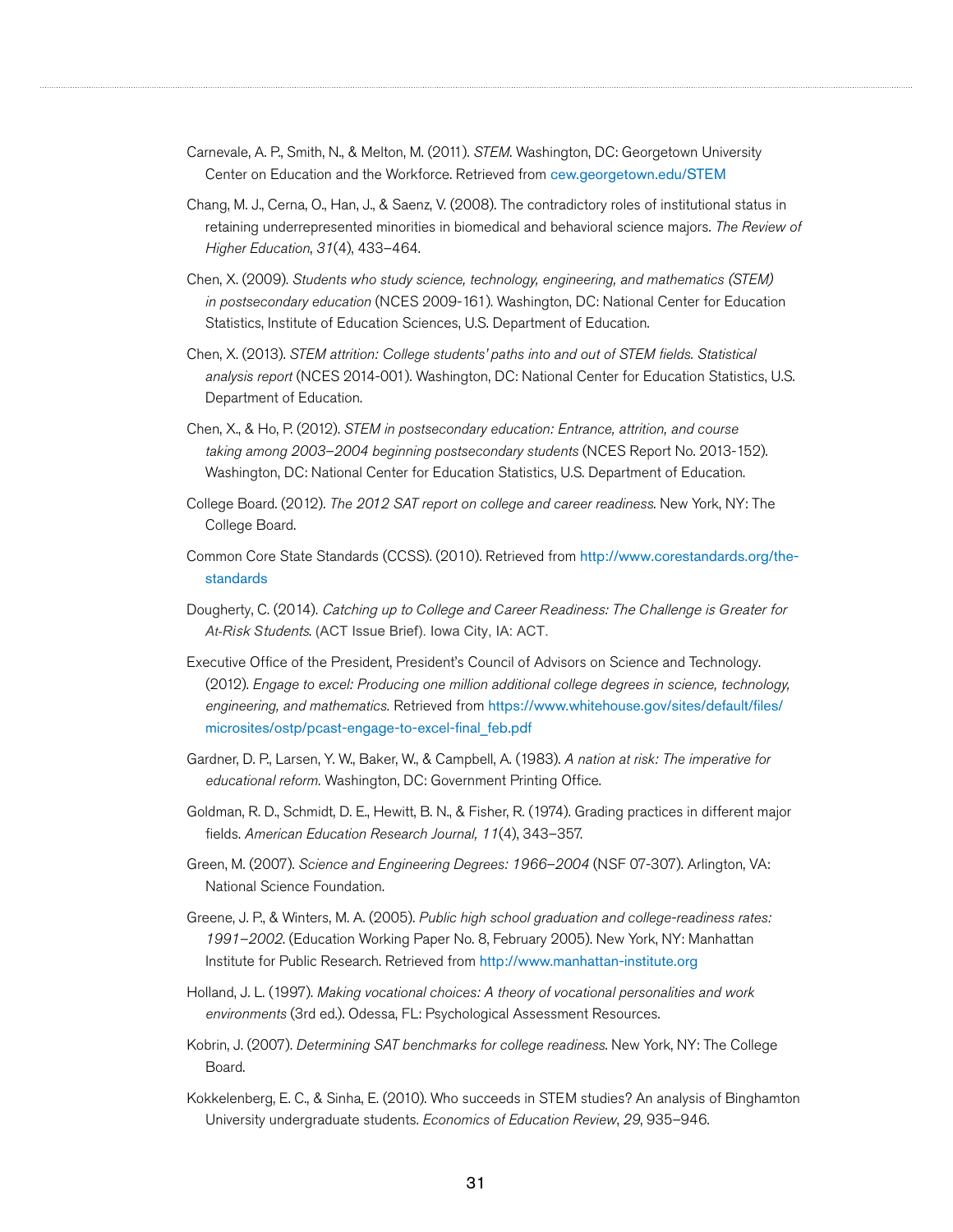- Langdon, D., McKittick, G., Beede, D., Khan, B., & Doms, M. (2014). *STEM: Good jobs now and for the future* (U.S. Department of Commerce, Economics and Statistics Administration Issue Brief 03- 11). Retrieved from [http://www.esa.doc.gov/sites/default/files/stemfinalyjuly14\\_1.pdf](http://www.esa.doc.gov/sites/default/files/stemfinalyjuly14_1.pdf)
- Le, H., Robbins, S. B., & Westrick, P. (2014). Predicting student enrollment and persistence in college STEM fields using an expanded P-E fit framework: A large-scale multilevel study. *Journal of Applied Psychology*, *99*(5), 915–947.
- Mattern, K. D., Burrus, J., Camara, W. J., O'Connor, R., Gambrell, J., Hanson, M. A., Casillas, A., & Bobek, B. (2014). *Broadening the definition of college and career readiness: A holistic approach* (ACT Research Report Series No. 2014-5). Iowa City, IA: ACT.
- Mattern, K. D., Shaw, E. J., & Marini, J. (2013). *Does college readiness translate to college completion?*  (College Board Research Note RN 2013-9). New York, NY: The College Board.
- Mendez, G., Buskirk, T. D., Lohr, S., & Haag, S. (2008). Factors associated with persistence in science and engineering majors: An exploratory study using classification trees and random forests. *Journal of Engineering Education*, *97*(1), 57–70.
- National Academy of Sciences, National Academy of Engineering, & Institute of Medicine. (2005). *Rising above the gathering storm: Energizing and employing America for a brighter economic future*. Washington, DC: National Academies Press.
- National Center for Education Statistics. (1988). National education longitudinal study of 1988 (NELS:88). Retrieved from <http://nces.ed.gov/surveys/nels88/>
- National Science Board. (2014). *Science and engineering indicators 2014* (NSB 14-01). Arlington, VA: National Science Foundation.
- Nicholls, G. M., Wolfe, H., Besterfield-Sacre, M., Shuman, L. J., & Larpkiattaworn, S. (2007). A method for identifying variables for predicting STEM enrollment. *Journal of Engineering Education, 96*, 33–43.
- Noble, J., & Sawyer, R. (2013). *A study of the effectiveness of developmental courses for improving success in college* (ACT Research Report Series No. 2013-1). Iowa City, IA: ACT.
- Noeth, R. J., Cruce, T., & Harmston, M. T. (2003). *Maintaining a strong engineering workforce.* (ACT Policy Report). Iowa City, IA: ACT.
- Nye, C. D., Su, R., Rounds, J., & Drasgow, F. (2012). Vocational interests and performance a quantitative summary of over 60 years of research. *Perspectives on Psychological Science*, *7*, 384–403.
- Obama, B. (2009). *Remarks to the National Academy of Sciences Annual Meeting, April 27, 2009.* Retrieved from [https://www.whitehouse.gov/the\\_press\\_office/Remarks-by-the-President-at](https://www.whitehouse.gov/the_press_office/Remarks-by-the-President-at-the-National-Academy-of-Sciences-Annual-Meeting)[the-National-Academy-of-Sciences-Annual-Meeting](https://www.whitehouse.gov/the_press_office/Remarks-by-the-President-at-the-National-Academy-of-Sciences-Annual-Meeting)
- Organisation for Economic Co-operation and Development (OECD). (2014). *Promoting female participation in STEM*. Retrieved from [http://www.oecd.org/edu/imhe/Promoting-female](http://www.oecd.org/edu/imhe/Promoting-female-participation-in-STEM.pdf)[participation-in-STEM.pdf](http://www.oecd.org/edu/imhe/Promoting-female-participation-in-STEM.pdf)
- Pennock-Roman, M. (1994). *College major and gender differences in the prediction of college grades* (College Board Report No. 94-2). New York, NY: The College Board.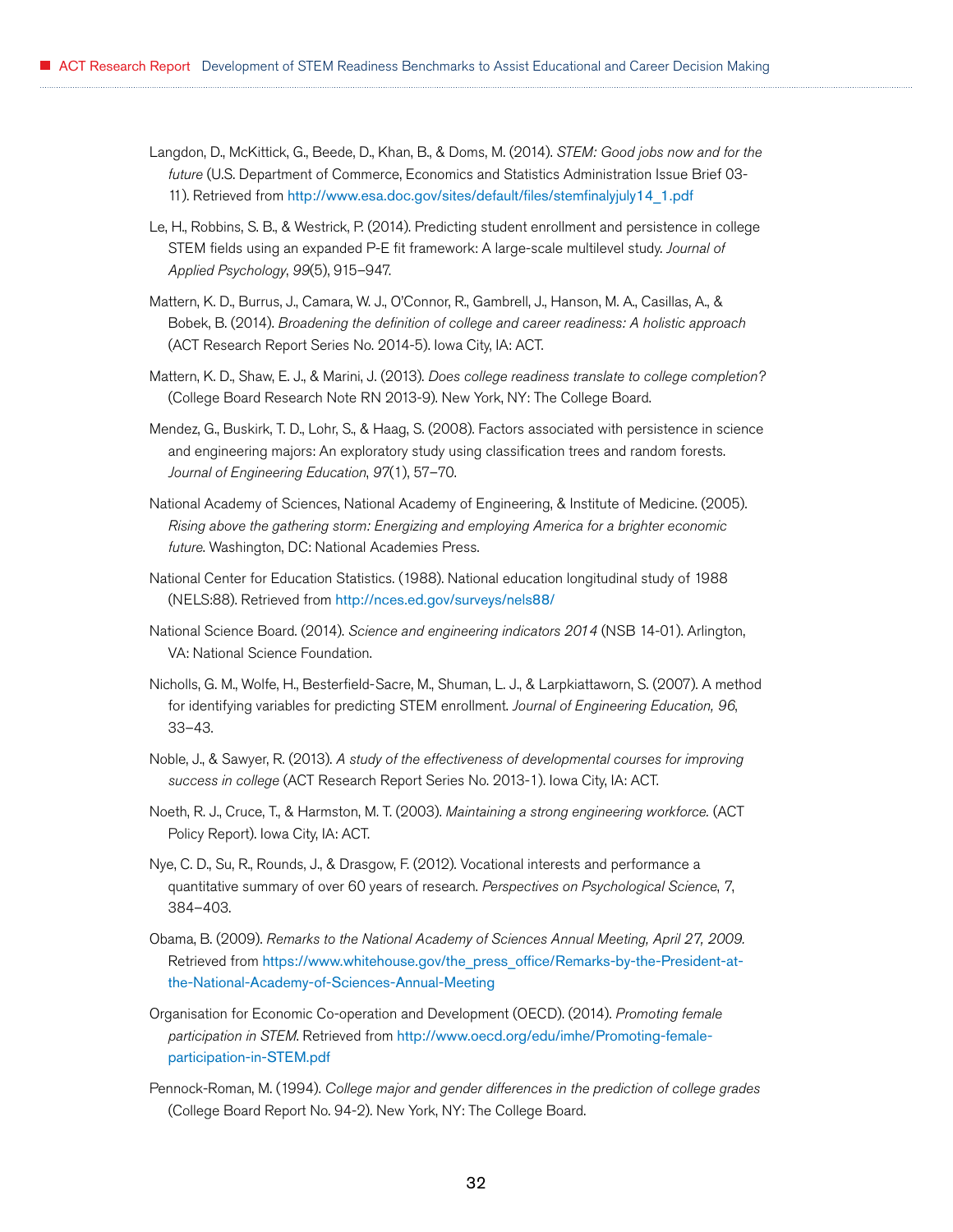- Poropat, A. E. (2009). A meta-analysis of the five-factor model of personality and academic performance. *Psychological Bulletin, 135*, 322–338.
- Radunzel, J., & Noble, J. (2012). *Tracking 2003 ACT-tested high school graduates: College readiness, enrollment, and long-term success* (ACT Research Report No. 2012-2). Iowa City, IA: ACT.
- Ramist, L., Lewis, C., & McCamley-Jenkins, L. (1994). *Student group differences in predicting college grades* (College Board Report No. 93-1). New York, NY: The College Board.
- Reardon, S.F., Brennan, R. T., & Buka, S. L. (2002). Estimating multi-level discrete-time hazard models using cross-sectional data: neighborhood effects on the onset of adolescent cigarette use. *Multivariate Behavioral Research*, *37*(3), 297–330.
- Richardson, M., Abraham, C., & Bond, R. (2012). Psychological correlates of university students' academic performance: a systematic review and meta-analysis. *Psychological Bulletin*, *138*, 353–387.
- Robbins, S. B., Lauver, K., Le, H., Davis, D., Langley, R., & Carlstrom, A. (2004). Do psychosocial and study skill factors predict college outcomes? A meta-analysis. *Psychological Bulletin*, *130*(2), 261.
- Seymour, E., & Hewitt, N. (1997). *Talking about leaving: Why undergraduates leave the sciences*. Boulder, CO: Westview Press.
- Shaw, E. J., & Barbuti, S. (2010). Patterns of persistence in intended college major with a focus on STEM majors. *NACADA Journal*, *30*(2), 19–34.
- Singer, J. D., & Willett, J. B. (1993). It's about time: using discrete-time survival analysis to study duration and the time of events. *Journal of Educational and Behavioral Statistics, 18(2)*, 155–95.
- Smarter Balanced Assessment Consortia (SBAC). (2012). *How will Smarter Balanced validate its college and career readiness benchmarks?* Retrieved, from [http://www.smarterbalanced.org/](http://www.smarterbalanced.org/resources-events/faqs/) [resources-events/faqs/](http://www.smarterbalanced.org/resources-events/faqs/)
- Stinebrickner, R., & Stinebrickner, T. R. (2014). A major in science? Initial beliefs and final outcomes for college major and dropout. *The Review of Economic Studies*, *81*(1), 426–472.
- Strenta, A. C., Elliot, R., Adair, R., Matier, M., & Scott, J. (1994). Choosing and leaving science in highly selective institutions. *Research in Higher Education*, *35*(5), 513–547.
- U.S. Department of Education, National Center for Education Statistics. (2013). *First year undergraduate remedial course taking: 1999–2000, 2003–2004, 2007–2008 (NCES 2013- 013).* Washington, D.C.: Author.
- U.S. Department of Labor. (2007). *The STEM workforce challenge: The role of the public workforce system in a national solution for a competitive science, technology, engineering, and mathematics (STEM) workforce*. Retrieved from [http://www.doleta.gov/youth\\_services/pdf/STEM\\_Report\\_4](http://www.doleta.gov/youth_services/pdf/STEM_Report_4%2007.pdf)  [07.pdf](http://www.doleta.gov/youth_services/pdf/STEM_Report_4%2007.pdf)
- Van Iddekinge, C. H., Putka, D. J., & Campbell, J. P. (2011). Reconsidering vocational interests for personnel selection: The validity of an interest-based selection test in relation to job knowledge, job performance, and continuance intentions. *Journal of Applied Psychology*, *96*(1), 13.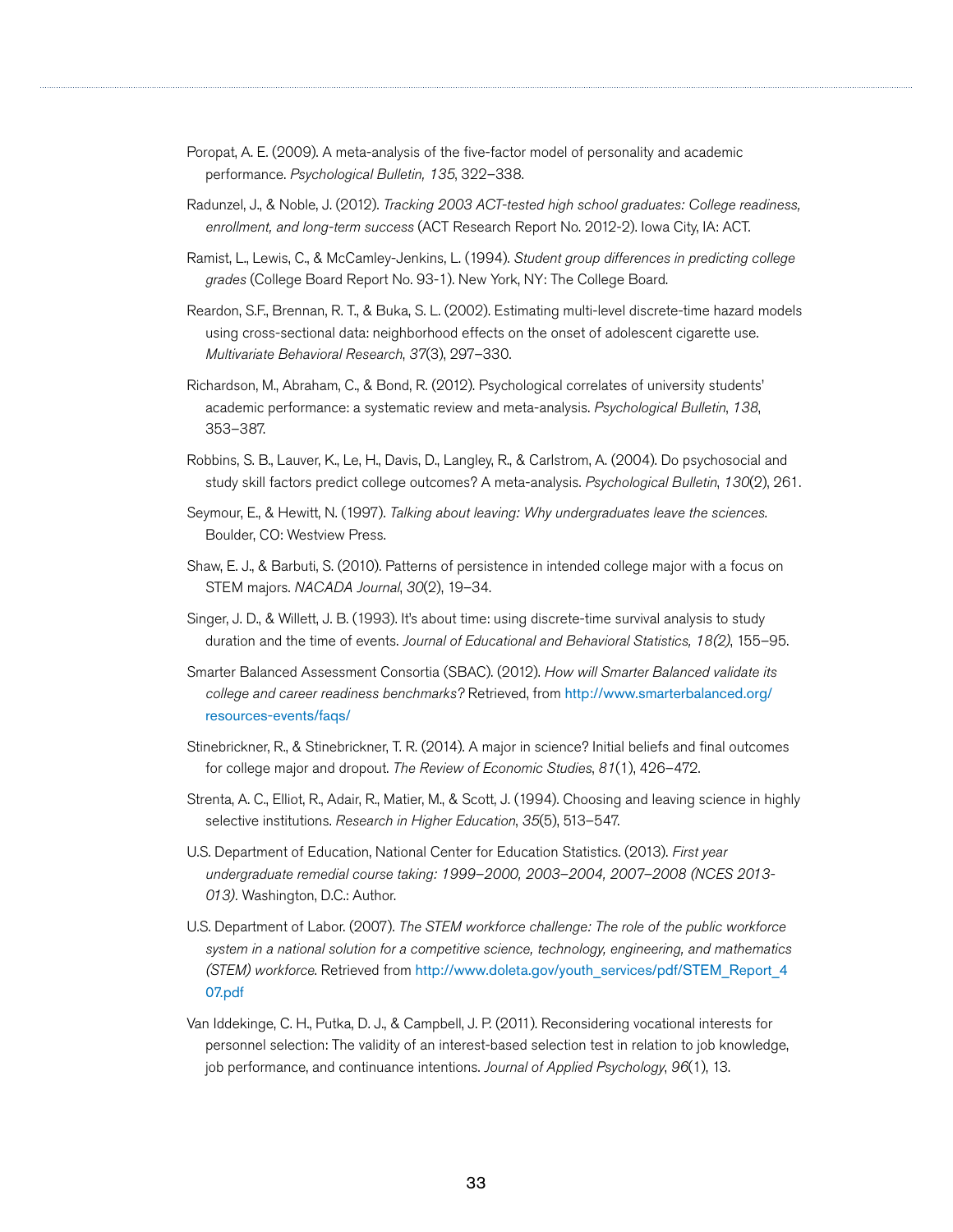- Venkataraman, B., Riordan, D. G., & Olson, S. (2010). *Prepare and inspire: K–12 education in science, technology, engineering, and math (STEM) for America's future*. Washington, DC: President's Council of Advisors on Science and Technology.
- Westrick, P. (2015a). *Differential grading in STEM and non-STEM fields: A meta-analysis*. Iowa City, IA: ACT.
- Westrick, P. (2015b). *Profiles of successful STEM majors: ACT college readiness assessment scores, ACT Interest Inventory scores for quantitative science, biological\biomedical science, and non-STEM majors*. Iowa City, IA: ACT.
- Wyatt, J., Kobrin, J., Wiley, A., Camara, W. J., & Proestler, N. (2011). *SAT benchmarks: Development of a college readiness benchmark and its relationship to secondary and postsecondary school performance* (College Board Research Report 2011–5). New York, NY: The College Board.